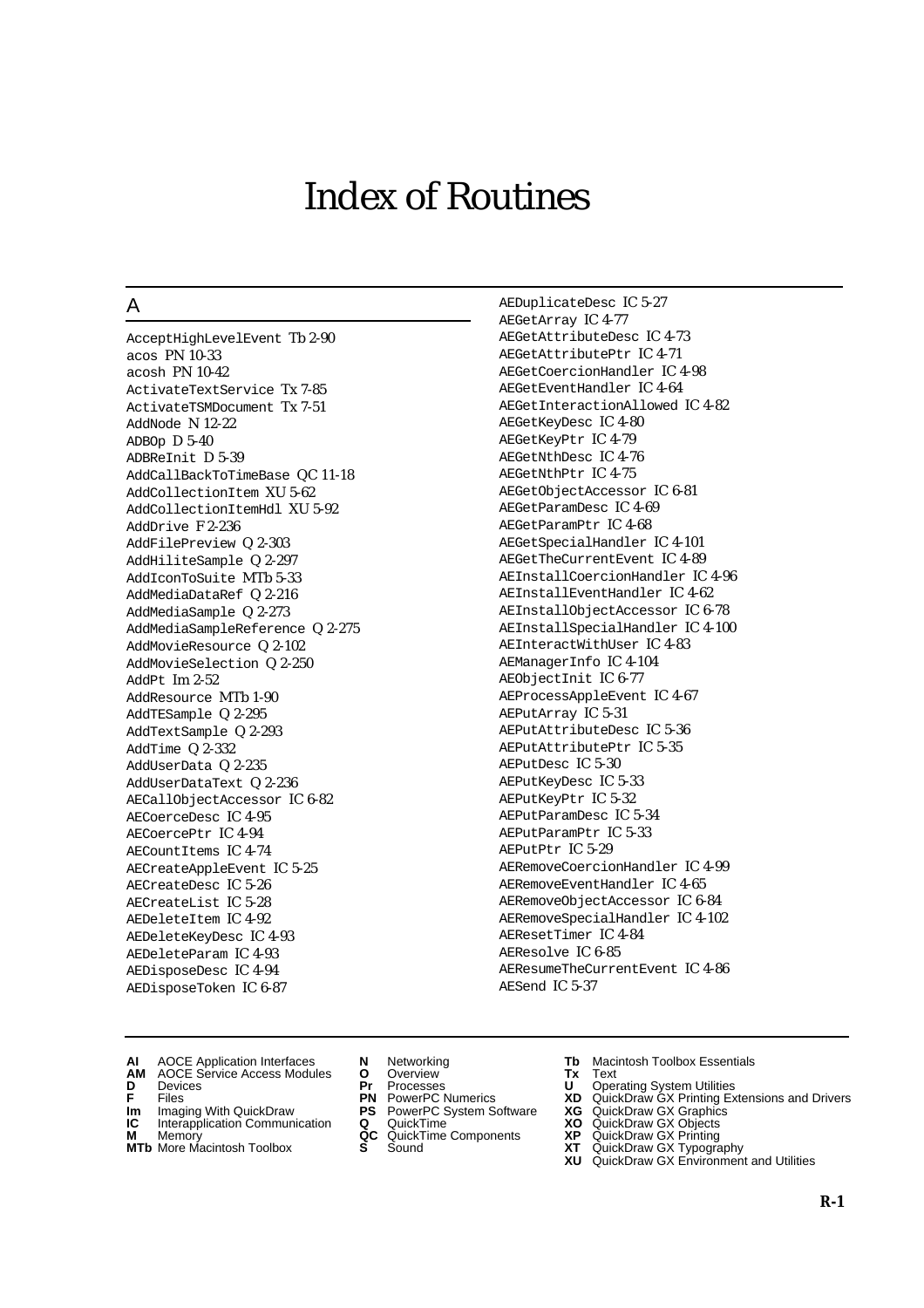AESetInteractionAllowed IC 4-81 AESetObjectCallbacks IC 6-79 AESetTheCurrentEvent IC 4-88 AESizeOfAttribute IC 4-91 AESizeOfKeyDesc IC 4-90 AESizeOfNthItem IC 4-90 AESizeOfParam IC 4-91 AESuspendTheCurrentEvent IC 4-85 AFPCommand N 9-9, N 9-14, N 9-16, N 9-20, N 9-22 Alert Tb 6-106 AlignScreenRect Q 3-146 AlignWindow Q 3-143 Allocate F 2-118 AllocContig F 2-119 AllocCursor Im 8-27 AllowPurgePixels Im 6-34 AngleFromSlope U 3-38 annuity PN 10-48 AOff D 6-35 AOn D 6-34 AOnIgnoreModem D 6-34 AppendDITL Tb 6-125 AppendMenu Tb 3-124 AppendResMenu Tb 3-128 ApplicationZone M 2-81 ASGetSourceStyleNames IC 10-84 ASGetSourceStyles IC 10-82 asin PN 10-34 asinh PN 10-44 ASInit IC 10-80 ASPAbortOS N 8-25 ASPCloseAll N 8-14 ASPCloseSession N 8-13 ASPGetParms N 8-22 ASPGetStatus N 8-23 ASPOpenSession N 8-9 ASPUserCommand N 8-15 ASPUserWrite N 8-19 ASSetSourceStyles IC 10-83 AssociateSection IC 2-79 atan PN 10-36 atan2 PN 10-37 atanh PN 10-45 ATEvent N 10-37 ATPKillAllGetReq N 6-42 ATPreFlightEvent N 10-38 AttachVBL Pr 4-26 AudioGetInfo S 6-14

AudioGetMute S 6-11 AudioGetVolume S 6-10 AudioSetMute S 6-12 AudioSetToDefaults S 6-13 AudioSetVolume S 6-11 AuthAddKey AI 9-23 AuthAddToLocalIdentityQueue AI 9-30 AuthBindSpecificIdentity AI 9-39 AuthChangeKey AI 9-24 AuthChangeLocalIdentity AI 9-33 AuthDecryptCredentials AI 9-59 AuthDeleteKey AI 9-26 AuthGetCredentials AI 9-43 AuthGetLocalIdentity AI 9-28 AuthGetSpecificIdentityInfo AI 9-42 AuthGetUTCTime AI 9-53 AuthLockLocalIdentity AI 9-35 AuthMakeChallenge AI 9-55 AuthMakeProxy AI 9-45 AuthMakeReply AI 9-56 AuthPasswordToKey AI 9-21 AuthRemoveFromLocalIdentityQueue AI 9-31 AuthRemoveLocalIdentity AI 9-37 AuthResolveCreationID AI 9-50 AuthSetupLocalIdentity AI 9-32 AuthTradeProxyForCredentials AI 9-47 AuthUnbindSpecificIdentity AI 9-41 AuthUnlockLocalIdentity AI 9-36 AuthVerifyReply AI 9-58 AutoSleepControl D 6-43

### B

BackColor Im 3-124 BackPat Im 3-48 BackPixPat Im 4-69 BatteryCount D 6-56 BatteryStatus D 6-38 BeginMediaEdits Q 2-271 BeginUpdate Tb 4-106 BitAnd U 3-30 BitClr U 3-29 BitMapToRegion Im 2-49 BitNot U 3-31 BitOr U 3-30 BitSet U 3-28

- **AI** AOCE Application Interfaces **N** Networking **Tb** Macintosh Toolbox Essentials<br> **AM** AOCE Service Access Modules **O** Overview **Tx** Text<br> **D** Devices **Pr** Processes **U** Operating System Utilities
- **AM** AOCE Service Access Modules **O** Overview **Tx** Text
- 
- 
- **Im** Imaging With QuickDraw **PS** PowerPC System Software **XG** QuickDraw GX Graphics
- **IC** Interapplication Communication **Q** QuickTime M<br>**M** Memory **X C** QuickTime Components
- **M** Memory **COMPONENTS COMPONENTS COMPONENTS NEWSLA**<br> **M** More Macintosh Toolbox **S** Sound **MTb** More Macintosh Toolbox **S** Sound **XT** QuickDraw GX Typography
- 
- 
- 
- 
- -
- 
- **D** Devices **Pr** Processes **U** Operating System Utilities
- **FILENCE CONSIGNATION**<br> **F** Files **PN** PowerPC Numerics **XD** QuickDraw GX Printing Extensions and Drivers<br> **FILES PN** PowerPC System Software **XG** QuickDraw GX Graphics<br> **Im** Imaging With QuickDraw **PS** PowerPC System Soft
	-
	-
	-
	-
	- **XU** QuickDraw GX Environment and Utilities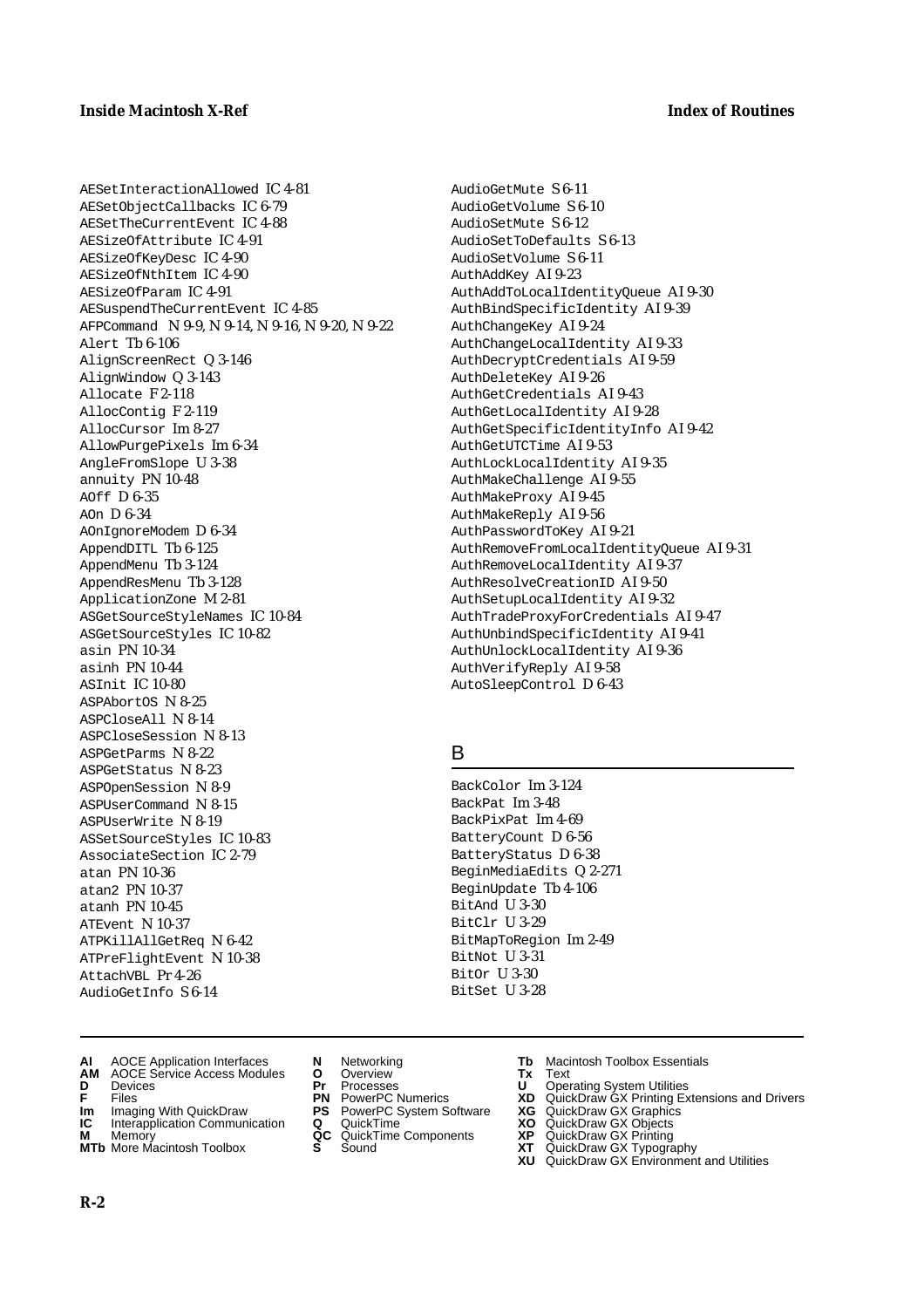BitShift U 3-32 BitTst U 3-28 BitXor U 3-31 BlockMove M 1-74, M 2-59 BOff D 6-36 BOn D 6-35 BringToFront Tb 4-90 BuildBDS N 6-44 BuildDDPwds N 7-42 Button Tb 2-108

# C

CalcCMask Im 4-83 CalcMask Im 3-111 CalcMenuSize Tb 3-143 CalcVis Tb 4-119 CalcVisBehind Tb 4-119 CallComponentFunction MTb 6-63 CallComponentFunctionWithStorage MTb 6-64 CallEditionOpenerProc IC 2-103 CallFormatIOProc IC 2-104 CallMeWhen Q 2-337 CallOSTrapUniversalProc PS 2-43 CallUniversalProc PS 2-42 CancelCallBack Q 2-339 CanDocBeOpened MTb 7-40 CaptureComponent MTb 6-75 CatMove F 2-179 CautionAlert Tb 6-111 CDBandCompress QC 4-63 CDBandDecompress QC 4-64 CDCodecBusy QC 4-61 CDGetCodecInfo QC 4-54 CDGetCompressedImageSize QC 4-58 CDGetCompressionTime QC 4-56 CDGetMaxCompressionSize QC 4-55 CDGetSimilarity QC 4-57 CDPreCompress QC 4-62 CDPreDecompress QC 4-63 CDSequenceBusy Q 3-119 CDSequenceEnd Q 3-119 CDTrimImage QC 4-59 ceil PN 9-6 ChangedResource MTb 1-88 CharacterByteType Tx 6-84

CharacterType Tx 6-85 CharExtra Tx 3-75 CharToPixel Tx 3-94 CharWidth Tx 3-81 CheckItem Tb 3-136 CheckUpdate Tb 4-116 ClearIntlResourceCache Tx 6-89 ClearMenuBar Tb 3-110 ClearMovieChanged Q 2-102 ClearMovieSelection Q 2-251 ClearMoviesStickyError Q 2-86 ClipAbove Tb 4-116 ClipRect Im 2-49 ClockCallMeWhen QC 11-12 ClockCancelCallBack QC 11-14 ClockDisposeCallBack QC 11-14 ClockGetTime QC 11-9 ClockNewCallBack QC 11-10 ClockRateChanged QC 11-16 ClockSetTimeBase QC 11-17 ClockStartStopChanged QC 11-16 ClockTimeChanged QC 11-15 CloneCollection XU 5-56 CloseComponent MTb 6-47 CloseComponentResFile MTb 6-73 CloseConnection PS 3-23 CloseCPort Im 4-67 CloseDeskAcc D 1-68 CloseDialog Tb 6-119 CloseDictionary Tx 8-24 CloseDriver D 1-65 CloseEdition IC 2-89 CloseMixerSoundComponent S 5-34 CloseMovieFile Q 2-99 ClosePicture Im 7-42 ClosePoly Im 3-79 ClosePort Im 2-40 CloseResFile MTb 1-110 CloseRgn Im 3-89 CloseServiceWindow Tx 7-82 CloseTextService Tx 7-61 CloseTSMAwareApplication Tx 7-50 CloseWD F 2-181 CloseWindow Tb 4-104 ClrAppFiles F 1-60 CodecManagerVersion Q 3-62 CollectionTagExists XU 5-85 ColorBit Im 3-124

- **AI** AOCE Application Interfaces **N** Networking **Tb** Macintosh Toolbox Essentials
- **AM** AOCE Service Access Modules **O** Overview **Tx** Text
- 
- 
- **Im** Files<br> **Im** Imaging With QuickDraw **PS** PowerPC System Software **XG**<br> **IC** Interapplication Communication **Q** QuickTime **XO IC** Interapplication Communication **Q** QuickTime **XO M** Memory **XP QC** QuickTime Components **XP**
- **M** Memory **CONSISTENT COMPONENT MEMORY MEMORY MEMORY AND MEMORY OF A VIDEO MEMORY CONSISTENT CONSISTENT CONSISTENT CONSISTENT CONSISTENT CONSISTENT CONSISTENT CONSISTENT CONSISTENT CONSISTENT CONSISTENT CONSISTENT CONSIST**
- **MTb** More Macintosh Toolbox **S** Sound **XT** QuickDraw GX Typography
- 
- **D** Devices **Pr** Processes **U** Operating System Utilities
	-
	-
	-
	-
- 
- 
- **F** Files **PN** PowerPC Numerics **XD** QuickDraw GX Printing Extensions and Drivers
	-
	-
	-
	- **XU** QuickDraw GX Environment and Utilities
- **R-3**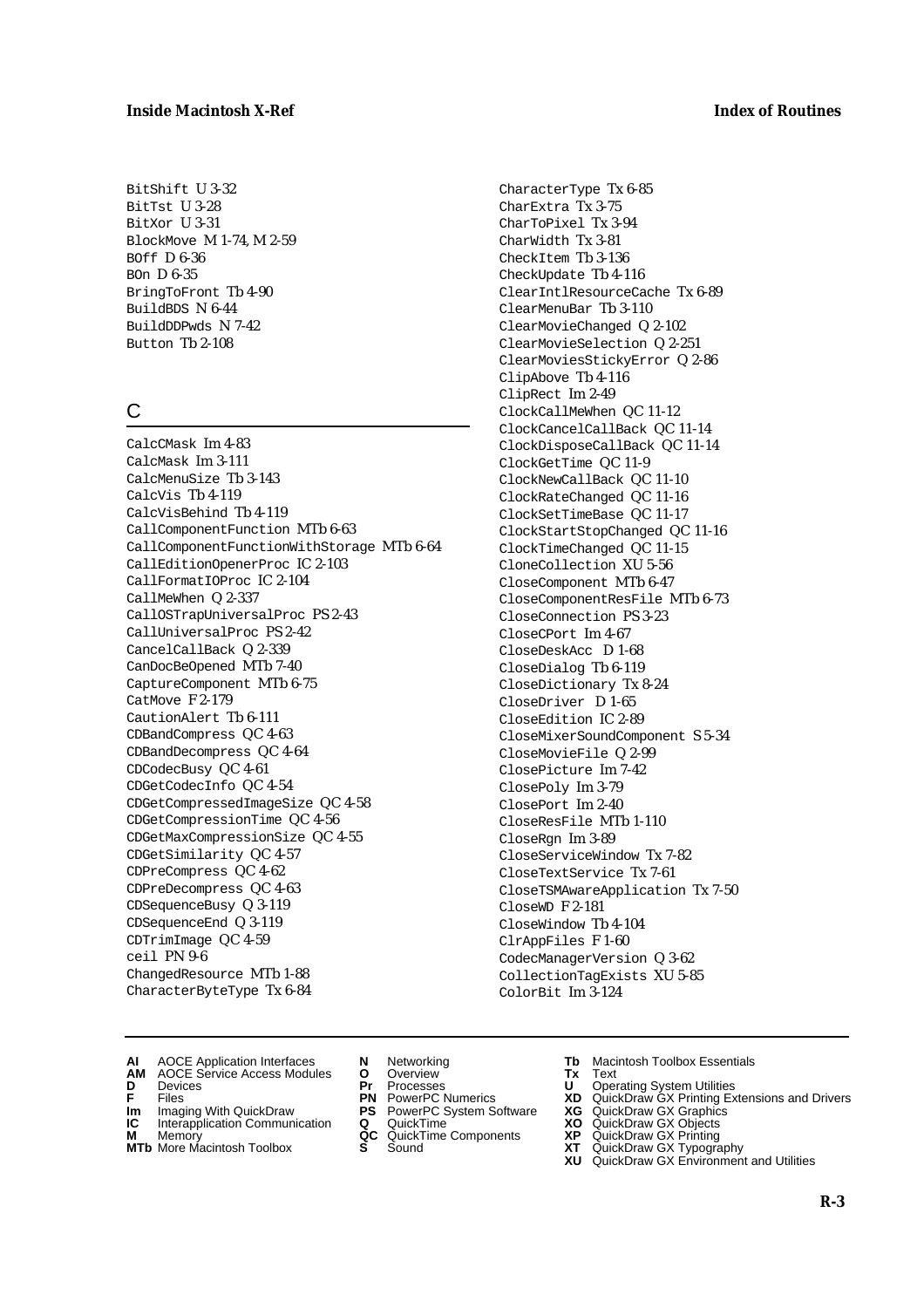ColorToFract XU 8-40 Comp3to1 S 2-143 Comp6to1 S 2-144 CompactDictionary Tx 8-33 CompactMem M 2-71 CompactMemSys M 2-72 CompareString Tx 5-62 CompareText Tx 5-63 ComponentFunctionImplemented MTb 6-50 ComponentSetTarget MTb 6-77 compound PN 10-46 CompressImage Q 3-73 CompressPicture Q 3-89 CompressPictureFile Q 3-93 CompressSequenceBegin Q 3-107 CompressSequenceFrame Q 3-111 ConcatMatrix Q 2-346 ConnectionInitializationRoutine PS 3-27 ConnectionTerminationRoutine PS 3-28 ContinueSpeech S 4-62 Control D 1-75 ConvertFileToMovieFile Q 2-93 ConvertImage Q 3-83 ConvertMovieToFile Q 2-95 ConvertTime Q 2-334 ConvertTimeScale Q 2-334 CopyBits Im 3-112 CopyCollection XU 5-57 CopyDeepMask Im 3-120 CopyMask Im 3-119 CopyMatrix Q 2-343 CopyMovieSelection Q 2-248 CopyMovieSettings Q 2-261 CopyPixMap Im 4-86 CopyPixPat Im 4-90 CopyRgn Im 3-90 copysignl PN 10-10 CopyToMapping XU 8-63 CopyTrackSettings Q 2-267 cos PN 10-30 cosh PN 10-39 Count1Resources MTb 1-98 Count1Types MTb 1-102 CountADBs D 5-42 CountAppFiles F 1-59 CountCollectionItems XU 5-69 CountCollectionOwners XU 5-57 CountCollectionTags XU 5-86

- **AI** AOCE Application Interfaces **N** Networking **Tb** Macintosh Toolbox Essentials
- **AM** AOCE Service Access Modules **O** Overview **Tx** Text
- 
- 
- **Im** Imaging With QuickDraw **PS** PowerPC System Software<br> **IC** Interapplication Communication **Q** QuickTime<br> **M** Memory **GC** QuickTime Components
- 
- **M** Memory **COMPONENTS COMPONENTS COMPONENTS NEWSLA**<br> **M** More Macintosh Toolbox **S** Sound **MTb** More Macintosh Toolbox **S** Sound **XT** QuickDraw GX Typography
- 
- **D** Devices **Pr** Processes **U** Operating System Utilities
	-
- **Im** Imaging With QuickDraw **PS** PowerPC System Software **XG** QuickDraw GX Graphics
	-
	-

CountComponentInstances MTb 6-67 CountComponents MTb 6-43 CountDITL Tb 6-128 CountImageDescriptionExtensionType QC 4-67 CountMItems Tb 3-141 CountResources MTb 1-98 CountSymbols PS 3-25 CountTaggedCollectionItems XU 5-70 CountTypes MTb 1-102 CountUserDataType Q 2-234 CountVoices S 4-64 CreateCompDescriptor IC 6-89 CreateEditionContainerFile IC 2-79 CreateLogicalDescriptor IC 6-91 CreateMovieFile Q 2-96 CreateObjSpecifier IC 6-93 CreateOffsetDescriptor IC 6-88 CreateRangeDescriptor IC 6-92 CreateResFile MTb 1-57 CTabChanged Im 4-97 CurrentProcessorSpeed D 6-60 CurResFile MTb 1-68 CustomGetFile F 3-51 CustomGetFilePreview Q 2-312 CustomPutFile F 3-46

#### D

DateString Tx 5-86 DateToSeconds U 4-39 DBBreak IC 12-81 DBDisposeQuery IC 12-62 DBEnd IC 12-70 DBExec IC 12-78 DBGetConnInfo IC 12-71 DBGetErr IC 12-80 DBGetItem IC 12-83 DBGetNewQuery IC 12-61 DBGetQueryResults IC 12-65 DBGetResultHandler IC 12-87 DBGetSessionNum IC 12-74 DBInit IC 12-68 DBInstallResultHandler IC 12-86 DBKill IC 12-75 DBRemoveResultHandler IC 12-89

CutMovieSelection Q 2-247

- 
- 
- **F** Files **PN** PowerPC Numerics **XD** QuickDraw GX Printing Extensions and Drivers
	-
	-
	-
	-
	- **XU** QuickDraw GX Environment and Utilities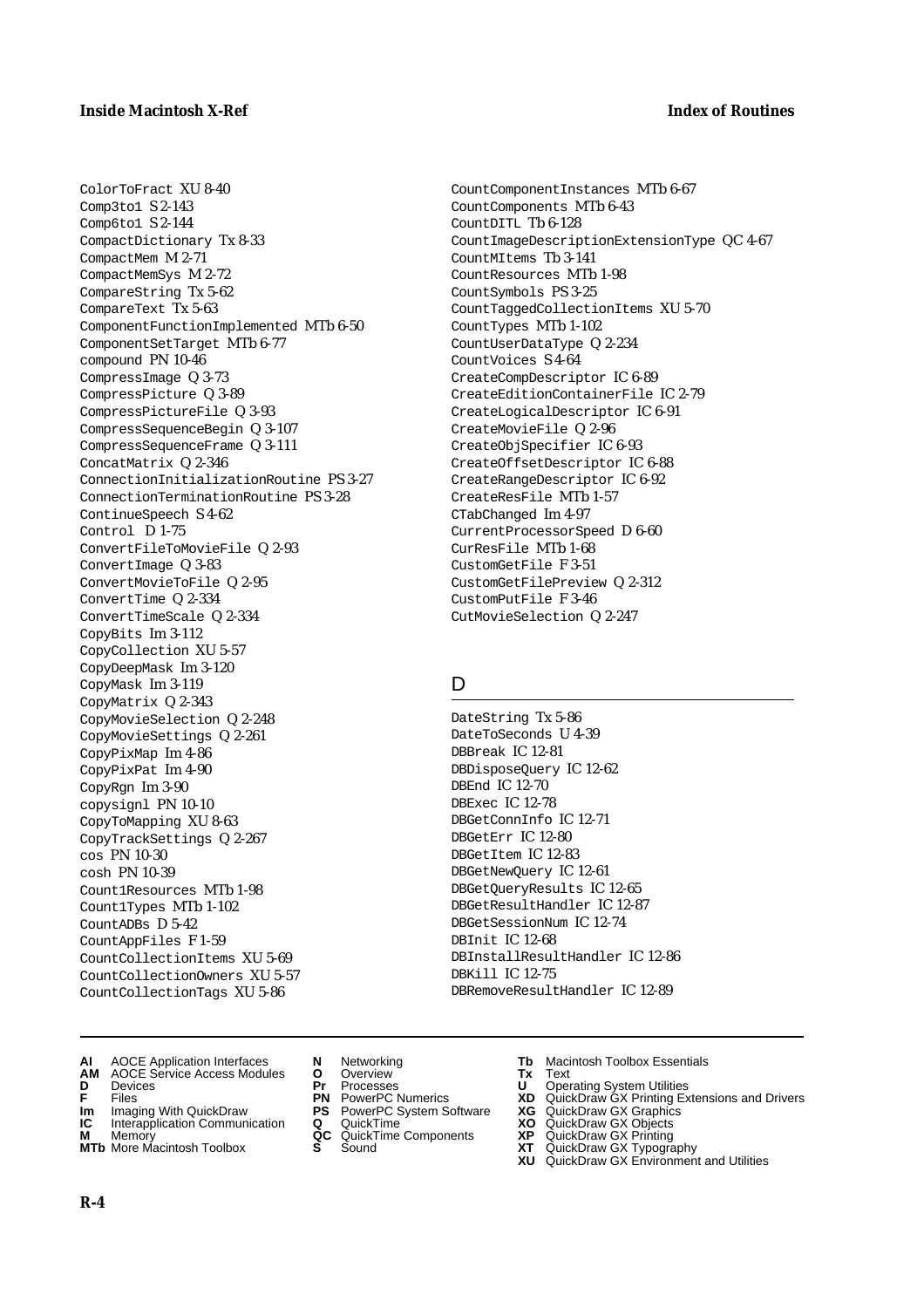DBResultsToText IC 12-67 DBSend IC 12-76 DBSendItem IC 12-77 DBStartQuery IC 12-63 DBState IC 12-79 DBUnGetItem IC 12-85 DeactivateTextService Tx 7-85 DeactivateTSMDocument Tx 7-52 DebuggerEnter M 3-35 DebuggerExit M 3-35 DebuggerGetMax M 3-34 DebuggerLockMemory M 3-37 DebuggerPoll M 3-39 DebuggerUnlockMemory M 3-38 dec2l PN 9-16 dec2num PN 9-16 dec2numl PN 9-16 dec2s PN 9-16 dec2str PN 9-19 DecompressImage Q 3-78 DecompressSequenceBegin Q 3-114 DecompressSequenceFrame Q 3-116 DeferUserFn M 3-33 DelegateComponentCall MTb 6-74 DeleteEditionContainerFile IC 2-81 DeleteMCEntries Tb 3-147 DeleteMenu Tb 3-109 DeleteMenuItem Tb 3-127 DeleteMovieFile Q 2-100 DeleteMovieSegment Q 2-260 DeleteRecordFromDictionary Tx 8-32 DeleteTrackSegment Q 2-266 DeleteTSMDocument Tx 7-53 DeleteUserIdentity IC 11-76 DeltaPoint Im 2-53 Dequeue U 6-16 DetachResource MTb 1-108 DeviceLoop Im 5-29 DialogCopy Tb 6-133 DialogCut Tb 6-132 DialogDelete Tb 6-134 DialogPaste Tb 6-133 DialogSelect Tb 6-139 DIBadMount F 5-18 DiffRgn Im 3-96 DIFormat F 5-20 DILoad F 5-16 DimmingControl D 6-47

DirAbort AI 8-148 DirAddADAPDirectory AI 8-71 DirAddAlias AI 8-106 DirAddAttributeValue AI 8-109 DirAddDSAM AM 3-31 DirAddDSAMDirectory AM 3-33 DirAddPseudonym AI 8-98 DirAddRecord AI 8-89 DirChangeAttributeValue AI 8-112 DirClosePersonalDirectory AI 8-85 DirCreate F 2-173 DirCreatePersonalDirectory AI 8-82 DirDeleteAttributeType AI 8-126 DirDeleteAttributeValue AI 8-111 DirDeletePseudonym AI 8-100 DirDeleteRecord AI 8-91 DirEnumerateAttributeTypesGet AI 8-127 DirEnumerateAttributeTypesParse AI 8-130 DirEnumerateDirectoriesGet AI 8-38 DirEnumerateDirectoriesParse AI 8-41 DirEnumerateGet AI 8-57 DirEnumerateParse AI 8-62 DirEnumeratePseudonymGet AI 8-101 DirEnumeratePseudonymParse AI 8-104 DirFindADAPDirectoryByNetSearch AI 8-74 DirFindRecordGet AI 8-43 DirFindRecordParse AI 8-46 DirFindValue AI 8-116 DirGetAttributeAccessControlGet AI 8-143 DirGetAttributeAccessControlParse AI 8-146 DirGetDirectoryIcon AI 8-52 DirGetDirectoryInfo AI 8-48 DirGetDNodeAccessControlGet AI 8-133 DirGetDNodeAccessControlParse AI 8-136 DirGetDNodeInfo AI 8-69 DirGetDNodeMetaInfo AI 8-64 DirGetExtendedDirectoriesInfo AI 8-54 DirGetLocalNetworkSpec AI 8-51 DirGetNameAndType AI 8-94 DirGetOCESetupRefnum AI 8-81 DirGetRecordAccessControlGet AI 8-138 DirGetRecordAccessControlParse AI 8-140 DirGetRecordMetaInfo AI 8-92 DirInstantiateDSAM AM 3-29 DirLookupGet AI 8-118 DirLookupParse AI 8-122 DirMakePersonalDirectoryRLI AI 8-86 DirMapDNodeNumberToPathName AI 8-65

- **AI** AOCE Application Interfaces **N** Networking **Tb** Macintosh Toolbox Essentials
- **AM** AOCE Service Access Modules **O** Overview **Tx** Text
- 
- **Im** Imaging With QuickDraw **PS** PowerPC System Software **XG** QuickDraw GX Graphics **Im** Imaging With QuickDraw **PS** PowerPC System Software<br> **IC** Interapplication Communication **Q** QuickTime<br> **M** Memorv **GC** QuickTime Components
- 
- **M** Memory **M** Memory **QC** QuickTime Components<br>**MTb** More Macintosh Toolbox **S** Sound
- 
- **D** Devices **Pr** Processes **U** Operating System Utilities
	-
	-
	-
	-
- 
- 
- **F** Files **PN** PowerPC Numerics **XD** QuickDraw GX Printing Extensions and Drivers
	-
	-
	-
- **MTb** More Macintosh Toolbox **S** Sound **XT** QuickDraw GX Typography
	- **XU** QuickDraw GX Environment and Utilities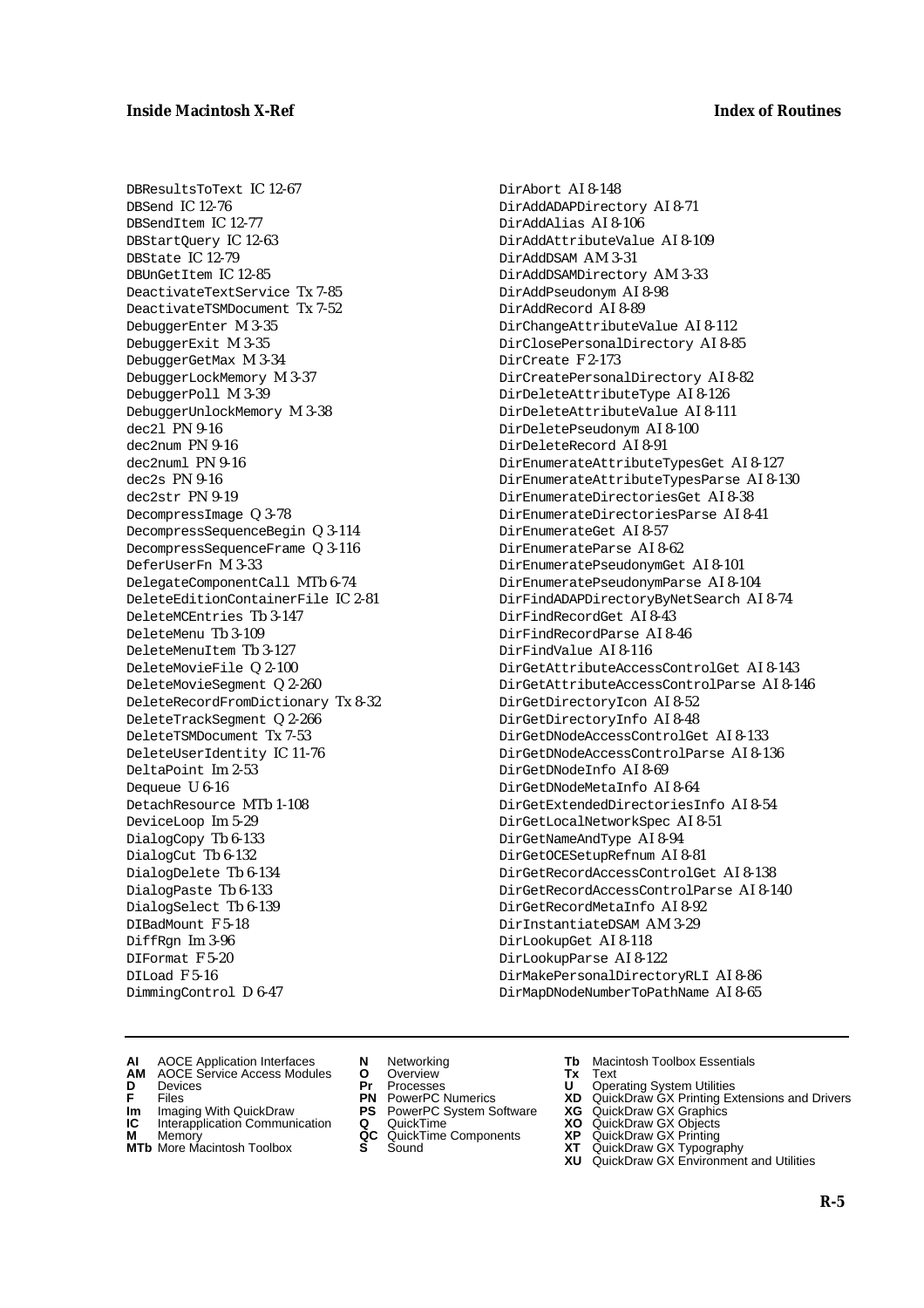DirMapPathNameToDNodeNumber AI 8-67 DirNetSearchADAPDirectoriesGet AI 8-76 DirNetSearchADAPDirectoriesParse AI 8-78 DirOpenPersonalDirectory AI 8-84 DirRemoveDirectory AI 8-79 DirRemoveDSAM AM 3-35 DirSetNameAndType AI 8-96 DirVerifyAttributeValue AI 8-114 DisableIdle D 6-29 DisableItem Tb 3-131 DisableWUTime D 6-32 DisposeCallBack Q 2-339 DisposeCCursor Im 8-27 DisposeCIcon MTb 5-30 DisposeCodecNameList Q 3-64 DisposeCollection XU 5-55 DisposeControl Tb 5-108 DisposeCTable Im 4-93 DisposeDialog Tb 6-120 DisposeGDevice Im 5-25 DisposeGWorld Im 6-26 DisposeHandle M 1-57, M 2-34 DisposeIconSuite MTb 5-42 DisposeMatte Q 2-181 DisposeMCInfo Tb 3-145 DisposeMenu Tb 3-140 DisposeMessageGlobals XU 6-18 DisposeMovie Q 2-96 DisposeMovieController QC 2-32 DisposeMovieEditState Q 2-256 DisposeMovieTrack Q 2-152 DisposePictInfo Im 7-60 DisposePixMap Im 4-87 DisposePixPat Im 4-91 DisposePtr M 1-60, M 2-38 DisposeRgn Im 3-90 DisposeRoutineDescriptor PS 2-41 DisposeScreenBuffer Im 6-27 DisposeSpeechChannel S 4-70 DisposeTimeBase Q 2-316 DisposeTrackEditState Q 2-271 DisposeTrackMedia Q 2-154 DisposeUserData Q 2-241 DisposeWindow Tb 4-105 DIUnload F 5-17 DIVerify F 5-21 DIZero F 5-21 DoGetFileTranslationList MTb 7-55

DoGetScrapTranslationList MTb 7-59 DoIdentifyFile MTb 7-56 DoIdentifyScrap MTb 7-60 DoTranslateFile MTb 7-57 DoTranslateScrap MTb 7-61 DoVBLTask Pr 4-27 DragAlignedGrayRgn Q 3-145 DragAlignedWindow Q 3-144 DragControl Tb 5-99 DragGrayRgn Tb 4-96 DragWindow Tb 4-94 Draw1Control Tb 5-88 DrawChar Tx 3-76 DrawControls Tb 5-87 DrawDialog Tb 6-142 DrawGrowIcon Tb 4-86 DrawJustified Tx 3-79 DrawMenuBar Tb 3-113 DrawNew Tb 4-117 DrawPicture Im 7-44 DrawPictureFile Q 3-97 DrawString Tx 3-77 DrawText Tx 3-78 DrawTrimmedPicture Q 3-98 DrawTrimmedPictureFile Q 3-101 DriverInstall D 1-83 DriverInstallReserveMem D 1-84 DriverRemove D 1-85 dspAttention N 5-74 dspCLDeny N 5-67 dspCLInit N 5-64 dspCLListen N 5-65 dspClose N 5-61 dspCLRemove N 5-68 dspInit N 5-45 dspNewCID N 5-60 dspOpen N 5-48 dspOptions N 5-47 dspRead N 5-70 dspRemove N 5-62 dspReset N 5-75 dspStatus N 5-69 dspWrite N 5-72 DTInstall Pr 6-12

- **AI** AOCE Application Interfaces **N** Networking **Tb** Macintosh Toolbox Essentials
- **AM** AOCE Service Access Modules **O** Overview **Tx** Text
- 
- 
- **Im** Imaging With QuickDraw **PS** PowerPC System Software<br> **IC** Interapplication Communication **Q** QuickTime<br> **M** Memory **GC** QuickTime Components
- **M** Memory **COMPONENTS COMPONENTS COMPONENTS COMPONENTS <b>XP** QC QuickT<br> **MTb** More Macintosh Toolbox **S** Sound
- **MTb** More Macintosh Toolbox **S** Sound **XT** QuickDraw GX Typography
- 
- 
- 
- 
- 
- 
- 
- **D** Devices **Pr** Processes **U** Operating System Utilities
- **F** Files **PN** PowerPC Numerics **XD** QuickDraw GX Printing Extensions and Drivers
- **Im** Imaging With QuickDraw **PS** PowerPC System Software **XG** QuickDraw GX Graphics
	-
	-
	-
	- **XU** QuickDraw GX Environment and Utilities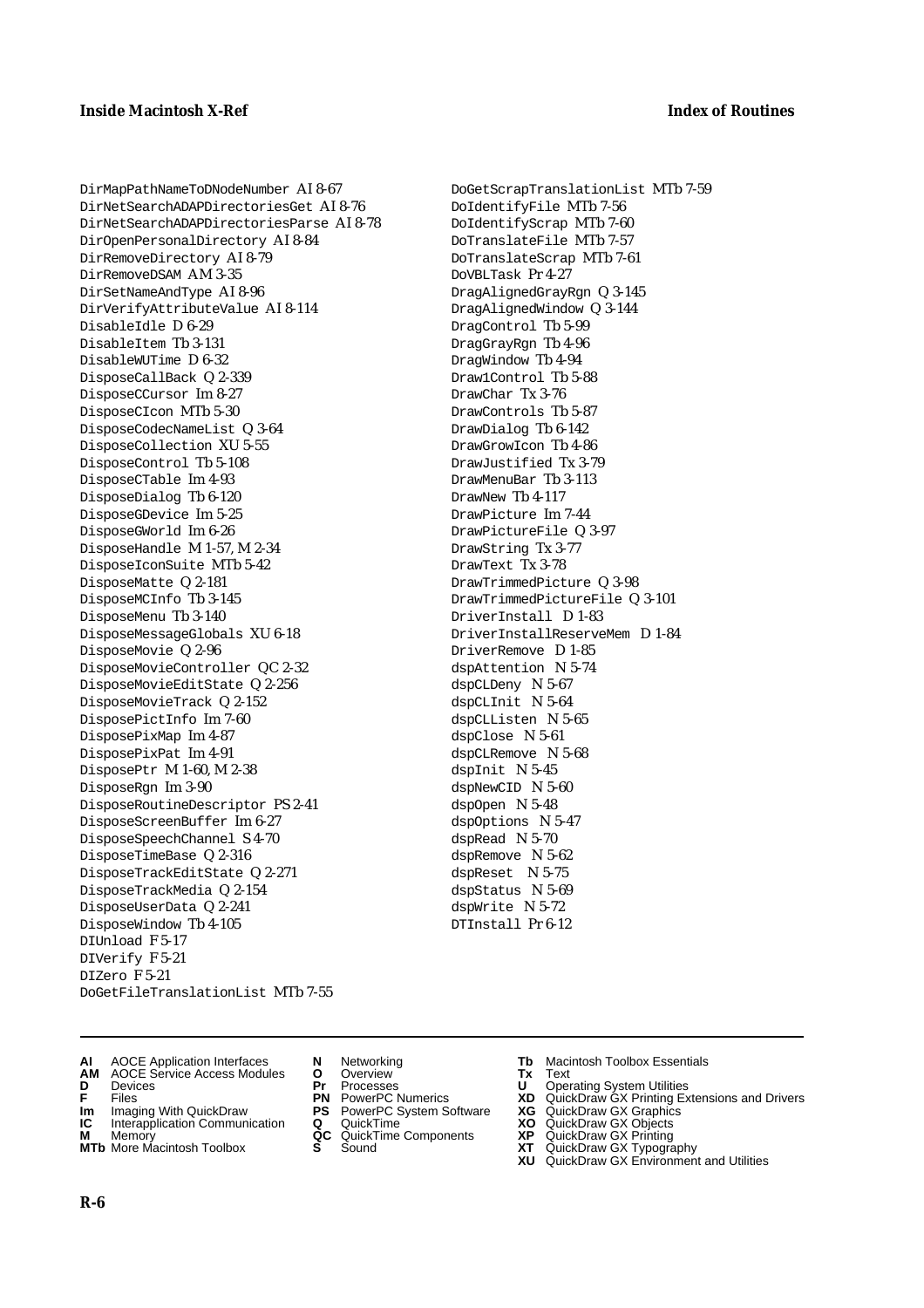# E

EAddMulti N 11-40 EAttachPH N 11-28 EDelMulti N 11-41 EDetachPH N 11-30 EditionHasFormat IC 2-84 EGetInfo N 11-36 Eject F 2-133 EmptyCollection XU 5-68 EmptyHandle M 1-67, M 2-51 EmptyRect Im 3-58 EmptyRgn Im 3-99 EnableIdle D 6-29 EnableItem Tb 3-131 EnableProcessorCycling D 6-62 EndMediaEdits Q 2-272 EndUpdate Tb 4-107 Enqueue U 6-15 EnteringSIM D 4-58 EnterMovies Q 2-82 EqualMatrix Q 2-343 EqualPt Im 2-54 EqualRect Im 3-58 EqualRgn Im 3-98 EqualString Tx 5-51 EraseArc Im 3-76 EraseOval Im 3-70 ErasePoly Im 3-84 EraseRect Im 3-61 EraseRgn Im 3-102 EraseRoundRect Im 3-66 ERdCancel N 11-35 ERead N 11-33 erf PN 10-51 erfc PN 10-52 ErrorSound Tb 6-104 ESetGeneral N 11-39 EventAvail Tb 2-88 EWrite N 11-32 ExecuteCallBack QC 11-19 ExitingSIM D 4-59 ExitMovies Q 2-83 ExitToShell Pr 2-31 exp PN 10-12 Exp1to3 S 2-145 Exp1to6 S 2-146 exp2 PN 10-13

expm1 PN 10-14 ExtendedToString Tx 5-100 ExtendFileTypeList MTb 7-38

# F

fabsl PN 10-11 FCompressImage Q 3-75 FCompressPicture Q 3-90 FCompressPictureFile Q 3-94 FDecompressImage Q 3-80 fdim PN 10-4 feclearexcept PN 8-6 fegetenv PN 8-10 fegetexcept PN 8-7 fegetround PN 8-3 feholdexcept PN 8-11 feraiseexcept PN 8-7 fesetenv PN 8-11 fesetexcept PN 8-8 fesetround PN 8-4 Fetch D 1-87 fetestexcept PN 8-8 feupdateenv PN 8-12 ff XU 8-38 FillArc Im 3-75 FillCArc Im 4-76 FillCOval Im 4-75 FillCPoly Im 4-76 FillCRect Im 4-74 FillCRgn Im 4-77 FillCRoundRect Im 4-74 FillOval Im 3-69 FillParseTable Tx 6-88 FillPoly Im 3-83 FillRect Im 3-60 FillRgn Im 3-102 FillRoundRect Im 3-65 FindCodec Q 3-66 FindControl Tb 5-89 FindDialogItem Tb 6-125 FindFolder Tb 7-54 FindNextComponent MTb 6-42 FindNextText Q 2-298 FindRecordByIndexInDictionary Tx 8-28 FindRecordInDictionary Tx 8-26

- **AI** AOCE Application Interfaces **N** Networking **Tb** Macintosh Toolbox Essentials
- **AM** AOCE Service Access Modules **O** Overview **Tx** Text
- 
- 
- **Im** Imaging With QuickDraw **PS** PowerPC System Software **XG IC** Interapplication Communication **Q** QuickTime **XO IC** Interapplication Communication **Q** QuickTime **XO M** Memory **XP QC** QuickTime Components **XP**
- **M** Memory **Manufacture Communication**<br> **M** Memory **QC** QuickTime Components **XP**<br> **MTb** More Macintosh Toolbox **S** Sound **XT**
- **MTb** More Macintosh Toolbox **S** Sound **XT** QuickDraw GX Typography
- 
- **D** Devices **Pr** Processes **U** Operating System Utilities
	-
	-
	-
	-
- 
- 
- **F** Files **PN** PowerPC Numerics **XD** QuickDraw GX Printing Extensions and Drivers
	-
	-
	-
	-
	- **XU** QuickDraw GX Environment and Utilities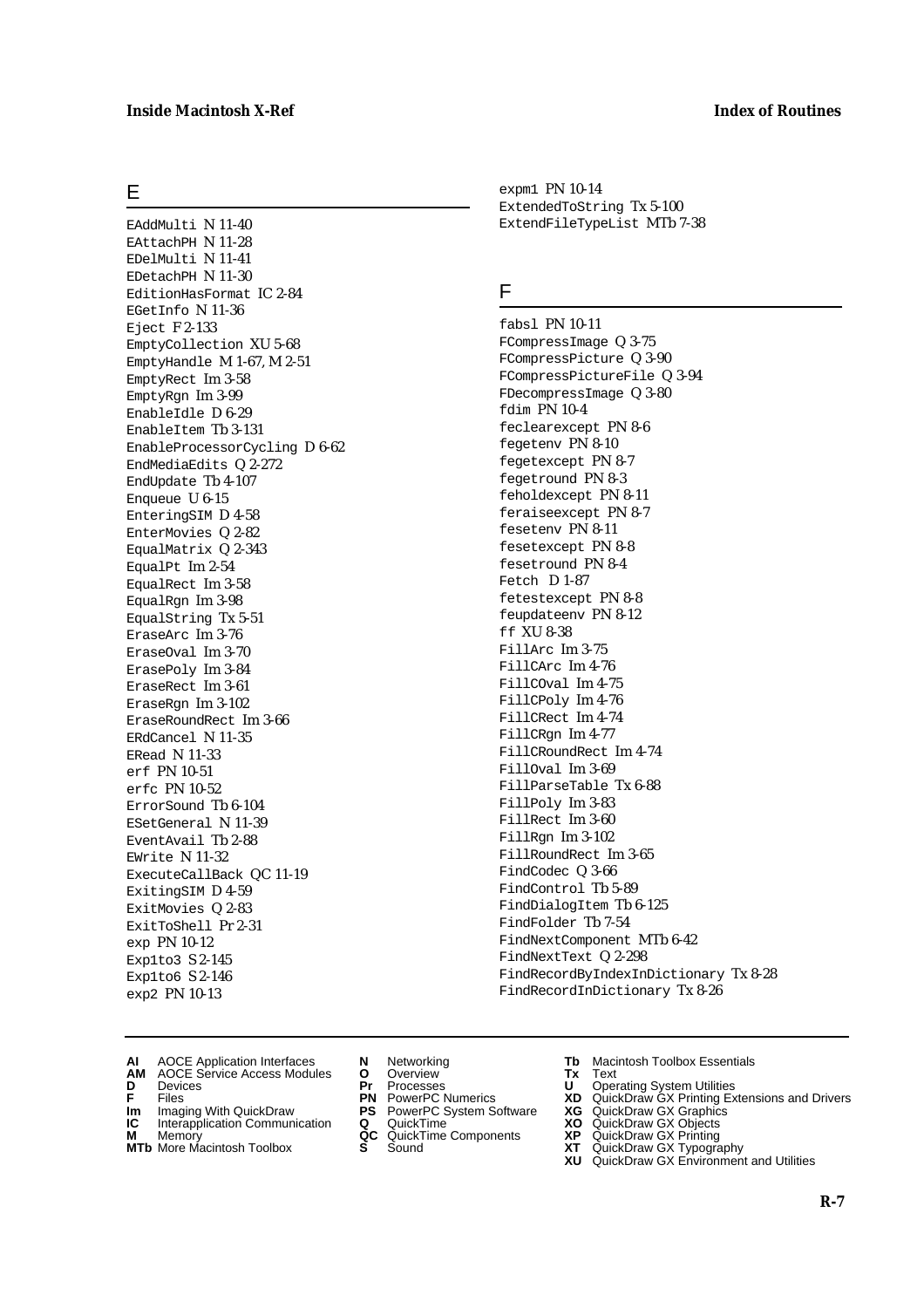FindScriptRun Tx 5-81 FindServiceWindow Tx 7-83 FindSymbol PS 3-24 FindWindow Tb 4-91 FindWordBreaks Tx 5-77 FirstBit XU 8-62 Fix2Frac U 3-44 Fix2Long U 3-44 Fix2X U 3-45 FixATan2 U 3-42 FixDiv U 3-39 FixedDivide XU 8-43 FixedMultiply XU 8-42 FixedRound XU 8-41 FixedSquareRoot XU 8-42 FixedToFloat XU 8-38 FixedToFract XU 8-36 FixedToInt XU 8-37 FixedTruncate XU 8-41 FixMul U 3-38 FixRatio U 3-46 FixRound U 3-47 FixTextService Tx 7-90 FixTSMDocument Tx 7-56 fl XU 8-39 FlashMenuBar Tb 3-141 FlattenCollection XU 5-88 FlattenCollectionToHdl XU 5-97 FlattenMovie Q 2-105 FlattenMovieData Q 2-107 FloatToFixed XU 8-39 FloatToFract XU 8-40 floor PN 9-7 FlushCodeCache M 4-31 FlushCodeCacheRange M 4-32 FlushDataCache M 4-31 FlushEvents Tb 2-93 FlushFonts Tx 4-66 FlushInstructionCache M 4-30 FlushVol F 1-55, F 2-134 fmax PN 10-5 fmin PN 10-6 fmod PN 6-11 FMSwapFont Tx 4-64 FontMetrics Tx 4-54 FontScript Tx 6-82 FontToScript Tx 6-82 ForEachIconDo MTb 5-38

- **AI** AOCE Application Interfaces **N** Networking **Tb** Macintosh Toolbox Essentials
- **AM** AOCE Service Access Modules **O** Overview **Tx** Text
- 
- 
- **Im** Imaging With QuickDraw **PS** PowerPC System Software<br> **IC** Interapplication Communication **Q** QuickTime<br> **M** Memory **GC** QuickTime Components
- 
- **M** Memory **COMPONENTS COMPONENTS COMPONENTS NEWSLA**<br> **M** More Macintosh Toolbox **S** Sound **MTb** More Macintosh Toolbox **S** Sound **XT** QuickDraw GX Typography
- 
- **D** Devices **Pr** Processes **U** Operating System Utilities
	-
	-
	-
	-
- 
- 

ForeColor Im 3-123 FormatRecToString Tx 5-96 ForwardMessage XU 6-24 ForwardThisMessage XU 6-25

Frac2Fix U 3-44 Frac2X U 3-46 FracCos U 3-42 FracDiv U 3-40 FracMul U 3-40 FracSin U 3-42 FracSqrt U 3-41 FractCubeRoot XU 8-47 FractDivide XU 8-48 FractMultiply XU 8-47 FractSineCosine XU 8-46 FractSquareRoot XU 8-46 FractToColor XU 8-41 FractToFixed XU 8-37 FractToFloat XU 8-40 FrameArc Im 3-72 FrameOval Im 3-68 FramePoly Im 3-81 FrameRect Im 3-59 FrameRgn Im 3-100 FrameRoundRect Im 3-64

FreeMem M 2-66 FreeMemSys M 2-67 frexp PN 10-20 FrontWindow Tb 4-93 FSClose F 1-45, F 2-114 FSMakeFSSpec F 1-54, F 2-166

FSpCatMove F 2-164 FSpCreate F 1-51, F 2-156 FSpCreateResFile MTb 1-53 FSpDelete F 1-52, F 2-159 FSpDirCreate F 2-158

FSpGetFInfo F 2-160 FSpOpenDF F 1-50, F 2-154 FSpOpenResFile MTb 1-58

FSpOpenRF F 2-155 FSpRename F 2-163 FSpRstFLock F 2-162 FSpSetFInfo F 2-160 FSpSetFLock F 2-161 FSRead D 1-69, F 1-44, F 2-112 FSWrite D 1-72, F 1-45, F 2-113 FullProcessorSpeed D 6-61

FSpExchangeFiles F 1-53, F 2-165

- **F** Files **PN** PowerPC Numerics **XD** QuickDraw GX Printing Extensions and Drivers
- **Im** Imaging With QuickDraw **PS** PowerPC System Software **XG** QuickDraw GX Graphics
	-
	-
	-
	- **XU** QuickDraw GX Environment and Utilities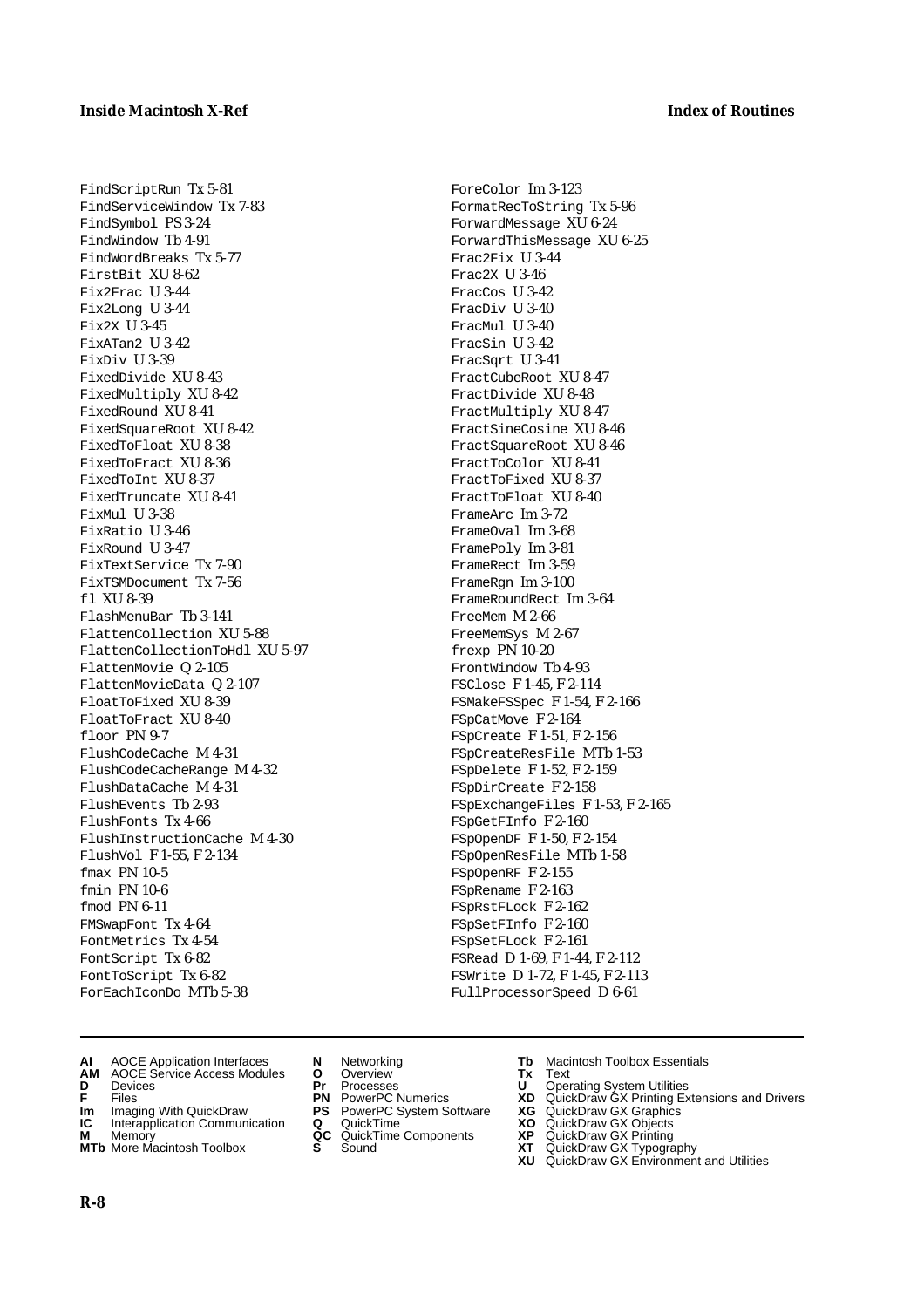# GA–GW

gamma PN 10-53 GDeviceChanged Im 4-100 Gestalt U 1-31 Get1IndResource MTb 1-100 Get1IndType MTb 1-104 Get1NamedResource MTb 1-77 Get1Resource MTb 1-74 GetADBInfo D 5-43 GetAlertStage Tb 6-112 GetAliasInfo F 4-23 GetAppFiles F 1-59 GetAppFont Tx 4-54 GetApplLimit M 1-53, M 2-84 GetAppParms F 1-58 GetAuxiliaryControlRecord Tb 5-107 GetAuxWin Tb 4-115 GetBackColor Im 4-80 GetBatteryTimes D 6-57 GetBatteryVoltage D 6-56 GetBestDeviceRect Q 3-147 GetBridgeAddress N 2-18 GetCallBackTimeBase Q 2-340 GetCallBackType Q 2-340 GetCaretTime Tb 2-113 GetCCursor Im 8-26 GetCIcon MTb 5-29 GetClip Im 2-47 GetCodecInfo Q 3-65 GetCodecNameList Q 3-63 GetCollectionDefaultAttributes XU 5-60 GetCollectionExceptionProc XU 5-58 GetCollectionItem XU 5-71 GetCollectionItemHdl XU 5-94 GetCollectionItemInfo XU 5-76 GetComponentIconSuite MTb 6-49 GetComponentInfo MTb 6-48 GetComponentInstanceA5 MTb 6-69 GetComponentInstanceError MTb 6-51 GetComponentInstanceStorage MTb 6-67 GetComponentListModSeed MTb 6-44 GetComponentRefcon MTb 6-71 GetComponentVersion MTb 6-50 GetCompressedImageSize Q 3-72 GetCompressedPixMapInfo Q 3-141 GetCompressionTime Q 3-69 GetControlAction Tb 5-106

GetControlMaximum Tb 5-104 GetControlMinimum Tb 5-103 GetControlReference Tb 5-105 GetControlTitle Tb 5-104 GetControlValue Tb 5-103 GetControlVariant Tb 5-106 GetCPixel Im 4-80 GetCPUSpeed D 6-30 GetCSequenceDataRateParams Q 3-129 GetCSequenceFrameNumber Q 3-124 GetCSequenceKeyFrameRate Q 3-123 GetCSequencePrevBuffer Q 3-126 GetCTable Im 4-92 GetCurrentISA PS 2-44 GetCurrentProcess Pr 2-21 GetCursor Im 8-24 GetCWMgrPort Tb 4-113 GetDateTime U 4-35 GetDblTime Tb 2-113 GetDCtlEntry D 1-86 GetDefaultInputMethod Tx 7-64 GetDefaultOutputVolume S 2-141 GetDefaultStartup U 9-20 GetDefaultUser IC 11-75 GetDefFontSize Tx 4-53 GetDeviceList Im 5-26 GetDialogItem Tb 6-121 GetDialogItemText Tb 6-130 GetDictionaryInformation Tx 8-24 GetDimmingTimeout D 6-46 GetDiskFragment PS 3-19 GetDrvQHdr F 2-236 GetDSequenceImageBuffer Q 3-136 GetDSequenceScreenBuffer Q 3-136 GetEditionFormatMark IC 2-82 GetEditionInfo IC 2-98 GetEditionOpenerProc IC 2-102 GetEOF F 1-48, F 2-117 GetEvQHdr Tb 2-100 GetFileTypesThatAppCanNativelyOpen MTb 7-37 GetFirstCallBack QC 11-20 GetFNum Tx 4-52 GetFontInfo Tx 3-75 GetFontName Tx 4-51 GetForeColor Im 4-79 GetFormatOrder Tx 3-87 GetFPos F 1-46, F 2-115 GetFrontProcess Pr 2-25

- 
- **AM** AOCE Service Access Modules **O** Overview **Tx** Text
- 
- 
- **Im** Files<br> **Im** Imaging With QuickDraw **PS** PowerPC System Software **XG**<br> **IC** Interapplication Communication **Q** QuickTime **XO IC** Interapplication Communication **Q** QuickTime **XO M** Memory **XP QC** QuickTime Components **XP**
- **M** Memory **Manufacture Communication**<br> **M** Memory **QC** QuickTime Components **XP**<br> **MTb** More Macintosh Toolbox **S** Sound **XT**
- 
- **D** Devices **Pr** Processes **U** Operating System Utilities
	-
	-
	-
- **MTb** More Macintosh Toolbox **S** Sound **XT** QuickDraw GX Typography
- **AI** AOCE Application Interfaces **N** Networking **Tb** Macintosh Toolbox Essentials
	-
- **F** Files **PN** PowerPC Numerics **XD** QuickDraw GX Printing Extensions and Drivers
	-
	-
	-
	- **XU** QuickDraw GX Environment and Utilities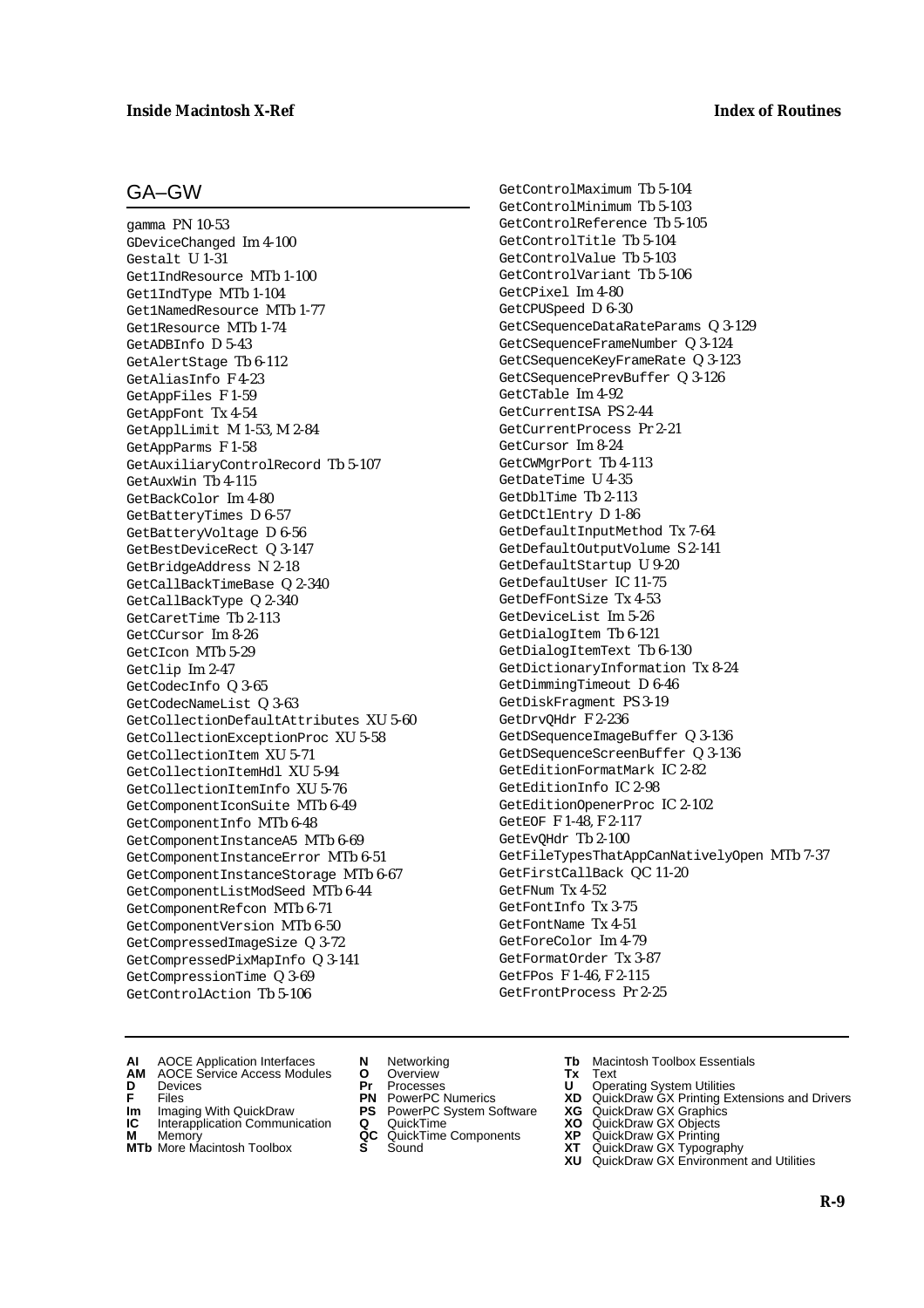GetFrontServiceWindow Tx 7-82 GetFSQHdr F 2-235 GetGDevice Im 5-26 GetGray Im 4-81 GetGrayRgn Tb 4-113 GetGWorld Im 6-28 GetGWorldDevice Im 6-30 GetGWorldPixMap Im 6-31 GetHandleSize M 2-39 GetHardDiskTimeout D 6-49 GetIcon MTb 5-28 GetIconCacheData MTb 5-55 GetIconCacheProc MTb 5-56 GetIconFromSuite MTb 5-34 GetIconSuite MTb 5-31 GetImageDescriptionCTable Q 3-87 GetImageDescriptionExtension QC 4-66 GetIndADB D 5-43 GetIndexedCollectionItem XU 5-72 GetIndexedCollectionItemHdl XU 5-96 GetIndexedCollectionItemInfo XU 5-78 GetIndexedCollectionTag XU 5-87 GetIndPattern Im 3-127 GetIndResource MTb 1-99 GetIndString Tx 5-50 GetIndSymbol PS 3-26 GetIndType MTb 1-103 GetIndVoice S 4-65 GetIntlResource Tx 6-90 GetIntlResourceTable Tx 6-91 GetIntModemInfo D 6-58 GetItemCmd Tb 3-138 GetItemIcon Tb 3-137 GetItemMark Tb 3-135 GetItemStyle Tb 3-133 GetKeys Tb 2-110 GetLabel MTb 5-41 GetLastEditionContainerUsed IC 2-90 GetLocalZones N 4-14 GetMainDevice Im 5-27 GetMatrixType Q 2-342 GetMaxCompressionSize Q 3-68 GetMaxDevice Im 5-27 GetMaxResourceSize MTb 1-105 GetMBarHeight Tb 3-113 GetMCEntry Tb 3-145 GetMCInfo Tb 3-143 GetMediaCreationTime Q 2-221

- GetMediaDataHandler Q 2-285 GetMediaDataHandlerDescription Q 2-284 GetMediaDataRef Q 2-217 GetMediaDataRefCount Q 2-219 GetMediaDataSize Q 2-224 GetMediaDuration Q 2-194 GetMediaHandler Q 2-283 GetMediaHandlerDescription Q 2-282 GetMediaLanguage Q 2-212 GetMediaModificationTime Q 2-222 GetMediaNextInterestingTime Q 2-201 GetMediaQuality Q 2-214 GetMediaSample Q 2-277 GetMediaSampleCount Q 2-225 GetMediaSampleDescription Q 2-226 GetMediaSampleDescriptionCount Q 2-225 GetMediaSampleReference Q 2-279 GetMediaShadowSync Q 2-144 GetMediaTimeScale Q 2-195 GetMediaTrack Q 2-206 GetMediaUserData Q 2-233 GetMemFragment PS 3-21 GetMenu Tb 3-106 GetMenuBar Tb 3-112 GetMenuHandle Tb 3-122 GetMenuItemText Tb 3-132 GetMessageHandlerClassContext XU 6-22 GetMessageHandlerInstanceContext XU 6-20 GetMMUMode M 4-26 GetMouse Tb 2-108 GetMovieActive Q 2-146 GetMovieActiveSegment Q 2-137 GetMovieBoundsRgn Q 2-171 GetMovieBox Q 2-162 GetMovieClipRgn Q 2-173 GetMovieCreationTime Q 2-220 GetMovieDataSize Q 2-223 GetMovieDisplayBoundsRgn Q 2-163 GetMovieDisplayClipRgn Q 2-166 GetMovieDuration Q 2-185 GetMovieGWorld Q 2-160 GetMovieIndTrack Q 2-203 GetMovieMatrix Q 2-170 GetMovieModificationTime Q 2-220 GetMovieNextInterestingTime Q 2-197 GetMoviePict Q 2-148 GetMoviePosterPict Q 2-149 GetMoviePosterTime Q 2-119
- **AI** AOCE Application Interfaces **N** Networking **Tb** Macintosh Toolbox Essentials
- **AM** AOCE Service Access Modules **O** Overview **Tx** Text
- 
- 
- **Im** Imaging With QuickDraw **PS** PowerPC System Software<br> **IC** Interapplication Communication **Q** QuickTime<br> **M** Memorv **GC** QuickTime Components
- **M** Memory<br>**MTb** More Macintosh Toolbox **S** Sound<br>**XP** Sound Gallery Gallery Gallery S Sound
- 
- 
- 
- 
- **Im** Imaging With QuickDraw **PS** PowerPC System Software **XG** QuickDraw GX Graphics
	-
	-
	-
- 
- **D** Devices **Pr** Processes **U** Operating System Utilities
- **F** Files **PN** PowerPC Numerics **XD** QuickDraw GX Printing Extensions and Drivers
	-
	-
	-
- **MTb** More Macintosh Toolbox **S** Sound **XT** QuickDraw GX Typography
	- **XU** QuickDraw GX Environment and Utilities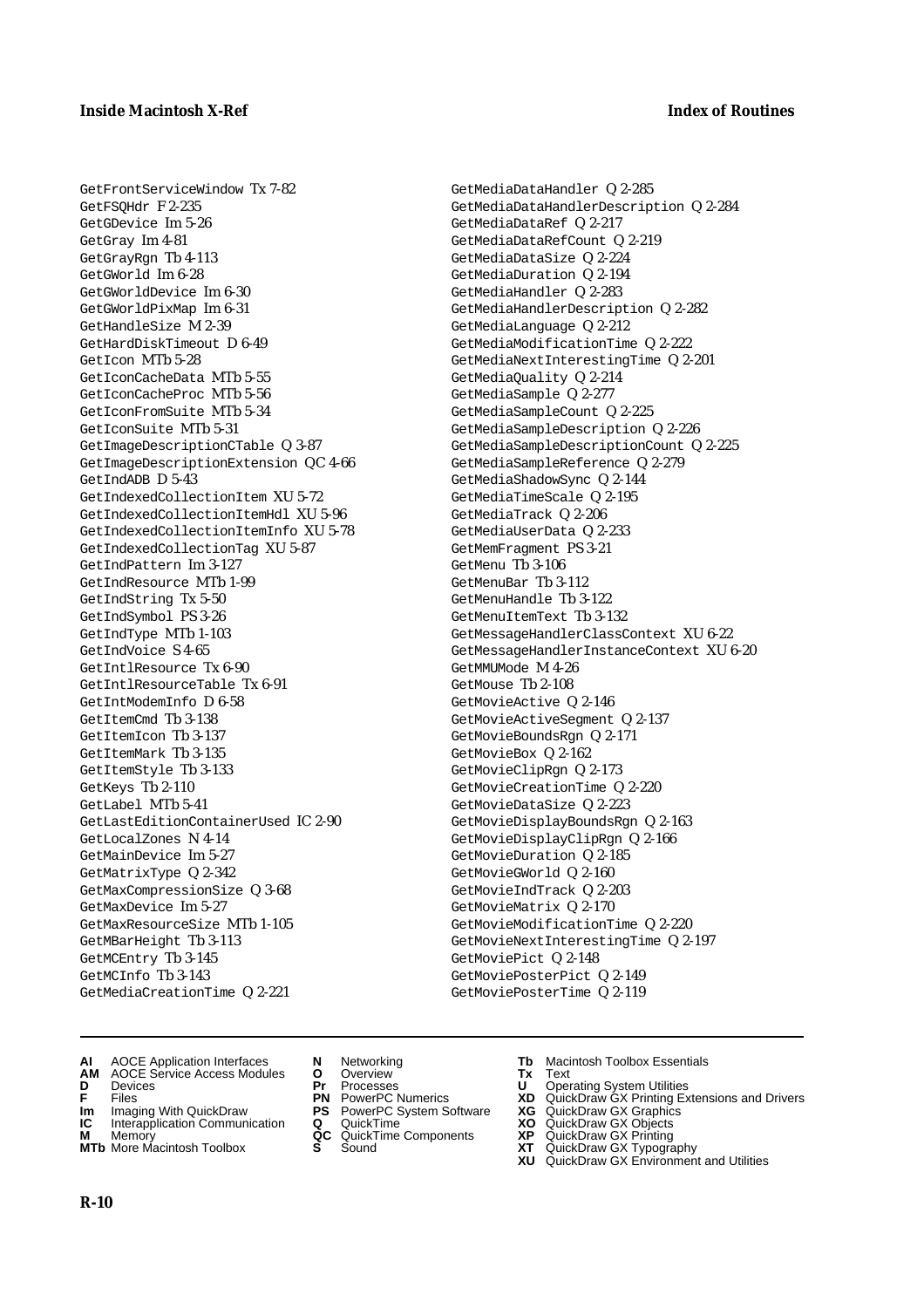GetMoviePreferredRate Q 2-131 GetMoviePreferredVolume Q 2-133 GetMoviePreviewMode Q 2-122 GetMoviePreviewTime Q 2-123 GetMovieRate Q 2-188 GetMovieSegmentDisplayBoundsRgn Q 2-164 GetMovieSelection Q 2-247 GetMoviesError Q 2-85 GetMoviesStickyError Q 2-85 GetMovieStatus Q 2-128 GetMovieTime Q 2-187 GetMovieTimeBase Q 2-190 GetMovieTimeScale Q 2-190 GetMovieTrack Q 2-204 GetMovieTrackCount Q 2-203 GetMovieUserData Q 2-231 GetMovieVolume Q 2-182 GetMyZone N 4-12 GetNamedResource MTb 1-75 GetNewCollection XU 5-99 GetNewControl Tb 5-81 GetNewCWindow Tb 4-76 GetNewDialog Tb 6-113 GetNewMBar Tb 3-111 GetNewWindow Tb 4-78 GetNextCallBack QC 11-21 GetNextDevice Im 5-28 GetNextEvent Tb 2-89 GetNextImageDescriptionExtensionType QC 4-68 GetNextProcess Pr 2-22 GetNextUserDataType Q 2-233 GetNodeAddress N 2-17 GetOSDefault U 9-25 GetOSEvent Tb 2-97 GetOSTrapAddress U 8-26 GetOutlinePreferred Tx 4-61 GetPageState M 3-39 GetPattern Im 3-126 GetPen Im 3-43 GetPenState Im 3-43 GetPhysical M 3-31 GetPictInfo Im 7-47 GetPicture Im 7-46 GetPictureFileHeader Q 3-102 GetPixBaseAddr Im 6-38 GetPixel Im 2-54 GetPixelsState Im 6-36 GetPixMapInfo Im 7-50

GetPixPat Im 4-88 GetPort Im 2-41 GetPortNameFromProcessSerialNumber Tb 2-107 GetPosterBox Q 2-118 GetPreserveGlyph Tx 4-63 GetProcessInformation Pr 2-23 GetProcessSerialNumberFromPortName Tb 2-106 GetPtrSize M 2-41 GetRandomSeed XU 8-60 GetResAttrs MTb 1-84 GetResFileAttrs MTb 1-116 GetResInfo MTb 1-81 GetResource MTb 1-73 GetResourceSizeOnDisk MTb 1-105 GetScaledBatteryInfo D 6-54 GetScrap MTb 2-38 GetScriptManagerVariable Tx 6-77 GetScriptQDPatchAddress Tx 6-104 GetScriptUtilityAddress Tx 6-102 GetScriptVariable Tx 6-79 GetSCSIDiskModeAddress D 6-63 GetServiceList Tx 7-58 GetSharedLibrary PS 3-22 GetSimilarity Q 3-71 GetSleepTimeout D 6-42 GetSoundHeaderOffset S 2-138 GetSoundMediaBalance Q 2-289 GetSoundPreference S 5-36 GetSpecificHighLevelEvent Tb 2-92 GetSpeechInfo S 4-77 GetSpeechPitch S 4-75 GetSpeechRate S 4-73 GetStandardFormats IC 2-101 GetString Tx 5-49 GetSuiteLabel MTb 5-40 GetSysBeepVolume S 2-140 GetSysDirection Tx 6-76 GetSysFont Tx 4-54 GetSysPPtr U 7-11 GetTaggedCollectionItem XU 5-74 GetTaggedCollectionItemInfo XU 5-80 GetTextServiceLanguage Tx 7-65 GetTextServiceMenu Tx 7-89 GetTime U 4-35 GetTimeBaseEffectiveRate Q 2-326 GetTimeBaseFlags Q 2-330 GetTimeBaseMasterClock Q 2-319 GetTimeBaseMasterTimeBase Q 2-321

- **AI** AOCE Application Interfaces **N** Networking **Tb** Macintosh Toolbox Essentials
- **AM** AOCE Service Access Modules **O** Overview **Tx** Text
- 
- **Im** Imaging With QuickDraw **PS** PowerPC System Software **XG** QuickDraw GX Graphics
- **Im** Imaging With QuickDraw **PS** PowerPC System Software<br> **IC** Interapplication Communication **Q** QuickTime<br> **M** Memorv **GC** QuickTime Components
- **M** Memory **M** Memory **QC** QuickTime Components<br>**MTb** More Macintosh Toolbox **S** Sound
- **MTb** More Macintosh Toolbox **S** Sound **XT** QuickDraw GX Typography
- 
- **D** Devices **Pr** Processes **U** Operating System Utilities
	-
	-
	-
	-
- 
- 
- **F** Files **PN** PowerPC Numerics **XD** QuickDraw GX Printing Extensions and Drivers
	-
	-
	-
	-
	- **XU** QuickDraw GX Environment and Utilities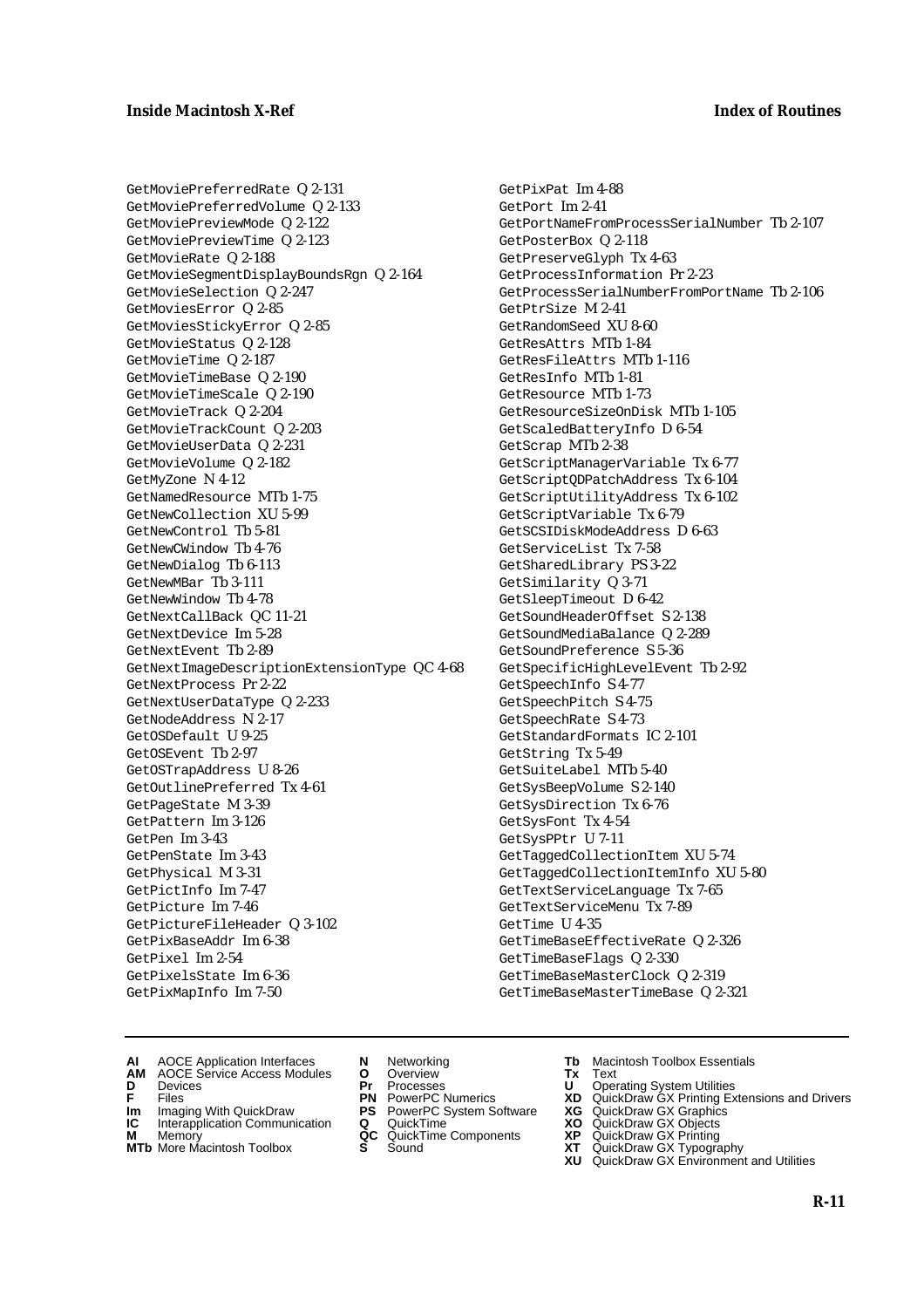GetTimeBaseRate Q 2-326 GetTimeBaseStartTime Q 2-328 GetTimeBaseStatus Q 2-331 GetTimeBaseStopTime Q 2-329 GetTimeBaseTime Q 2-324 GetTimeout U 9-27 GetToolboxTrapAddress U 8-26 GetTrackAlternate Q 2-211 GetTrackBoundsRgn Q 2-175 GetTrackClipRgn Q 2-178 GetTrackCreationTime Q 2-220 GetTrackDataSize Q 2-223 GetTrackDimensions Q 2-177 GetTrackDisplayBoundsRgn Q 2-166 GetTrackDuration Q 2-191 GetTrackEditRate Q 2-268 GetTrackEnabled Q 2-147 GetTrackID Q 2-205 GetTrackLayer Q 2-169 GetTrackMatrix Q 2-175 GetTrackMatte Q 2-180 GetTrackMedia Q 2-206 GetTrackModificationTime Q 2-221 GetTrackMovie Q 2-205 GetTrackMovieBoundsRgn Q 2-172 GetTrackNextInterestingTime Q 2-199 GetTrackOffset Q 2-193 GetTrackPict Q 2-150 GetTrackSegmentDisplayBoundsRgn Q 2-167 GetTrackStatus Q 2-129 GetTrackUsage Q 2-116 GetTrackUserData Q 2-232 GetTrackVolume Q 2-184 GetTrapAddress U 8-32 GetUserData Q 2-235 GetUserDataItem Q 2-240 GetUserDataText Q 2-237 GetVBLQHdr Pr 4-28 GetVCBQHdr F 2-235 GetVideoDefault U 9-23 GetVideoMediaGraphicsMode Q 2-288 GetVInfo F 1-56, F 2-137 GetVoiceDescription S 4-66 GetVoiceInfo S 4-68 GetVol F 2-134 GetVRefNum F 1-57, F 2-138 GetWakeupTimer D 6-45 GetWDInfo F 2-182

GetWindowPic Tb 4-110 GetWMgrPort Tb 4-114 GetWRefCon Tb 4-111 GetWTitle Tb 4-86 GetWUTime D 6-32 GetWVariant Tb 4-112 GetZone M 2-80 GetZoneList N 4-16 GlobalToLocal Im 2-51 GoToBeginningOfMovie Q 2-113 GoToEndOfMovie Q 2-114 GoToPublisherSection IC 2-100 GrowWindow Tb 4-100

# GXA–GXF

GXAddPrinterViewDevice XD 5-29 GXAlertTheUser XD 5-18 GXApplyFontEncoding XT 7-46 GXBreakShape XG 4-72 GXBufferData XD 4-139 GXCacheShape XO 2-62 GXCaptureOutputDevice XD 4-89 GXChangedFont XT 7-78 GXChangedFormat XP 3-112 GXChangedShape XO 2-83 GXCheckBitmapColor XG 5-79 GXCheckColor XO 4-57 GXCheckStatus XD 4-145 GXCleanupOpenConnection XD 4-134, XD 5-36 GXCleanupStartJob XD 4-53, XD 5-36 GXCleanupStartPage XD 4-57, XD 5-37 GXCleanupStartSendPage XD 4-137, XD 5-37 GXCloneColorProfile XO 4-83 GXCloneColorSet XO 4-68 GXCloneFormat XP 3-106 GXCloneInk XO 5-59 GXCloneShape XO 2-61 GXCloneStyle XO 3-20 GXCloneTag XO 8-17 GXCloneTransform XO 6-37 GXCloseConnection XD 4-135 GXClosePrintFile XP 4-63 GXCloseSpoolFile XD 4-79 GXCombineColor XO 4-59 GXCompleteSpoolFile XD 4-73

- **AI** AOCE Application Interfaces **N** Networking **Tb** Macintosh Toolbox Essentials
- **AM** AOCE Service Access Modules **O** Overview **Tx** Text
- 
- 
- 
- **IC** Interapplication Communication **Q** QuickTime **M** Memory **CALC A** Memory
- **M** Memory **Markt Communication**<br> **M** Memory **QC** QuickTime Components<br> **MTb** More Macintosh Toolbox **S** Sound **MTb** More Macintosh Toolbox **S** Sound **XT** QuickDraw GX Typography
- 
- **D** Devices **Pr** Processes **U** Operating System Utilities
	-
	-
	-
	-
- 
- 
- **FILENCE CONSIGNATION**<br> **F** Files **PN** PowerPC Numerics **XD** QuickDraw GX Printing Extensions and Drivers<br> **FILES PN** PowerPC System Software **XG** QuickDraw GX Graphics<br> **Im** Imaging With QuickDraw **PS** PowerPC System Soft
- **Im** Imaging With QuickDraw **PS** PowerPC System Software **XG** QuickDraw GX Graphics
	-
	-
	- **XU** QuickDraw GX Environment and Utilities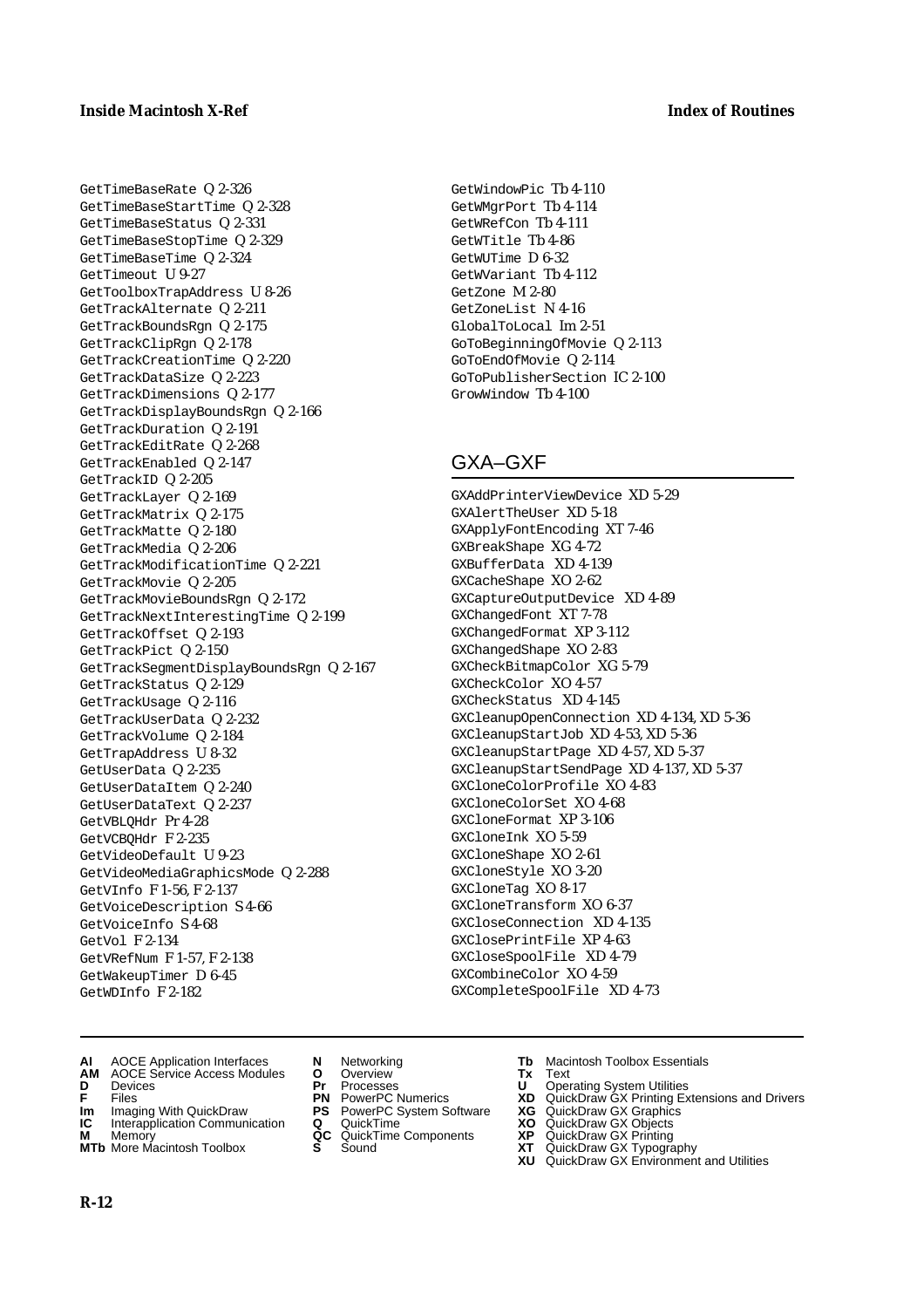GXContainsBoundsShape XG 4-101 GXContainsRectangle XG 4-100 GXContainsShape XG 4-103 GXConvertColor XO 4-60 GXConvertPICTToShape XU 1-34 GXConvertPrintRecord XP 2-75 GXConvertPrintRecordFrom XD 4-160 GXConvertPrintRecordTo XD 4-161 GXConvertQDfont XU 1-33 GXConvertQDPoint XU 1-29 GXCopyDeepToShape XO 2-58 GXCopyFormat XP 3-105 GXCopyJob XP 4-53 GXCopyPaperType XP 4-76 GXCopyToColorProfile XO 4-81 GXCopyToColorSet XO 4-66 GXCopyToInk XO 5-58 GXCopyToShape XO 2-57 GXCopyToStyle XO 3-18 GXCopyToTag XO 8-15 GXCopyToTransform XO 6-35 GXCopyToViewDevice XO 7-100 GXCopyToViewPort XO 7-72 GXCountFontDescriptors XT 7-48 GXCountFontEncodings XT 7-44 GXCountFontFeatures XT 7-60 GXCountFontGlyphs XT 7-35 GXCountFontInstances XT 7-56 GXCountFontNames XT 7-37 GXCountFontTables XT 7-70 GXCountFontVariations XT 7-53 GXCountFormatOwners XP 3-107 GXCountJobFormats XP 3-107 GXCountJobPaperTypes XP 4-75 GXCountPages XD 4-74 GXCountPrinterViewDevices XP 4-57 GXCountPrintFilePages XP 4-65 GXCountShapeContours XG 2-136 GXCountShapePoints XG 2-137 GXCountTrays XD 5-21 GXCreateImageFile XD 4-91 GXCreateSpoolFile XD 4-68 GXDefaultDesktopPrinter XD 4-51 GXDefaultFormat XD 4-48 GXDefaultJob XD 4-47 GXDefaultPaperType XD 4-49 GXDefaultPrinter XD 4-50 GXDeleteFontDescriptor XT 7-52

GXDeleteFontInstance XT 7-59 GXDeleteFontName XT 7-42 GXDeleteFontTable XT 7-77 GXDeletePrintFilePageRange XP 4-69 GXDespoolData XD 4-76 GXDespoolPage XD 4-75 GXDespoolResource XD 4-77 GXDifferenceShape XG 4-110 GXDifferenceTransform XO 6-51 GXDisposeColorProfile XO 4-80 GXDisposeColorSet XO 4-65 GXDisposeFont XT 7-65 GXDisposeFormat XP 3-104 GXDisposeGraphicsClient XU 2-21 GXDisposeInk XO 5-57 GXDisposeJob XP 2-55 GXDisposePaperType XP 4-72 GXDisposeShape XO 2-55 GXDisposeShapeCache XO 2-63 GXDisposeStyle XO 3-17 GXDisposeTag XO 8-14 GXDisposeTransform XO 6-34 GXDisposeViewDevice XO 7-99 GXDisposeViewGroup XO 7-122 GXDisposeViewPort XO 7-71 GXDoesPaperFit XD 4-61 GXDrawBitmap XG 5-77 GXDrawCurve XG 2-159 GXDrawGlyphs XT 4-24 GXDrawLayout XT 5-33 GXDrawLine XG 2-158 GXDrawPaths XG 2-162 GXDrawPicture XG 6-67 GXDrawPoint XG 2-158 GXDrawPolygons XG 2-161 GXDrawRectangle XG 2-160 GXDrawShape XO 2-84 GXDrawText XT 3-9 GXDTPMenuEventFilter XD 4-168 GXDTPMenuSelect XD 4-170 GXDumpBuffer XD 4-142 GXEnableJobScalingPanel XP 3-116 GXEnterGraphics XU 2-22 GXEqualColorProfile XO 4-82 GXEqualColorSet XO 4-67 GXEqualInk XO 5-59 GXEqualShape XO 2-60 GXEqualStyle XO 3-19

- **AI** AOCE Application Interfaces **N** Networking **Tb** Macintosh Toolbox Essentials
- **AM** AOCE Service Access Modules **O** Overview **Tx** Text
- 
- **Im** Files<br> **Im** Imaging With QuickDraw **PS** PowerPC System Software **XG**<br> **IC** Interapplication Communication **Q** QuickTime **XO**
- **IC** Interapplication Communication **Q** QuickTime **XO M** Memory **XO QC** QuickTime Components **XP**
- **M** Memory **Manufacture Communication**<br> **M** Memory **QC** QuickTime Components **XP**<br> **MTb** More Macintosh Toolbox **S** Sound **XT**
- 
- **D** Devices **Pr** Processes **U** Operating System Utilities
	-
	-
	-
	-
- 
- 
- **F** Files **PN** PowerPC Numerics **XD** QuickDraw GX Printing Extensions and Drivers
	-
	-
	-
- **MTb** More Macintosh Toolbox **S** Sound **XT** QuickDraw GX Typography **XU** QuickDraw GX Environment and Utilities
	- **R-13**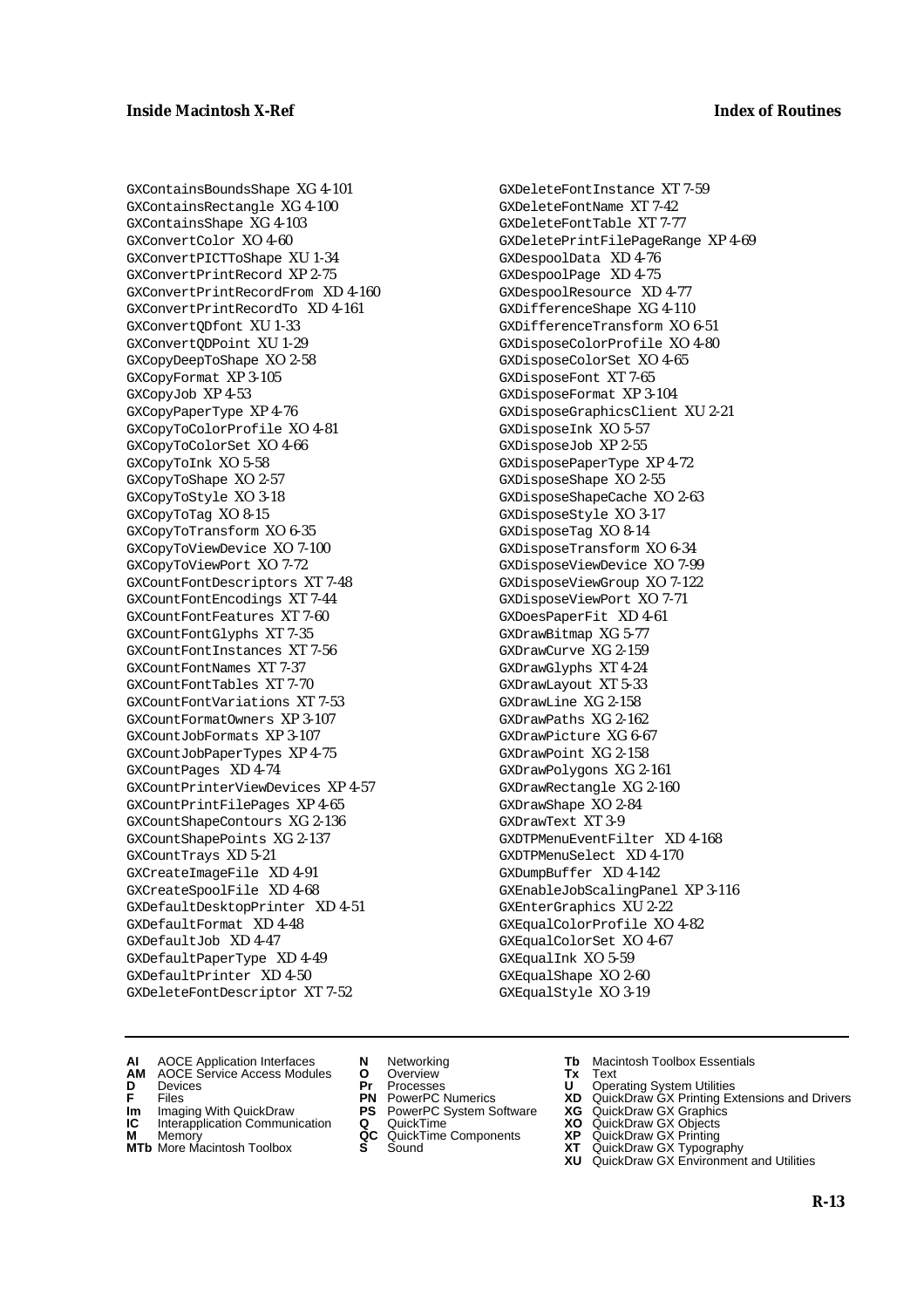GXEqualTag XO 8-16 GXEqualTransform XO 6-36 GXEqualViewDevice XO 7-101 GXEqualViewPort XO 7-73 GXExamineSpoolFile XD 4-79 GXExcludeShape XG 4-114 GXExcludeTransform XO 6-53 GXExitGraphics XU 2-23 GXExitPrinting XP 2-51 GXFetchDTPData XD 5-27 GXFetchTaggedData XD 4-45 GXFilterPanelEvent XD 4-86, XP 3-124 GXFindFont XT 7-67 GXFindFontDescriptor XT 7-50 GXFindFontEncoding XT 7-45 GXFindFontFeature XT 7-62 GXFindFontName XT 7-39 GXFindFonts XT 7-33 GXFindFontTable XT 7-73 GXFindFontTableParts XT 7-74 GXFindFontVariation XT 7-55 GXFindFormatProfile XD 4-63, XP 4-85 GXFindPrinterProfile XD 4-62, XP 4-84 GXFinishJob XD 4-54, XP 2-65 GXFinishPage XD 4-57, XP 2-67 GXFinishSendPage XD 4-138 GXFinishSendPlane XD 4-144 GXFlattenFont XT 7-65 GXFlattenJob XP 2-57 GXFlattenJobToHdl XP 2-56 GXFlattenShape XO 2-88 GXForEachJobFormatDo XP 3-108 GXForEachJobPaperTypeDo XP 4-78 GXForEachPrinterViewDeviceDo XP 4-56 GXFormatDialog XD 4-83, XP 3-113, XP 3-122 GXFreeBuffer XD 4-143

# GXG

GXGetAvailableJobFormatModes XD 5-30 GXGetBitmap XG 5-68 GXGetBitmapParts XG 5-74 GXGetCaretAngleArea XT 10-46 GXGetColorDistance XO 4-58 GXGetColorProfile XO 4-88 GXGetColorProfileOwners XO 4-84

GXGetColorProfileTags XO 4-85 GXGetColorSet XO 4-73 GXGetColorSetOwners XO 4-69 GXGetColorSetParts XO 4-75 GXGetColorSetTags XO 4-70 GXGetCompoundCharacterLimits XT 10-59 GXGetCurve XG 2-125 GXGetDefaultColorProfile XO 4-78 GXGetDefaultColorSet XO 4-62 GXGetDefaultFont XT 7-35 GXGetDefaultShape XO 2-52 GXGetDeviceStatus XD 4-146 GXGetDTPMenuList XD 4-169 GXGetFont XT 7-67 GXGetFontDescriptor XT 7-49 GXGetFontEncoding XT 7-44 GXGetFontFeature XT 7-61 GXGetFontFormat XT 7-69 GXGetFontInstance XT 7-56 GXGetFontName XT 7-38 GXGetFontTable XT 7-71 GXGetFontTableParts XT 7-72 GXGetFontVariation XT 7-54 GXGetFormatCollection XP 3-118 GXGetFormatDimensions XP 2-70 GXGetFormatForm XP 3-111 GXGetFormatJob XP 2-69 GXGetFormatMapping XP 3-109 GXGetFormatPaperType XP 3-110 GXGetGDeviceViewDevice XU 1-28 GXGetGlobalMouse XU 1-30 GXGetGlyphMetrics XT 2-24 GXGetGlyphOffset XT 10-58 GXGetGlyphParts XT 4-29 GXGetGlyphPositions XT 4-32 GXGetGlyphs XT 4-26 GXGetGlyphTangents XT 4-34 GXGetGraphicsClient XU 2-24 GXGetGraphicsClients XU 2-25 GXGetGraphicsError XU 3-56 GXGetGraphicsNotice XU 3-66 GXGetGraphicsWarning XU 3-60 GXGetHalftoneDeviceAngle XO 7-83 GXGetInkAttributes XO 5-61 GXGetInkColor XO 5-68 GXGetInkOwners XO 5-64 GXGetInkTags XO 5-65

GXGetColorProfileStructure XO 4-92

- **AI** AOCE Application Interfaces **N** Networking **Tb** Macintosh Toolbox Essentials
- **AM** AOCE Service Access Modules **O** Overview **Tx** Text
- 
- 
- **Im** Imaging With QuickDraw **PS** PowerPC System Software **XG IC** Interapplication Communication **Q** QuickTime **CO**
- **IC** Interapplication Communication **Q** QuickTime MOD **XO M** Memory **XP XP M** Memory **CONSISTENT CONSIDER**<br> **MITE** More Macintosh Toolbox **CONSISTENT S** Sound **CONSISTER**
- **MTb** More Macintosh Toolbox **S** Sound **XT** QuickDraw GX Typography
- 
- **D** Devices **Pr** Processes **U** Operating System Utilities
	-
	-
	-
	-
- 
- 
- **FILENCE ACCESS MODULES CONSUMING PROCESS CONSUMING THE SAME CONSUMING THE SAME CONSUMING PROCESSES**<br> **F** Files **PN** PowerPC Numerics **XD** QuickDraw GX Printing Extensions and Drivers<br> **Im** Imaging With QuickDraw **PS** Powe
	-
	-
	-
	-
	- **XU** QuickDraw GX Environment and Utilities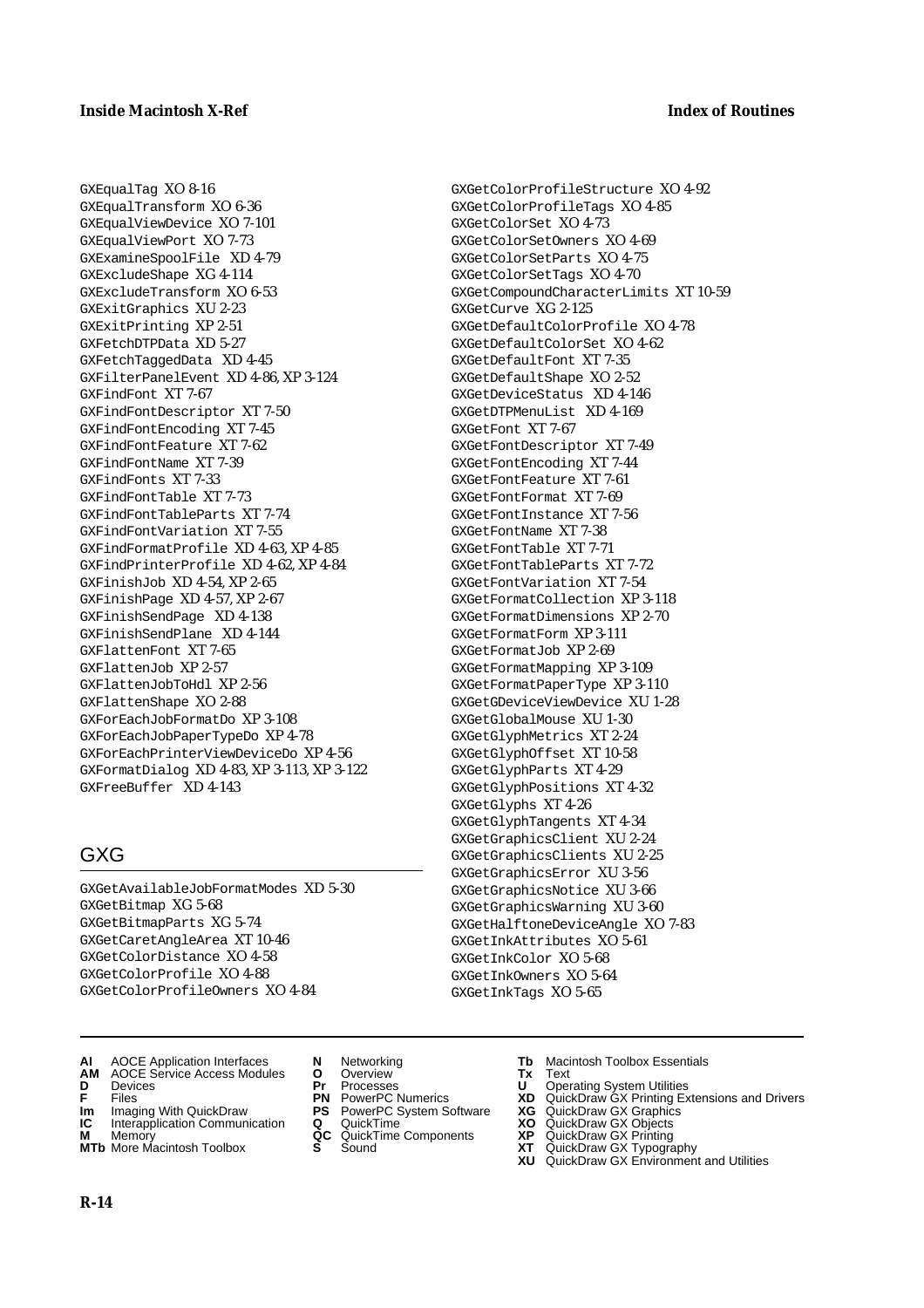GXGetInkTransfer XO 5-72 GXGetJob XD 5-32 GXGetJobCollection XP 3-117 GXGetJobError XP 2-52 GXGetJobFormat XP 2-69 GXGetJobFormatMode XP 4-81 GXGetJobFormattingPrinter XP 4-51 GXGetJobOutputPrinter XP 4-51 GXGetJobPageRange XP 2-62 GXGetJobPanelDimensions XP 3-115 GXGetJobPaperType XP 4-74 GXGetJobPrinter XP 4-55 GXGetJobRefcon XP 4-52 GXGetLayout XT 5-34 GXGetLayoutBreakOffset XT 9-69 GXGetLayoutCaret XT 10-44 GXGetLayoutGlyphs XT 5-45 GXGetLayoutHighlight XT 10-50 GXGetLayoutParts XT 5-38 GXGetLayoutRangeWidth XT 9-71 GXGetLayoutShapeParts XT 5-42 GXGetLayoutSpan XT 9-67 GXGetLayoutVisualHighlight XT 10-52 GXGetLeftVisualOffset XT 10-48 GXGetLine XG 2-123 GXGetMessageHandlerResFile XD 5-32, XP 3-116 GXGetNewPaperType XP 4-73 GXGetOffsetGlyphs XT 10-56 GXGetPaperTypeCollection XP 3-118 GXGetPaperTypeDimensions XP 4-77 GXGetPaperTypeJob XP 4-78 GXGetPaperTypeName XP 4-76 GXGetPathParts XG 2-148 GXGetPaths XG 2-132 GXGetPicture XG 6-59 GXGetPictureParts XG 6-63 GXGetPoint XG 2-121 GXGetPolygonParts XG 2-144 GXGetPolygons XG 2-130 GXGetPreferredJobFormatMode XP 4-80 GXGetPrinterDriverName XP 4-59 GXGetPrinterDriverType XP 4-60 GXGetPrinterJob XP 4-55 GXGetPrinterName XP 4-59 GXGetPrinterType XP 4-61 GXGetPrinterViewDevice XP 4-57 GXGetPrintFileJob XP 4-64 GXGetPrintingAlert XD 5-18

GXGetRectangle XG 2-127 GXGetRightVisualOffset XT 10-47 GXGetShapeArea XG 4-88 GXGetShapeAttributes XO 2-74 GXGetShapeBounds XG 4-90 GXGetShapeCacheSize XO 2-64 GXGetShapeCap XG 3-126 GXGetShapeCenter XG 4-87 GXGetShapeClip XO 6-45 GXGetShapeColor XO 5-70 GXGetShapeCurveError XG 3-117 GXGetShapeDash XG 3-138 GXGetShapeDashPositions XG 3-140 GXGetShapeDeviceArea XO 7-118 GXGetShapeDeviceBounds XO 7-116 GXGetShapeDeviceColors XO 7-119 GXGetShapeDeviceFontMetrics XT 6-60 GXGetShapeDirection XG 4-68 GXGetShapeDrawError XU 4-33 GXGetShapeEncoding XT 6-63 GXGetShapeFace XT 6-44 GXGetShapeFill XO 2-68 GXGetShapeFont XT 6-41 GXGetShapeFontMetrics XT 6-58 GXGetShapeFontVariations XT 6-53 GXGetShapeFontVariationSuite XT 6-56 GXGetShapeGlobalBounds XO 7-125 GXGetShapeGlobalViewDevices XO 7-115 GXGetShapeGlobalViewPorts XO 7-95 GXGetShapeHitTest XO 6-80 GXGetShapeIndex XG 2-139 GXGetShapeInk XO 2-71 GXGetShapeInkAttributes XO 5-62 GXGetShapeJoin XG 3-132 GXGetShapeLength XG 4-83 GXGetShapeLocalBounds XO 7-96 GXGetShapeLocalFontMetrics XT 6-59 GXGetShapeMapping XO 6-56 GXGetShapeOwners XO 2-76 GXGetShapeParts XG 2-152 GXGetShapePattern XG 3-145 GXGetShapePatternPositions XG 3-147 GXGetShapePen XG 3-121 GXGetShapePixel XG 5-71 GXGetShapePoints XG 2-140 GXGetShapeRunControls XT 8-68 GXGetShapeRunFeatures XT 8-83 GXGetShapeRunGlyphJustOverrides XT 9-81

- **AI** AOCE Application Interfaces **N** Networking **Tb** Macintosh Toolbox Essentials
- **AM** AOCE Service Access Modules **O** Overview **Tx** Text
- 
- 
- **Im** Files<br> **Im** Imaging With QuickDraw **PS** PowerPC System Software **XG**<br> **IC** Interapplication Communication **Q** QuickTime **XO IC** Interapplication Communication **Q** QuickTime **XO M** Memory **XP QC** QuickTime Components **XP**
- **M** Memory **Manufacture Communication**<br> **M** Memory **QC** QuickTime Components **XP**<br> **MTb** More Macintosh Toolbox **S** Sound **XT**
- **MTb** More Macintosh Toolbox **S** Sound **XT** QuickDraw GX Typography
- 
- **D** Devices **Pr** Processes **U** Operating System Utilities
	-
	-
	-
	-
- 
- 
- **F** Files **PN** PowerPC Numerics **XD** QuickDraw GX Printing Extensions and Drivers
	-
	-
	-
	-
	- **XU** QuickDraw GX Environment and Utilities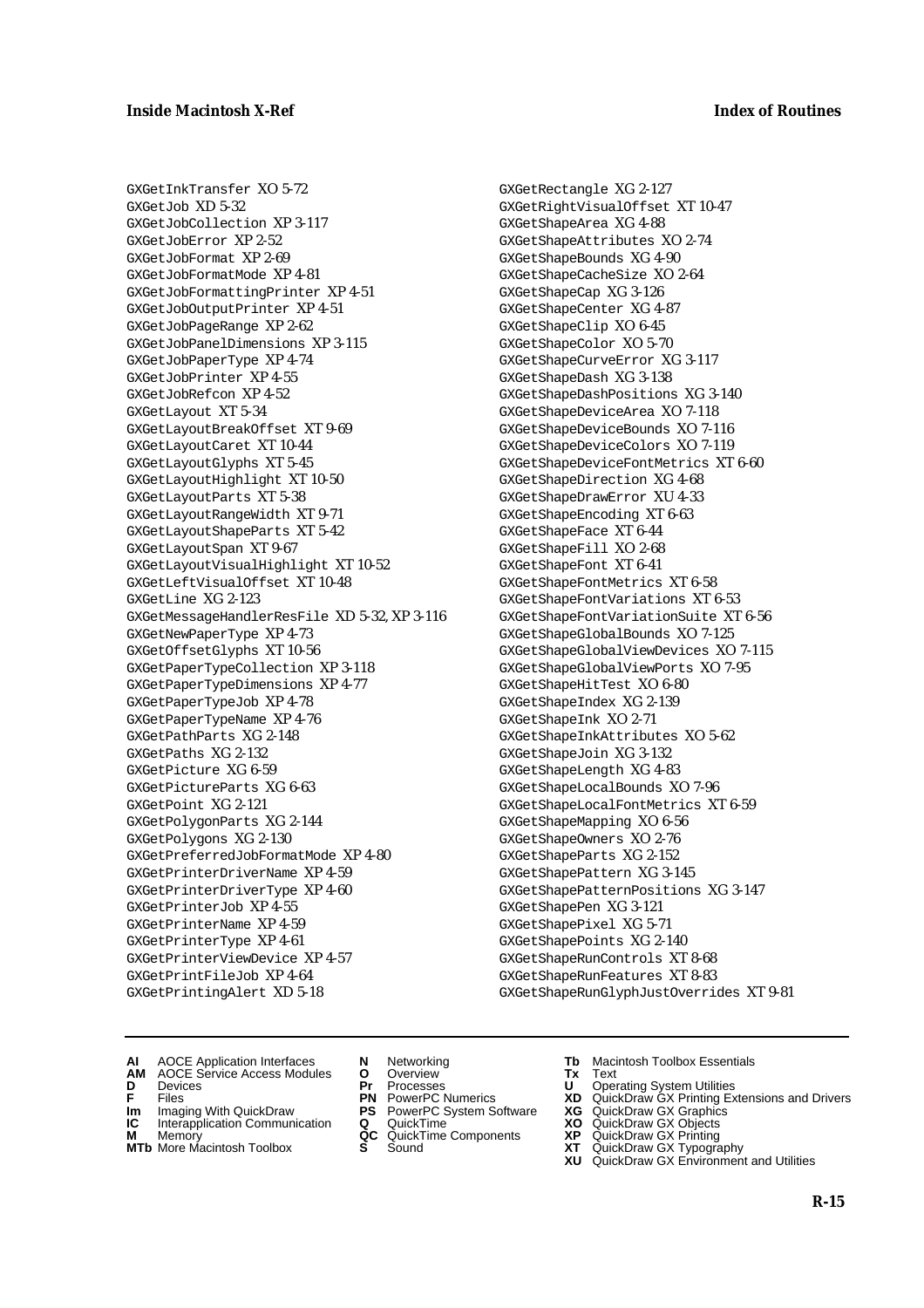GXGetShapeRunGlyphSubstitutions XT 8-78 GXGetShapeRunKerningAdjustments XT 8-73 GXGetShapeRunPriorityJustOverride XT 9-76 GXGetShapeSize XO 2-56 GXGetShapeStructure XO 2-82 GXGetShapeStyle XO 2-69 GXGetShapeStyleAttributes XG 3-112 GXGetShapeTags XO 2-77 GXGetShapeTextAttributes XT 6-67 GXGetShapeTransfer XO 5-74 GXGetShapeTransform XO 2-72 GXGetShapeType XO 2-66 GXGetShapeTypographicBounds XT 2-26 GXGetShapeViewPorts XO 6-75 GXGetStyleAttributes XG 3-109 GXGetStyleBaselineDeltas XT 9-66 GXGetStyleCap XG 3-124 GXGetStyleCurveError XG 3-115 GXGetStyleDash XG 3-135 GXGetStyleEncoding XT 6-62 GXGetStyleFace XT 6-43 GXGetStyleFont XT 6-40 GXGetStyleFontMetrics XT 6-57 GXGetStyleFontVariations XT 6-51 GXGetStyleFontVariationSuite XT 6-55 GXGetStyleJoin XG 3-129 GXGetStyleJustification XT 6-49 GXGetStyleOwners XO 3-22 GXGetStylePattern XG 3-142 GXGetStylePen XG 3-119 GXGetStyleRunControls XT 8-66 GXGetStyleRunFeatures XT 8-80 GXGetStyleRunGlyphJustOverrides XT 9-78 GXGetStyleRunGlyphSubstitutions XT 8-75 GXGetStyleRunKerningAdjustments XT 8-70 GXGetStyleRunPriorityJustOverride XT 9-74 GXGetStyleTags XO 3-22 GXGetStyleTextAttributes XT 6-66 GXGetStyleTextSize XT 6-46 GXGetTag XO 8-18 GXGetTagOwners XO 8-20 GXGetTagStructure XO 8-23 GXGetText XT 3-11 GXGetTextParts XT 3-13 GXGetTransformClip XO 6-43 GXGetTransformHitTest XO 6-78 GXGetTransformMapping XO 6-54 GXGetTransformOwners XO 6-39

GXGetTransformTags XO 6-40 GXGetTransformViewPorts XO 6-73 GXGetTrayMapping XD 5-23 GXGetTrayName XD 5-22 GXGetTrayPaperType XD 5-25 GXGetUserGraphicsError XU 3-59 GXGetUserGraphicsNotice XU 3-69 GXGetUserGraphicsWarning XU 3-63 GXGetValidation XU 4-35 GXGetValidationError XU 4-35 GXGetViewDeviceAttributes XO 7-110 GXGetViewDeviceBitmap XO 7-107 GXGetViewDeviceClip XO 7-102 GXGetViewDeviceGDevice XU 1-27 GXGetViewDeviceMapping XO 7-105 GXGetViewDeviceTags XO 7-112 GXGetViewDeviceViewGroup XO 7-109 GXGetViewGroupViewDevices XO 7-124 GXGetViewGroupViewPorts XO 7-123 GXGetViewPortAttributes XO 7-89 GXGetViewPortChildren XO 7-86 GXGetViewPortClip XO 7-74 GXGetViewPortDither XO 7-80 GXGetViewPortFilter XU 1-32 GXGetViewPortGlobalMapping XO 7-79 GXGetViewPortHalftone XO 7-81 GXGetViewPortMapping XO 7-77 GXGetViewPortMouse XU 1-30 GXGetViewPortParent XO 7-84 GXGetViewPortTags XO 7-91 GXGetViewPortViewDevices XO 7-94 GXGetViewPortViewGroup XO 7-88 GXGetViewPortWindow XU 1-25 GXGetWindowViewPort XU 1-26

# GXH–GZ

GXHandleAlertEvent XD 4-165 GXHandleAlertStatus XD 4-167 GXHandleChooserMessage XD 5-34 GXHandlePanelEvent XD 4-85, XP 3-123 GXHitTestDevice XO 7-120 GXHitTestLayout XT 10-54 GXHitTestPicture XG 6-69 GXHitTestShape XO 2-86 GXIdleJob XP 4-90

- **AI** AOCE Application Interfaces **N** Networking **Tb** Macintosh Toolbox Essentials
- **AM** AOCE Service Access Modules **O** Overview **Tx** Text
- 
- 
- **Im** Imaging With QuickDraw **PS** PowerPC System Software **XG IC** Interapplication Communication **Q** QuickTime **CO**
- **IC** Interapplication Communication **Q** QuickTime **XO M** Memory **XP C** QuickTime Components **XP M** Memory **CONSIST MANUS AND MEMORY AND MEMORY AND MEMORY AND MEMORY OF A VIDEO CONSIST MANUSCRIPS AND MEMORY GALLERY GALLERY CONSISTENT CONTINUES AND MEMORY GALLERY CONTINUES AND MEMORY CONTINUES AND MANUSCRIPS AND MEMOR**
- **MTb** More Macintosh Toolbox **S** Sound **XT** QuickDraw GX Typography
- 
- **D** Devices **Pr** Processes **U** Operating System Utilities
	-
	-
	-
	-
- 
- 
- **FILENCE CONSIGNATION**<br> **F** Files **PN** PowerPC Numerics **XD** QuickDraw GX Printing Extensions and Drivers<br> **F** Files **PN** PowerPC System Software **XG** QuickDraw GX Graphics<br> **Im** Imaging With QuickDraw **PS** PowerPC System
	-
	-
	-
	- **XU** QuickDraw GX Environment and Utilities

**R-16**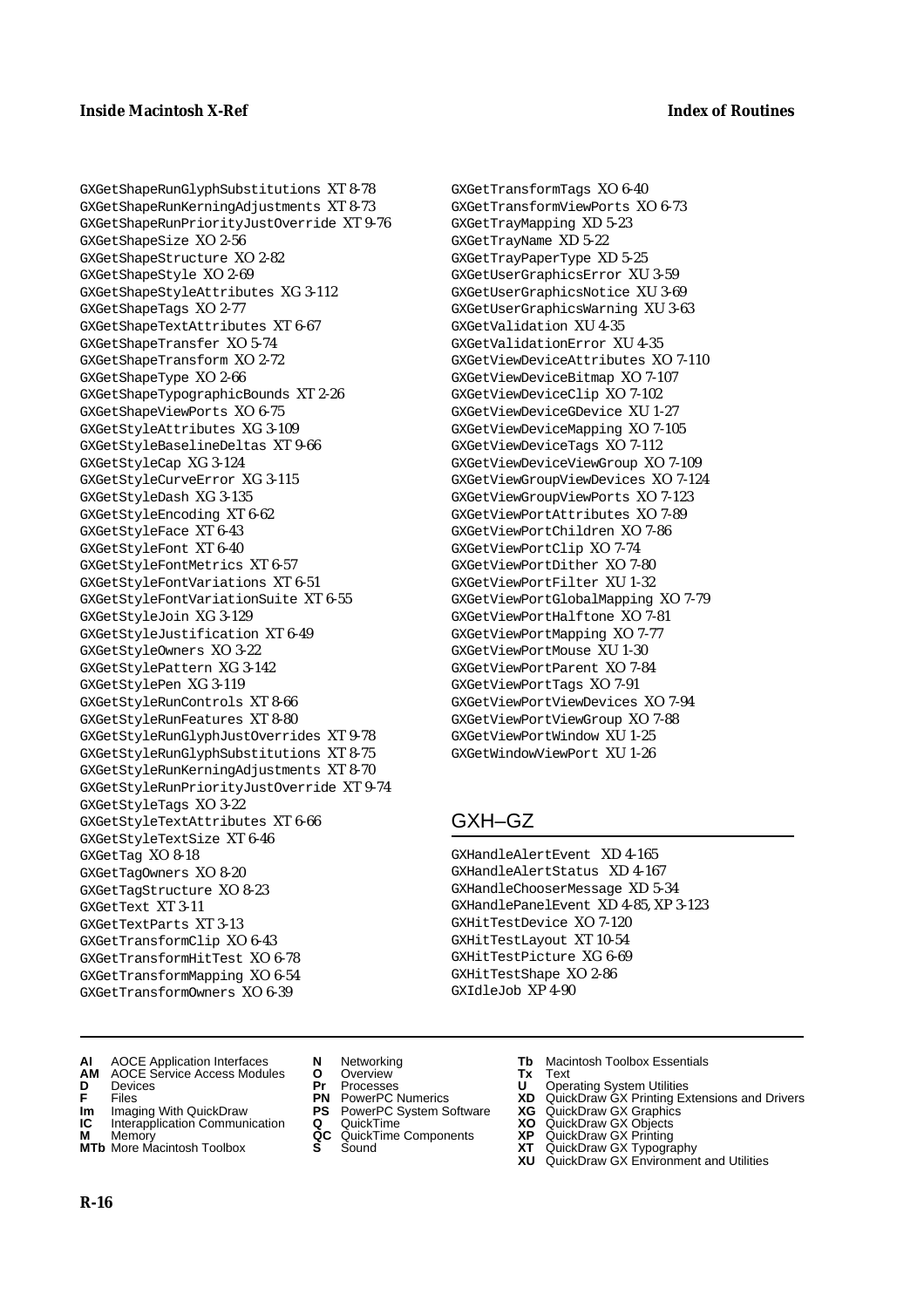GXIgnoreGraphicsNotice XU 3-70 GXIgnoreGraphicsWarning XU 3-64 GXImageDocument XD 4-93 GXImageJob XD 4-90 GXImagePage XD 4-94 GXInitialize XD 4-43 GXInitializeStatusAlert XD 4-164 GXInitPrinting XP 2-50 GXInsertPrintFilePage XP 4-68 GXInsetShape XG 4-94 GXInstallApplicationOverride XP 2-71 GXInstallQDTranslator XU 1-36 GXIntersectRectangle XG 4-105 GXIntersectShape XG 4-107 GXIntersectTransform XO 6-50 GXInvertShape XG 4-116 GXJobDefaultFormatDialog XD 4-82, XP 2-72, XP 3-121 GXJobFormatModeQuery XD 4-59, XP 4-83 GXJobIdle XD 4-55, XD 5-33 GXJobPrintDialog XD 4-84, XP 2-73, XP 3-120 GXJobStatus XD 4-88, XP 4-91 GXLoadColorProfile XU 2-34 GXLoadColorSet XU 2-32 GXLoadInk XU 2-29 GXLoadShape XU 2-26 GXLoadStyle XU 2-28 GXLoadTag XU 2-35 GXLoadTransform XU 2-31 GXLockColorProfile XO 4-90 GXLockShape XO 2-80 GXLockTag XO 8-21 GXMapShape XO 6-72 GXMapTransform XO 6-64 GXMoveShape XO 6-66 GXMoveShapeTo XO 6-67 GXMoveTransform XO 6-58 GXMoveTransformTo XO 6-59 GXNewBitmap XG 5-66 GXNewColorProfile XO 4-79 GXNewColorSet XO 4-64 GXNewCurve XG 2-113 GXNewFont XT 7-64 GXNewFontNameID XT 7-40 GXNewFormat XP 3-104 GXNewGlyphs XT 4-22 GXNewGraphicsClient XU 2-19 GXNewInk XO 5-56

GXNewJob XP 2-54 GXNewLayout XT 5-31 GXNewLayoutFromRange XT 9-72 GXNewLine XG 2-112 GXNewPaperType XP 4-71 GXNewPaths XG 2-117 GXNewPicture XG 6-57 GXNewPoint XG 2-111 GXNewPolygons XG 2-116 GXNewRectangle XG 2-114 GXNewShape XO 2-54 GXNewShapeVector XG 2-109 GXNewStyle XO 3-17 GXNewTag XO 8-13 GXNewText XT 3-8 GXNewTransform XO 6-33 GXNewViewDevice XO 7-98 GXNewViewGroup XO 7-122 GXNewViewPort XO 7-70 GXNewWindowViewPort XU 1-24 GXOpenConnection XD 4-131 GXOpenConnectionRetry XD 4-132 GXOpenPrintFile XP 4-62 GXParsePageRange XD 4-60, XP 3-125 GXPopGraphicsNotice XU 3-71 GXPopGraphicsWarning XU 3-65 GXPostGraphicsError XU 3-57 GXPostGraphicsNotice XU 3-67 GXPostGraphicsWarning XU 3-61 GXPostScriptDoDocumentHeader XD 4-118 GXPostScriptDoDocumentSetup XD 4-119 GXPostScriptDoDocumentTrailer XD 4-120 GXPostScriptDoPageSetup XD 4-121 GXPostScriptDoPageTrailer XD 4-124 GXPostScriptDownloadProcSetList XD 4-115 GXPostScriptEjectPage XD 4-125 GXPostScriptExitServer XD 4-105 GXPostScriptGetDocumentProcSetList XD 4-112 GXPostScriptGetPrinterGlyphsInformation XD 4-116 GXPostScriptGetPrinterText XD 4-107 GXPostScriptGetStatusText XD 4-106 GXPostScriptInitializePrinter XD 4-103 GXPostScriptProcessShape XD 4-126 GXPostScriptQueryPrinter XD 4-101 GXPostScriptResetPrinter XD 4-104 GXPostScriptScanPrinterText XD 4-111 GXPostScriptScanStatusText XD 4-110

- **AI** AOCE Application Interfaces **N** Networking **Tb** Macintosh Toolbox Essentials
- **AM** AOCE Service Access Modules **O** Overview **Tx** Text
- 
- **Im** Files<br> **Im** Imaging With QuickDraw **PS** PowerPC System Software **XG**<br> **IC** Interapplication Communication **Q** QuickTime **XO**
- **IC** Interapplication Communication **Q** QuickTime **XO M** Memory **XP QC** QuickTime Components **XP**
- **M** Memory **Manufacture Communication**<br> **M** Memory **QC** QuickTime Components **XP**<br> **MTb** More Macintosh Toolbox **S** Sound **XT**
- 
- **D** Devices **Pr** Processes **U** Operating System Utilities
	-
	-
	-
	-
- 
- 
- **F** Files **PN** PowerPC Numerics **XD** QuickDraw GX Printing Extensions and Drivers
	-
	-
	-
- **MTb** More Macintosh Toolbox **S** Sound **XT** QuickDraw GX Typography
	- **XU** QuickDraw GX Environment and Utilities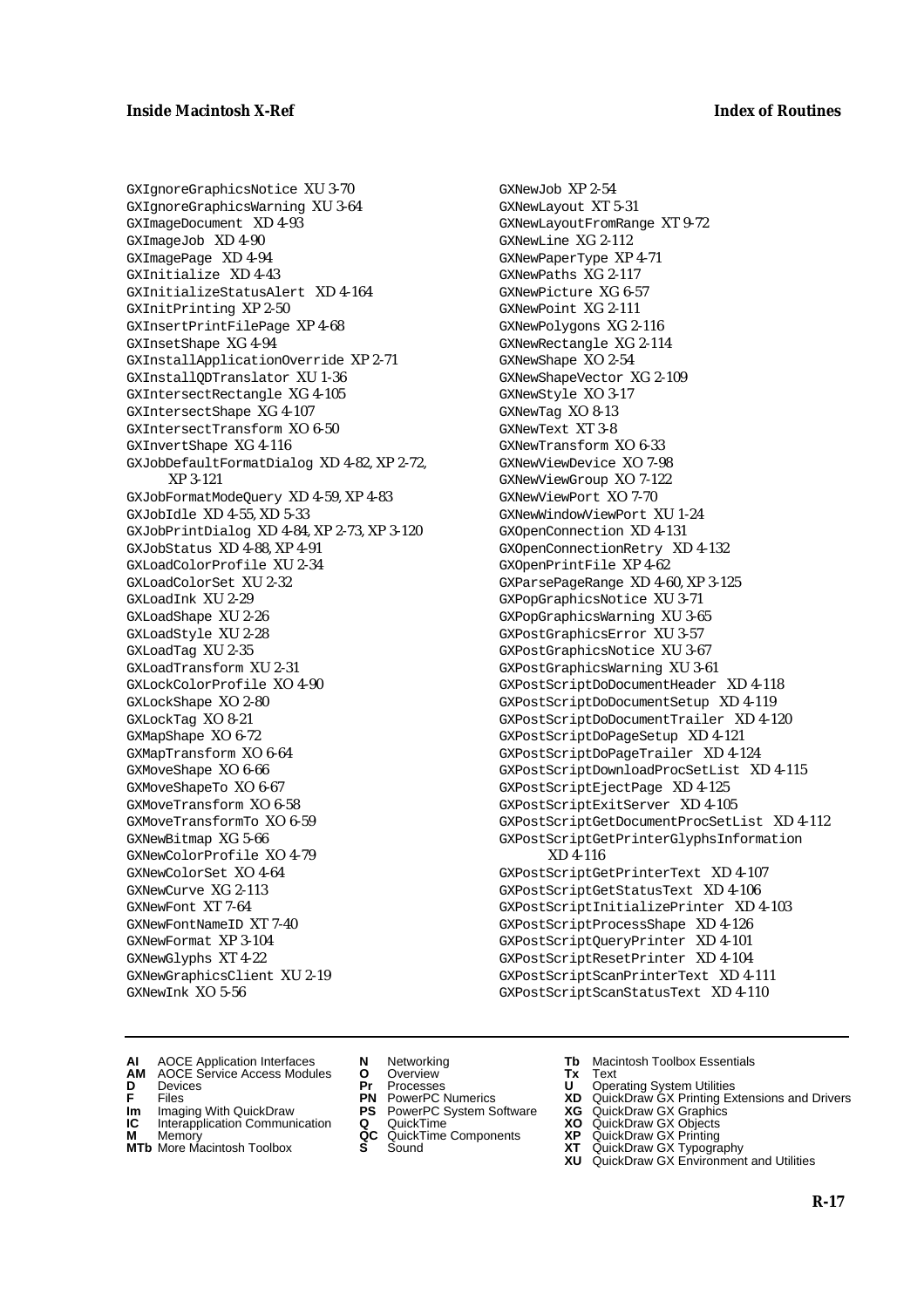GXPostScriptSelectPaperType XD 4-122 GXPostScriptStreamFont XD 4-117 GXPrCloseDoc XD 4-148, XD 4-150 GXPrClosePage XD 4-150 GXPrDlgMain XD 4-156 GXPrGeneral XD 4-158 GXPrimitiveShape XG 4-79 GXPrintDefault XD 4-151 GXPrintingAlert XD 5-19 GXPrintingDispatch XD 5-38 GXPrintingEvent XD 4-81 GXPrintPage XD 4-58, XP 2-64 GXPrintRecordToJob XD 4-162 GXPrJobDialog XD 4-153 GXPrJobInit XD 4-155 GXPrJobMerge XD 4-159 GXPrOpenDoc XD 4-148 GXPrOpenPage XD 4-149 GXPrStlDialog XD 4-152 GXPrStlInit XD 4-154 GXPrValidate XD 4-157 GXRasterDataIn XD 4-97 GXRasterLineFeed XD 4-98 GXRasterPackageBitmap XD 4-100 GXReadPrintFilePage XP 4-65 GXReduceShape XG 4-74 GXRemoveQDTranslator XU 1-39 GXRenderPage XD 4-96 GXReplacePrintFilePage XP 4-66 GXReportStatus XD 5-17 GXResetInk XO 5-60 GXResetShape XO 2-75 GXResetStyle XO 3-21 GXResetTransform XO 6-38 GXReverseDifferenceShape XG 4-112 GXReverseDifferenceTransform XO 6-52 GXReverseShape XG 4-70 GXRotateShape XO 6-70 GXRotateTransform XO 6-62 GXSavePrintFile XP 4-70 GXScaleShape XO 6-68 GXScaleTransform XO 6-60 GXSelectJobFormattingPrinter XP 4-50 GXSelectJobOutputPrinter XP 2-61 GXSelectPrinterViewDevice XP 4-58 GXSetAvailableJobFormatModes XP 4-80 GXSetBitmap XG 5-69 GXSetBitmapParts XG 5-75

GXSetColorProfile XO 4-89 GXSetColorProfileTags XO 4-86 GXSetColorSet XO 4-74 GXSetColorSetParts XO 4-76 GXSetColorSetTags XO 4-71 GXSetCurve XG 2-126 GXSetDefaultColorSet XO 4-63 GXSetDefaultFont XT 7-36 GXSetDefaultShape XO 2-53 GXSetFont XT 7-68 GXSetFontDescriptor XT 7-51 GXSetFontInstance XT 7-57 GXSetFontName XT 7-41 GXSetFontTable XT 7-75 GXSetFontTableParts XT 7-76 GXSetFormatForm XP 3-111 GXSetFormatProfile XD 4-66, XP 4-88 GXSetGlyphParts XT 4-30 GXSetGlyphPositions XT 4-33 GXSetGlyphs XT 4-27 GXSetGlyphTangents XT 4-35 GXSetGraphicsClient XU 2-26 GXSetInkAttributes XO 5-62 GXSetInkColor XO 5-69 GXSetInkTags XO 5-66 GXSetInkTransfer XO 5-73 GXSetJobError XP 2-53 GXSetJobFormatMode XP 4-82 GXSetJobRefcon XP 4-53 GXSetLayout XT 5-36 GXSetLayoutParts XT 5-40 GXSetLayoutShapeParts XT 5-44 GXSetLayoutSpan XT 9-68 GXSetLine XG 2-124 GXSetPathParts XG 2-149 GXSetPaths XG 2-133 GXSetPicture XG 6-61 GXSetPictureParts XG 6-65 GXSetPoint XG 2-122 GXSetPolygonParts XG 2-145 GXSetPolygons XG 2-131 GXSetPreferredJobFormatMode XD 5-30 GXSetPrinterProfile XD 4-65, XP 4-87 GXSetRectangle XG 2-129 GXSetShapeAttributes XO 2-74 GXSetShapeBounds XG 4-92 GXSetShapeCap XG 3-128 GXSetShapeClip XO 6-46

- **AI** AOCE Application Interfaces **N** Networking **Tb** Macintosh Toolbox Essentials
- **AM** AOCE Service Access Modules **O** Overview **Tx** Text
- 
- 
- **Im** Imaging With QuickDraw **PS** PowerPC System Software<br> **IC** Interapplication Communication **Q** QuickTime<br> **M** Memorv **GC** QuickTime Components
- **M** Memory **Markt Communication**<br> **M** Memory **QC** QuickTime Components<br> **MTb** More Macintosh Toolbox **S** Sound
- **MTb** More Macintosh Toolbox **S** Sound **XT** QuickDraw GX Typography
- 
- **D** Devices **Pr** Processes **U** Operating System Utilities
	-
	-
	-
	-
- 
- 
- **F** Files **PN** PowerPC Numerics **XD** QuickDraw GX Printing Extensions and Drivers
- **Im** Imaging With QuickDraw **PS** PowerPC System Software **XG** QuickDraw GX Graphics
	-
	-
	- **XU** QuickDraw GX Environment and Utilities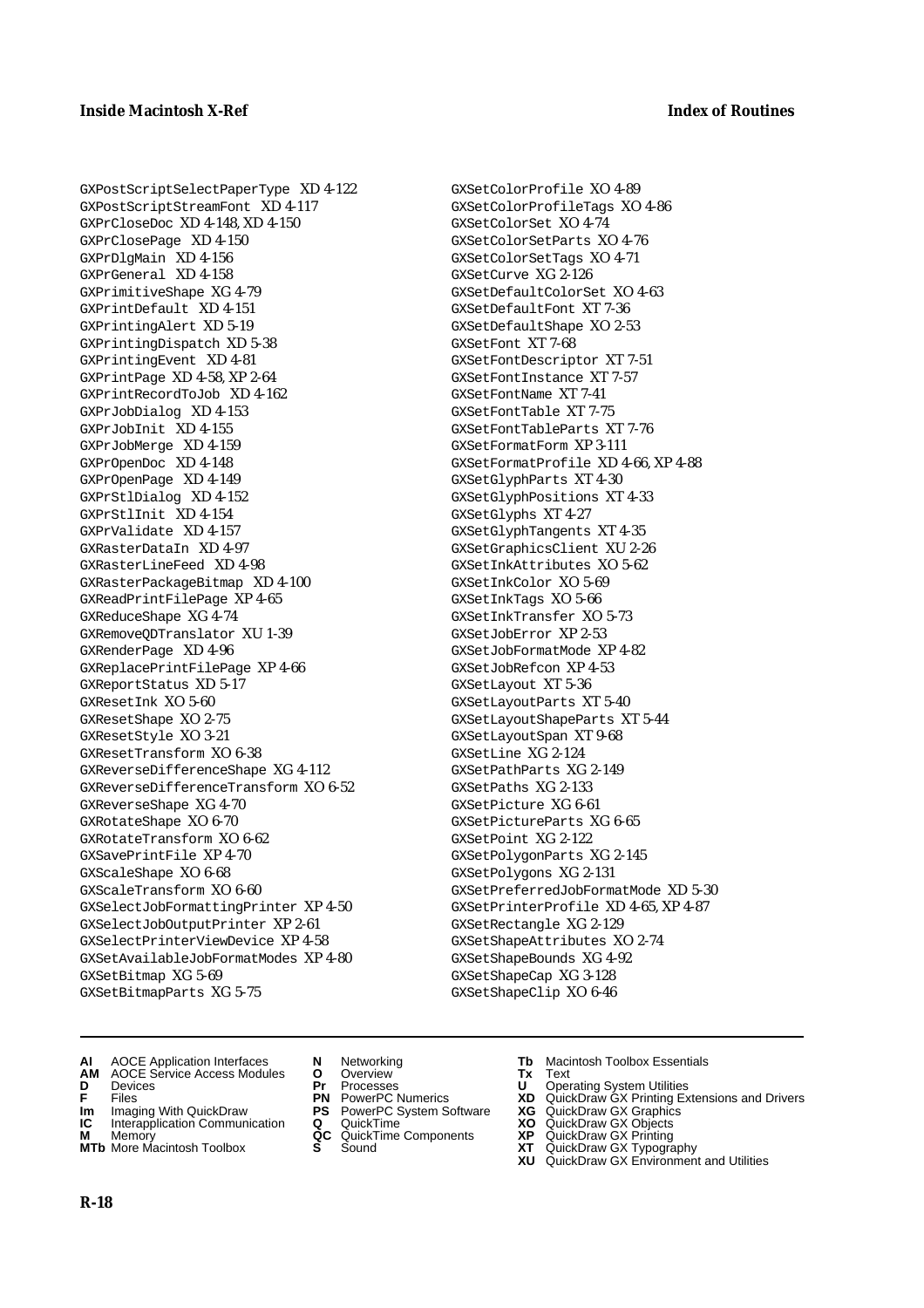GXSetShapeColor XO 5-71 GXSetShapeCurveError XG 3-118 GXSetShapeDash XG 3-139 GXSetShapeEncoding XT 6-64 GXSetShapeFace XT 6-45 GXSetShapeFill XO 2-69 GXSetShapeFont XT 6-42 GXSetShapeFontVariations XT 6-54 GXSetShapeGeometry XO 2-67 GXSetShapeHitTest XO 6-81 GXSetShapeInk XO 2-71 GXSetShapeInkAttributes XO 5-63 GXSetShapeJoin XG 3-133 GXSetShapeJustification XT 6-50 GXSetShapeMapping XO 6-57 GXSetShapeParts XG 2-154 GXSetShapePattern XG 3-146 GXSetShapePen XG 3-122 GXSetShapePixel XG 5-72 GXSetShapePoints XG 2-142 GXSetShapeRunControls XT 8-69 GXSetShapeRunFeatures XT 8-84 GXSetShapeRunGlyphJustOverrides XT 9-82 GXSetShapeRunGlyphSubstitutions XT 8-79 GXSetShapeRunKerningAdjustments XT 8-74 GXSetShapeRunPriorityJustOverride XT 9-77 GXSetShapeStyle XO 2-70 GXSetShapeStyleAttributes XG 3-113 GXSetShapeTags XO 2-78 GXSetShapeTextAttributes XT 6-68 GXSetShapeTextSize XT 6-48 GXSetShapeTransfer XO 5-75 GXSetShapeTransform XO 2-73 GXSetShapeType XO 2-66 GXSetShapeVector XG 2-119 GXSetShapeViewPorts XO 6-76 GXSetStyleAttributes XG 3-110 GXSetStyleCap XG 3-125 GXSetStyleCurveError XG 3-116 GXSetStyleDash XG 3-136 GXSetStyleEncoding XT 6-62 GXSetStyleFace XT 6-43 GXSetStyleFont XT 6-40 GXSetStyleFontVariations XT 6-52 GXSetStyleJoin XG 3-130 GXSetStyleJustification XT 6-49 GXSetStylePattern XG 3-144 GXSetStylePen XG 3-120

GXSetStyleRunControls XT 8-67 GXSetStyleRunFeatures XT 8-82 GXSetStyleRunGlyphJustOverrides XT 9-79 GXSetStyleRunGlyphSubstitutions XT 8-77 GXSetStyleRunKerningAdjustments XT 8-72 GXSetStyleRunPriorityJustOverride XT 9-75 GXSetStyleTags XO 3-24 GXSetStyleTextAttributes XT 6-66 GXSetStyleTextSize XT 6-46 GXSetTag XO 8-19 GXSetText XT 3-12 GXSetTextParts XT 3-14 GXSetTransformClip XO 6-44 GXSetTransformHitTest XO 6-79 GXSetTransformMapping XO 6-55 GXSetTransformTags XO 6-41 GXSetTransformViewPorts XO 6-74 GXSetTrayPaperType XD 5-24 GXSetupDialogPanel XD 5-28, XP 3-114 GXSetupImageData XD 4-92 GXSetUserGraphicsError XU 3-58 GXSetUserGraphicsNotice XU 3-68 GXSetUserGraphicsWarning XU 3-62 GXSetValidation XU 4-34 GXSetViewDeviceAttributes XO 7-111 GXSetViewDeviceBitmap XO 7-108 GXSetViewDeviceClip XO 7-103 GXSetViewDeviceMapping XO 7-106 GXSetViewDeviceTags XO 7-113 GXSetViewDeviceViewGroup XO 7-109 GXSetViewPortAttributes XO 7-90 GXSetViewPortChildren XO 7-87 GXSetViewPortClip XO 7-75 GXSetViewPortDither XO 7-80 GXSetViewPortFilter XU 1-31 GXSetViewPortHalftone XO 7-82 GXSetViewPortMapping XO 7-78 GXSetViewPortParent XO 7-84 GXSetViewPortTags XO 7-92 GXSetViewPortViewGroup XO 7-88 GXShapeLengthToPoint XG 4-85 GXShutDown XD 4-44 GXSimplifyShape XG 4-76 GXSkewShape XO 6-71 GXSkewTransform XO 6-63 GXSpoolData XD 4-70 GXSpoolingAborted XD 5-33 GXSpoolPage XD 4-69

- **AI** AOCE Application Interfaces **N** Networking **Tb** Macintosh Toolbox Essentials
- **AM** AOCE Service Access Modules **O** Overview **Tx** Text
- 
- 
- **Im** Files<br> **Im** Imaging With QuickDraw **PS** PowerPC System Software **XG**<br> **IC** Interapplication Communication **Q** QuickTime **XO IC** Interapplication Communication **Q** QuickTime **XO M** Memory **XP QC** QuickTime Components **XP**
- **M** Memory **Manufacture Communication**<br> **M** Memory **QC** QuickTime Components **XP**<br> **MTb** More Macintosh Toolbox **S** Sound **XT**
- 
- **D** Devices **Pr** Processes **U** Operating System Utilities
	-
	-
	-
	-
- 
- 
- **F** Files **PN** PowerPC Numerics **XD** QuickDraw GX Printing Extensions and Drivers
	-
	-
	-
- **MTb** More Macintosh Toolbox **S** Sound **XT** QuickDraw GX Typography **XU** QuickDraw GX Environment and Utilities
	- **R-19**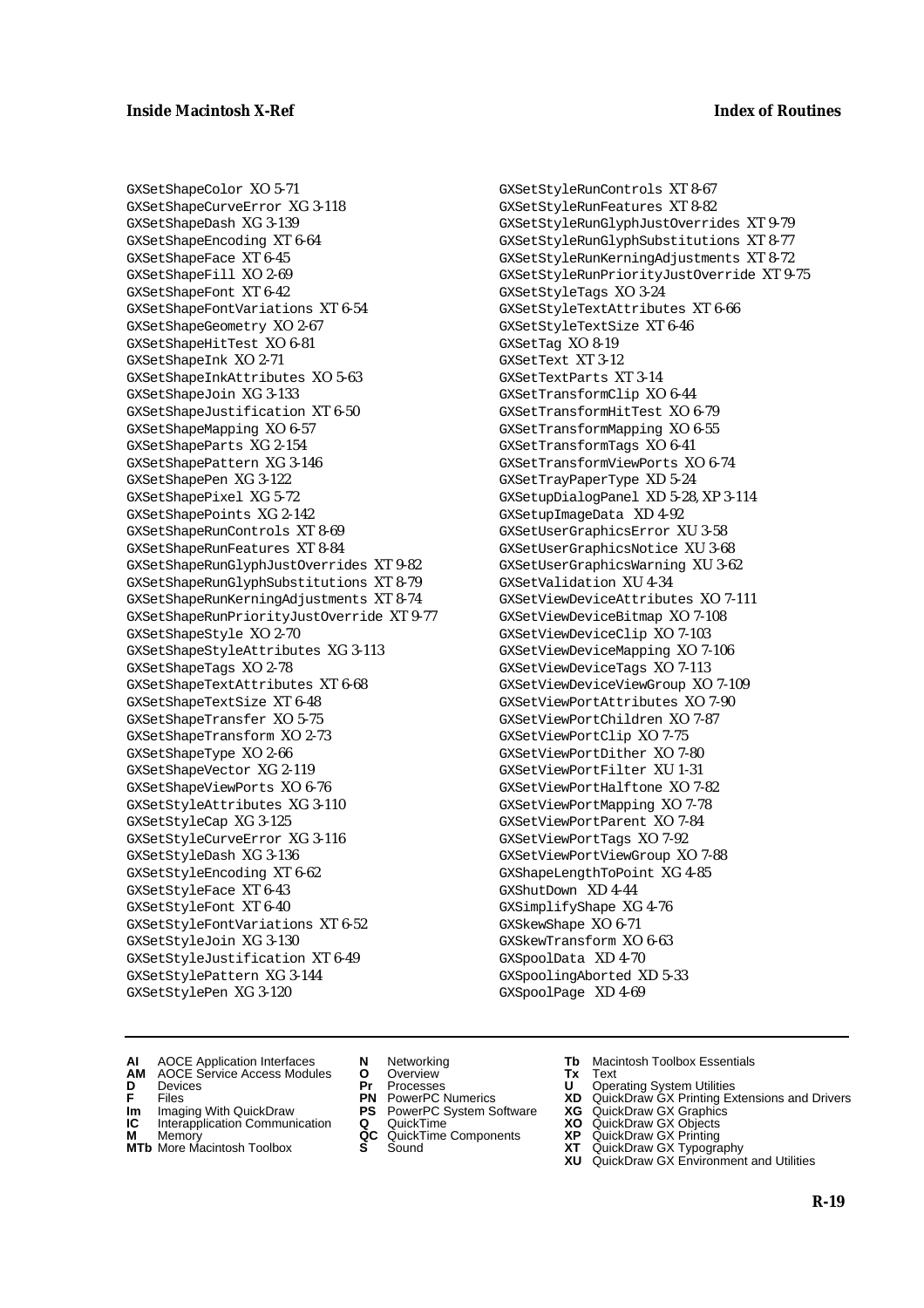GXSpoolResource XD 4-71 GXStartJob XD 4-52, XP 2-63 GXStartPage XD 4-55, XP 2-66 GXStartSendPage XD 4-136 GXTouchesBoundsShape XG 4-97 GXTouchesRectanglePoint XG 4-96 GXTouchesShape XG 4-98 GXUnflattenJob XP 2-59 GXUnflattenJobFromHdl XP 2-58 GXUnflattenShape XO 2-90 GXUnionRectangle XG 4-106 GXUnionShape XG 4-109 GXUnionTransform XO 6-49 GXUnloadColorProfile XU 2-35 GXUnloadColorSet XU 2-33 GXUnloadInk XU 2-30 GXUnloadShape XU 2-27 GXUnloadStyle XU 2-29 GXUnloadTag XU 2-36 GXUnloadTransform XU 2-32 GXUnlockColorProfile XO 4-91 GXUnlockShape XO 2-81 GXUnlockTag XO 8-22 GXUpdateJob XP 2-60 GXValidateAll XU 4-43 GXValidateColorProfile XU 4-39 GXValidateColorSet XU 4-38 GXValidateGraphicsClient XU 4-42 GXValidateInk XU 4-37 GXValidateShape XU 4-36 GXValidateStyle XU 4-36 GXValidateTag XU 4-39 GXValidateTransform XU 4-38 GXValidateViewDevice XU 4-40 GXValidateViewGroup XU 4-41 GXValidateViewPort XU 4-40 GXVectorLoadPens XD 4-128 GXVectorPackageShape XD 4-127 GXVectorVectorizeShape XD 4-130 GXWriteData XD 4-141 GXWriteDTPData XD 5-26 GXWriteStatusToDTPWindow XD 4-163 GZSaveHnd M 1-78, M 2-77

#### H

HandAndHand M 2-64 HandleZone M 2-82 HandToHand M 2-62 HardDiskPowered D 6-50 HardDiskQInstall D 6-52 HardDiskQRemove D 6-53 HasDepth Im 5-33 HasMovieChanged Q 2-101 HClrRBit M 2-50 HCreate F 2-172 HCreateResFile MTb 1-56 HDelete F 2-174 HGetFInfo F 2-175 HGetState M 1-61, M 2-43 HGetVol F 2-136 HideControl Tb 5-97 HideCursor Im 8-28 Hide\_Cursor Im 8-28 HideDialogItem Tb 6-123 HidePaletteWindows Tx 7-86 HidePen Im 3-42 HideWindow Tb 4-89 HiliteColor Im 4-78 HiliteControl Tb 5-98 HiliteMenu Tb 3-119 HiliteText Tx 3-97 HiliteTextSample Q 2-300 HiliteWindow Tb 4-90 HiWord U 3-33 HLock M 1-63, M 2-45 HLockHi M 1-73, M 2-58 HMBalloonPict MTb 3-120 HMBalloonRect MTb 3-119 HMExtractHelpMsg MTb 3-122 HMGetBalloons MTb 3-98 HMGetBalloonWindow MTb 3-121 HMGetDialogResID MTb 3-118 HMGetFont MTb 3-110 HMGetFontSize MTb 3-111 HMGetHelpMenuHandle MTb 3-108, Tb 3-123 HMGetIndHelpMsg MTb 3-125 HMGetMenuResID MTb 3-115 HMIsBalloon MTb 3-99 HMRemoveBalloon MTb 3-106 HMScanTemplateItems MTb 3-116 HMSetBalloons MTb 3-107

**AI** AOCE Application Interfaces **N** Networking **Tb** Macintosh Toolbox Essentials<br> **AM** AOCE Service Access Modules **O** Overview **Tx** Text<br> **D** Devices **Pr** Processes **U** Operating System Utilities

- **AOCE Service Access Modules <b>O** Overview **Tx** Text<br> **Devices Devices D** Oper
- 
- 
- **Im** Imaging With QuickDraw **PS** PowerPC System Software **XG** QuickDraw GX Graphics **Im** Imaging With QuickDraw **PS** PowerPC System Software<br> **IC** Interapplication Communication **Q** QuickTime<br> **M** Memorv **GC** QuickTime Components
- 
- **M** Memory **CONTACT COMPONENT MEMORY AND MEMORY MEMORY OF QUICKTIME Components <b>MTb** More Macintosh Toolbox **S** Sound **MTb** More Macintosh Toolbox **S** Sound **XT** QuickDraw GX Typography
- 
- **D** Devices **Pr** Processes **U** Operating System Utilities
	-
	-
	-
	-
- 
- 
- **F** Files **PN** PowerPC Numerics **XD** QuickDraw GX Printing Extensions and Drivers
	-
	-
	-
	-
	- **XU** QuickDraw GX Environment and Utilities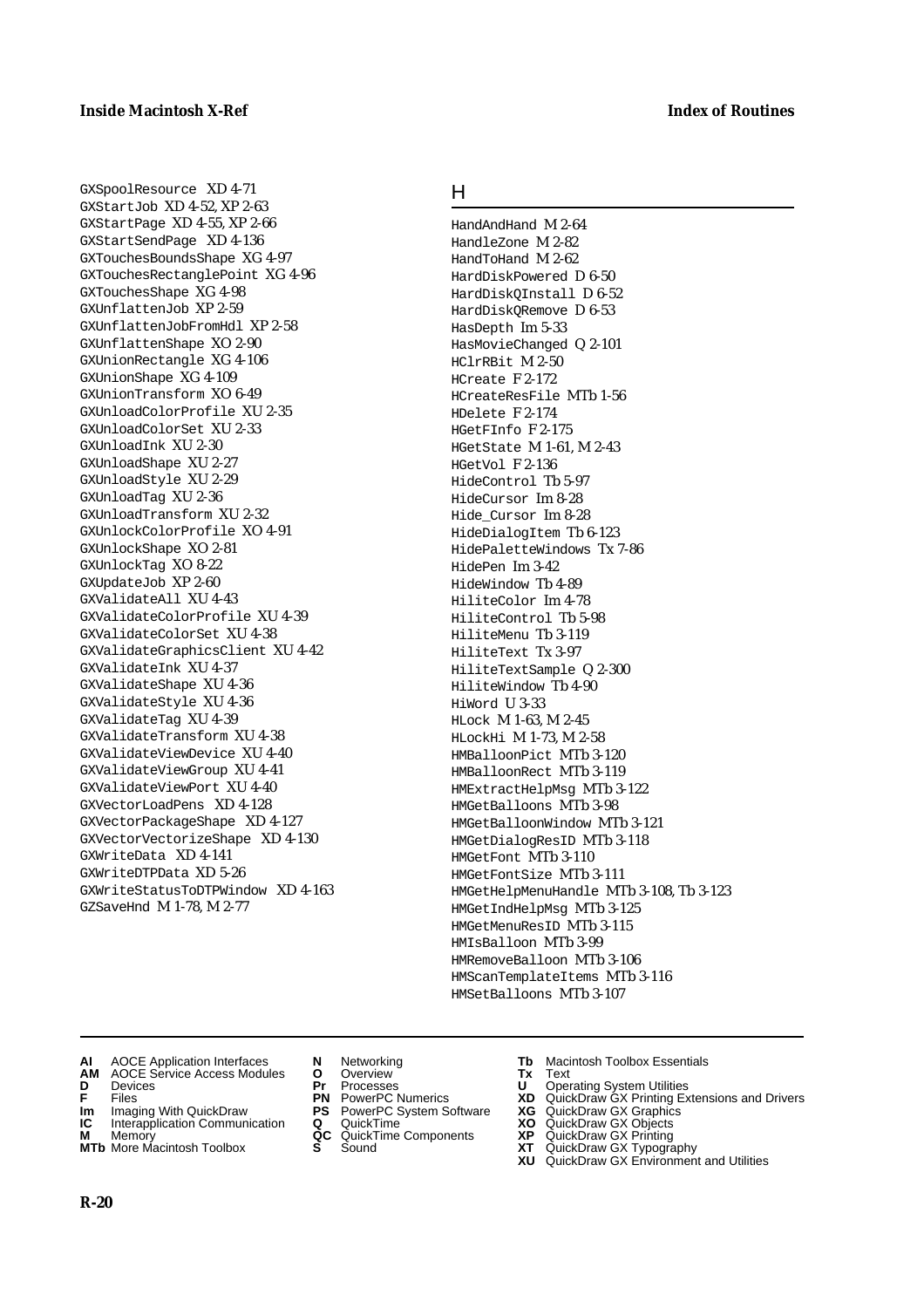HMSetDialogResID MTb 3-117 HMSetFont MTb 3-112 HMSetFontSize MTb 3-113 HMSetMenuResID MTb 3-114 HMShowBalloon MTb 3-100 HMShowMenuBalloon MTb 3-103 HNoPurge M 1-66, M 2-48 HoldMemory M 3-25 HomeResFile MTb 1-71 HOpen F 2-171 HOpenDF F 2-169 HOpenResFile MTb 1-62 HOpenRF F 2-170 HPurge M 1-65, M 2-47 HRename F 2-178 HRstFLock F 2-177 HSetFInfo F 2-176 HSetFLock F 2-177 HSetRBit M 2-49 HSetState M 1-62, M 2-44 HSetVol F 2-136 HUnlock M 1-64, M 2-46 hypot PN 10-58

# I, J

IconIDToRgn MTb 5-44 IconMethodToRgn MTb 5-45 IconSuiteToRgn MTb 5-43 IdenticalString Tx 5-52 IdenticalText Tx 5-53 IdleUpdate D 6-29 InfoScrap MTb 2-34 InitAllPack U 10-7 InitApplZone M 2-87 InitCPort Im 4-66 InitCursor Im 8-22 InitCursorCtl Im 8-22 InitDateCache Tx 5-83 InitDBPack IC 12-60 InitDialogs Tb 6-103 InitEditionPack IC 2-74 InitFonts Tx 4-51 InitGDevice Im 5-21 InitGraf Im 2-36 InitializeDictionary Tx 8-21 InitiateTextService Tx 7-84 InitMenus Tb 3-103 InitPack U 10-7 InitPort Im 2-39 InitProcMenu Tb 3-104 InitResources MTb 1-50 InitSDeclMgr D 2-72 InitTSMAwareApplication Tx 7-49 InitUtil U 7-10 InitWindows Tb 4-75 InitZone M 2-86 InsertEmptyMovieSegment Q 2-259 InsertEmptyTrackSegment Q 2-264 InsertMediaIntoTrack Q 2-265 InsertMenu Tb 3-108 InsertMenuItem Tb 3-126 InsertMovieSegment Q 2-257 InsertRecordToDictionary Tx 8-30 InsertResMenu Tb 3-129 InsertSRTRec D 2-54 InsertTrackSegment Q 2-262 InsetRect Im 3-54 InsetRgn Im 3-93 InstallExceptionHandler PS 4-17 InsTime Pr 3-18 InsXTime Pr 3-19 IntlScript Tx 6-83 IntlTokenize Tx 6-92 IntToFixed XU 8-37 InvalMenuBar Tb 3-114 InvalRect Tb 4-107 InvalRgn Tb 4-108 InverseMatrix Q 2-346 InvertArc Im 3-77 InvertMapping XU 8-65 InvertOval Im 3-71 InvertPoly Im 3-85 InvertRect Im 3-62 InvertRgn Im 3-103 InvertRoundRect Im 3-67 IODone D 1-87 IPCListPorts IC 11-54 IPMAddRecipient AI 7-50 IPMAddReplyQueue AI 7-52 IPMChangeQueueFilter AI 7-74 IPMCloseContext AI 7-77 IPMCloseMsg AI 7-104 IPMCloseQueue AI 7-76

- 
- **AI** AOCE Application Interfaces **N** Networking **Tb** Macintosh Toolbox Essentials
- **D** Devices **Pr** Processes **U** Operating System Utilities
- 
- **Im** Imaging With QuickDraw **PS** PowerPC System Software **XG IC** Interapplication Communication **Q** QuickTime **XO**
- **IC** Interapplication Communication **Q** QuickTime **XO M** Memory **XP QC** QuickTime Components **XP**
- **M** Memory **Manufacture Communication**<br> **M** Memory **QC** QuickTime Components **XP**<br> **MTb** More Macintosh Toolbox **S** Sound **XT MTb** More Macintosh Toolbox **S** Sound **XT** QuickDraw GX Typography
- **AM** AOCE Service Access Modules **O** Overview **Tx** Text
	-
	-
	-
	-
	-
- 
- 
- **F** Files **PN** PowerPC Numerics **XD** QuickDraw GX Printing Extensions and Drivers
	-
	-
	-
	- **XU** QuickDraw GX Environment and Utilities
		- **R-21**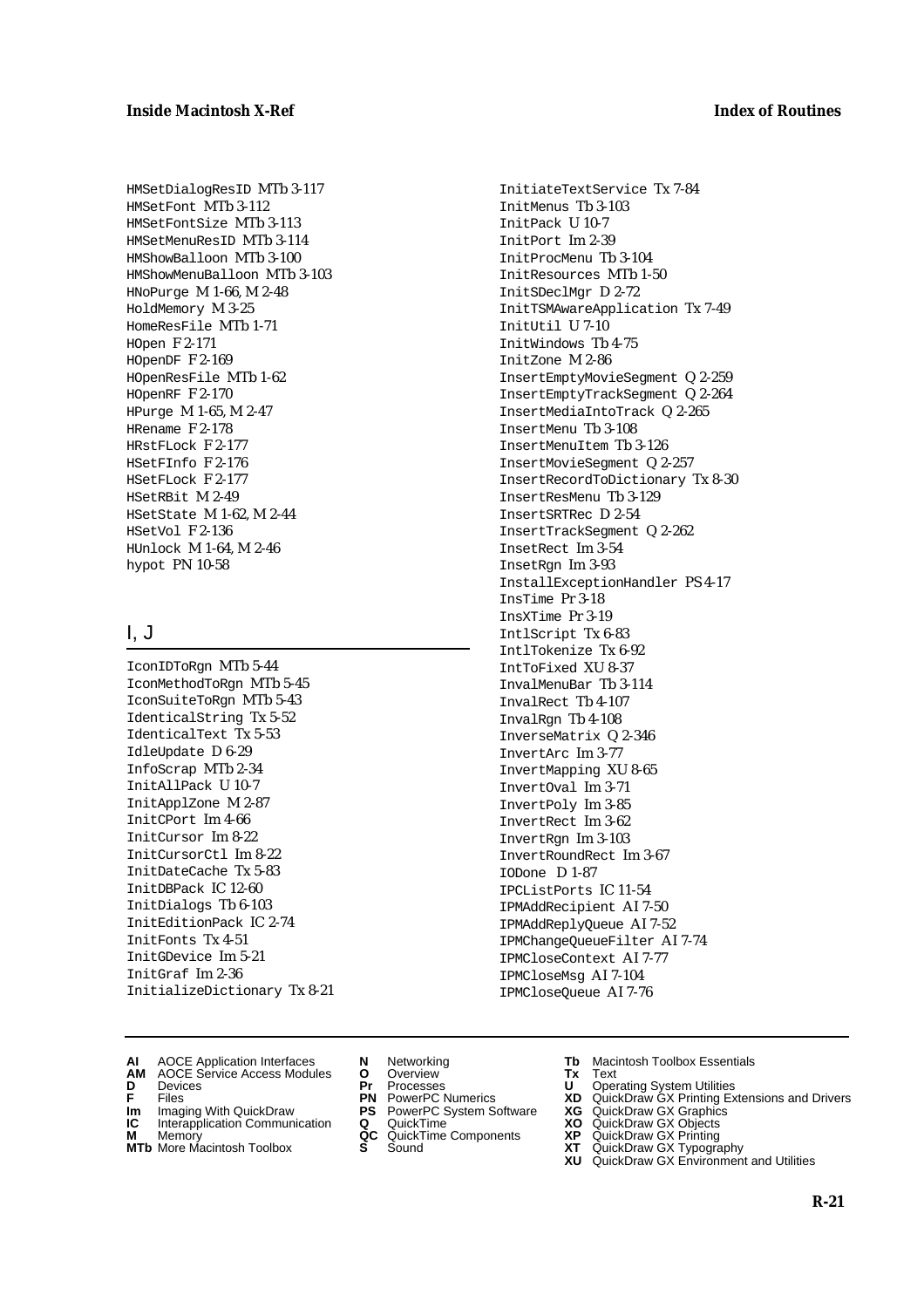IPMCreateQueue AI 7-69 IPMDeleteMsgRange AI 7-106 IPMDeleteQueue AI 7-78 IPMEndMsg AI 7-65 IPMEnumerateQueue AI 7-80 IPMGetBlkIndex AI 7-96 IPMGetMsgInfo AI 7-87 IPMNestMsg AI 7-59 IPMNewBlock AI 7-53 IPMNewHFSMsg AI 7-47 IPMNewMsg AI 7-43 IPMNewNestedMsgBlock AI 7-56 IPMOpenBlockAsMsg AI 7-86 IPMOpenContext AI 7-70 IPMOpenHFSMsg AI 7-84 IPMOpenMsg AI 7-82 IPMOpenQueue AI 7-72 IPMReadHeader AI 7-89 IPMReadMsg AI 7-98 IPMReadRecipient AI 7-92 IPMReadReplyQueue AI 7-95 IPMVerifySignature AI 7-102 IPMWriteMsg AI 7-61 IsATPOpen N 2-21 IsAutoSlpControlDisabled D 6-44 IsDialogEvent Tb 6-138 IsDimmingControlDisabled D 6-48 IsMetric U 4-48 IsMovieDone Q 2-125 IsMPPOpen N 2-20 IsOutline Tx 4-61 IsProcessorCyclingEnabled D 6-62 IsRegisteredSection IC 2-78 IsScrapMovie Q 2-252 IsSpindownDisabled D 6-51

# K

kDETcmdAboutToTalk AI 5-200 kDETcmdAddMenu AI 5-238 kDETcmdAttributeChange AI 5-178 kDETcmdAttributeCreation AI 5-175 kDETcmdAttributeDelete AI 5-180 kDETcmdAttributeNew AI 5-176 kDETcmdBeep AI 5-198 kDETcmdBreakAttribute AI 5-224

- **AI** AOCE Application Interfaces **N** Networking **Tb** Macintosh Toolbox Essentials
- **AM** AOCE Service Access Modules **O** Overview **Tx** Text
- 
- 
- **Im** Imaging With QuickDraw **PS** PowerPC System Software<br> **IC** Interapplication Communication **Q** QuickTime<br> **M** Memorv **GC** QuickTime Components
- **M** Memory **Markt Communication**<br> **M** Memory **QC** QuickTime Components<br> **MTb** More Macintosh Toolbox **S** Sound
- **MTb** More Macintosh Toolbox **S** Sound **XT** QuickDraw GX Typography
- 
- 
- 
- **Im** Imaging With QuickDraw **PS** PowerPC System Software **XG** QuickDraw GX Graphics
	-
	-
- 
- **D** Devices **Pr** Processes **U** Operating System Utilities

kDETcmdBusy AI 5-200

kDETcmdDoSync AI 5-186 kDETcmdDropMeQuery AI 5-170 kDETcmdDropQuery AI 5-172

kDETcmdExit AI 5-151

kDETcmdIdle AI 5-157 kDETcmdInit AI 5-150

kDETcmdInstanceExit AI 5-154 kDETcmdInstanceInit AI 5-152 kDETcmdItemNew AI 5-153 kDETcmdKeyPress AI 5-163

kDETcmdMaximumTextLength AI 5-166 kDETcmdMenuItemRString AI 5-241 kDETcmdOpenDSSpec AI 5-210 kDETcmdOpenSelf AI 5-158 kDETcmdPaste AI 5-164 kDETcmdPatternIn AI 5-182 kDETcmdPatternOut AI 5-184 kDETcmdPropertyCommand AI 5-159

kDETcmdGetDSSpec AI 5-209 kDETcmdGetOpenEdit AI 5-211 kDETcmdGetPropertyBinary AI 5-219 kDETcmdGetPropertyBinarySize AI 5-218 kDETcmdGetPropertyChanged AI 5-221 kDETcmdGetPropertyEditable AI 5-222 kDETcmdGetPropertyNumber AI 5-216 kDETcmdGetPropertyRString AI 5-217 kDETcmdGetPropertyType AI 5-214 kDETcmdGetResource AI 5-207 kDETcmdGetTemplateFSSpec AI 5-206

kDETcmdChangeCallFors AI 5-198 kDETcmdCloseEdit AI 5-212

kDETcmdConvertFromNumber AI 5-190 kDETcmdConvertFromRString AI 5-191 kDETcmdConvertToNumber AI 5-188 kDETcmdConvertToRString AI 5-189 kDETcmdCustomMenuEnabled AI 5-194 kDETcmdCustomMenuSelected AI 5-195 kDETcmdCustomViewDraw AI 5-192 kDETcmdCustomViewMouseDown AI 5-193 kDETcmdDirtyProperty AI 5-233 kDETcmdDoPropertyCommand AI 5-245

kDETcmdDynamicForwarders AI 5-155 kDETcmdDynamicResource AI 5-156

kDETcmdGetCommandItemN AI 5-202 to 5-205 kDETcmdGetCommandSelectionCount AI 5-201 kDETcmdGetCustomViewBounds AI 5-244

kDETcmdGetCustomViewUserReference AI 5-242

- **F** Files **PN** PowerPC Numerics **XD** QuickDraw GX Printing Extensions and Drivers
	-
	-
	-
	- **XU** QuickDraw GX Environment and Utilities

**R-22**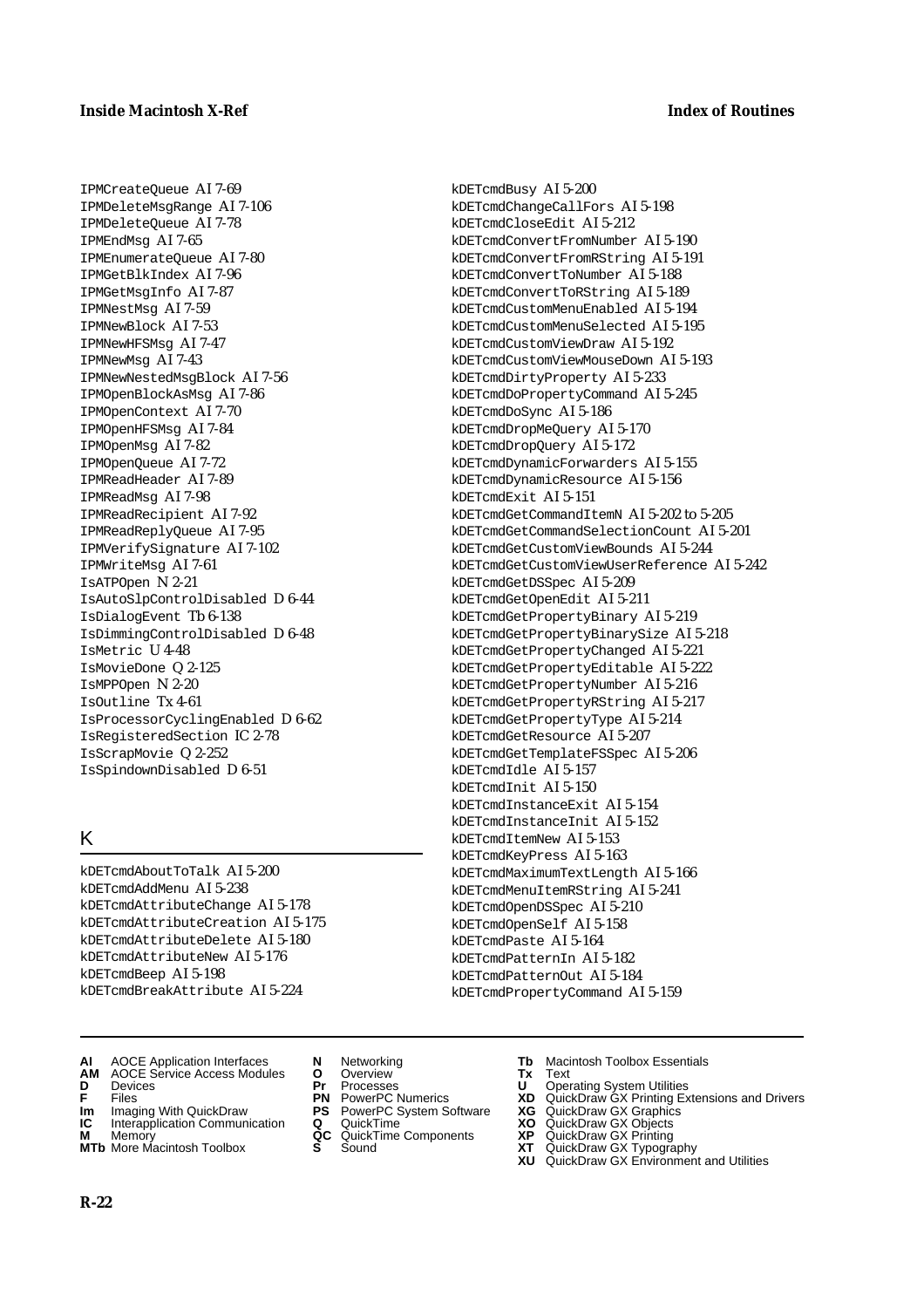kDETcmdPropertyDirtied AI 5-167 kDETcmdRemoveMenu AI 5-240 kDETcmdRequestSync AI 5-237 kDETcmdSaveProperty AI 5-234 kDETcmdSelectedSublistCount AI 5-236 kDETcmdSetPropertyBinary AI 5-229 kDETcmdSetPropertyChanged AI 5-231 kDETcmdSetPropertyEditable AI 5-232 kDETcmdSetPropertyNumber AI 5-227 kDETcmdSetPropertyRString AI 5-228 kDETcmdSetPropertyType AI 5-225 kDETcmdShouldSync AI 5-185 kDETcmdSublistCount AI 5-235 kDETcmdTemplateCounts AI 5-205 kDETcmdUnloadTemplates AI 5-208 kDETcmdValidateSave AI 5-168 kDETcmdViewListChanged AI 5-166 KeyScript Tx 6-80 KeyTranslate Tb 2-110 KillControls Tb 5-108 KillIO D 1-80 KillPicture Im 7-42 KillPoly Im 3-80

### $\mathbf{L}$

L802Attach N 10-40 L802Detach N 10-42 LActivate MTb 4-85 LAddColumn MTb 4-73 LAddRow MTb 4-74 LAddToCell MTb 4-80 LanguageOrder Tx 5-56 LAPAddATQ N 10-34 LAPRmvATQ N 10-36 LaunchApplication Pr 2-28 LaunchDeskAccessory Pr 2-30 LAutoScroll MTb 4-88 LCellSize MTb 4-92 LClick MTb 4-84 LClrCell MTb 4-81 LDelColumn MTb 4-75 LDelRow MTb 4-76 ldexp PN 10-16 LDispose MTb 4-72 LDraw MTb 4-88

lgamma PN 10-55 LGetCell MTb 4-83 LGetCellDataLocation MTb 4-82 LGetSelect MTb 4-77 Line Im 3-51 LinearRoot XU 8-60 LineTo Im 3-51 LLastClick MTb 4-96 LNew MTb 4-70 LNextCell MTb 4-93 LoadIconCache MTb 5-54 LoadMediaIntoRam Q 2-143 LoadMovieIntoRam Q 2-140 LoadResource MTb 1-80 LoadScrap MTb 2-41 LoadTrackIntoRam Q 2-142 LocalToGlobal Im 2-52 LockMemory M 3-28 LockMemoryContiguous M 3-29 LockPixels Im 6-32 log PN 10-22 log10 PN 10-23 log1p PN 10-24 log2 PN 10-26 logb PN 10-27 Long2Fix U 3-43 LongDateString Tx 5-89 LongDateToSeconds U 4-41 LongMul U 3-47 LongSecondsToDate U 4-40 LongTimeString Tx 5-90 LowercaseText Tx 5-65 LoWord U 3-33 LRect MTb 4-95 LScroll MTb 4-89 LSearch MTb 4-90 LSetCell MTb 4-79 LSetDrawingMode MTb 4-87 LSetSelect MTb 4-78 LSize MTb 4-91 LUpdate MTb 4-86

#### MA–MX

MACEVersion S 2-133 Magnitude XU 8-45

- **AI** AOCE Application Interfaces **N** Networking **Tb** Macintosh Toolbox Essentials
- **AM** AOCE Service Access Modules **O** Overview **Tx** Text
- 
- **Im** Files<br> **Im** Imaging With QuickDraw **PS** PowerPC System Software **XG**<br> **IC** Interapplication Communication **Q** QuickTime **XO**
- **IC** Interapplication Communication **Q** QuickTime **XO M** Memory **XP QC** QuickTime Components **XP**
- **M** Memory **Manufacture Communication**<br> **M** Memory **QC** QuickTime Components **XP**<br> **MTb** More Macintosh Toolbox **S** Sound **XT**
- 
- **MTb** More Macintosh Toolbox **S** Sound **XT** QuickDraw GX Typography
- 
- **D** Devices **Pr** Processes **U** Operating System Utilities
	-
	-
	-
	-
- 
- 
- **F** Files **PN** PowerPC Numerics **XD** QuickDraw GX Printing Extensions and Drivers
	-
	-
	-
	-
	- **XU** QuickDraw GX Environment and Utilities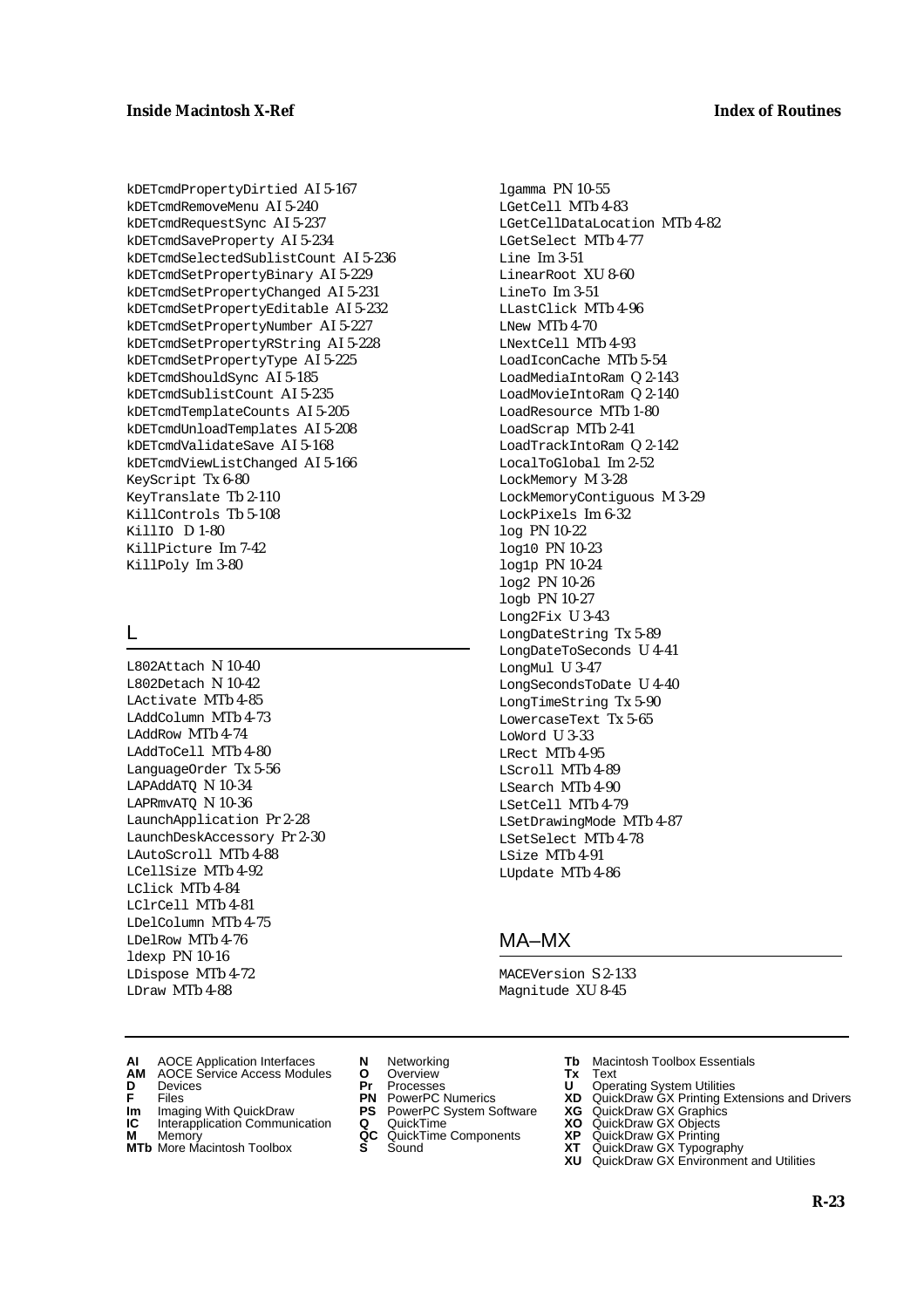MailCreateMailSlot AM 2-213 MailModifyMailSlot AM 2-215 MailWakeupPMSAM AM 2-217 MakeCallback D 4-59 MakeFilePreview Q 2-302 MakeIconCache MTb 5-53 MakeRGBPat Im 4-90 MakeThumbnailFromPicture Q 3-103 MakeThumbnailFromPictureFile Q 3-104 MakeThumbnailFromPixMap Q 3-105 MakeVoiceSpec S 4-64 MapMapping XU 8-65 MapMatrix Q 2-352 MapPoints XU 8-66 MapPoly Im 3-108 MapPt Im 3-106 MapRect Im 3-106 MapRgn Im 3-107 MatchAlias F 4-20 MaxApplZone M 1-51, M 2-27 MaxBlock M 2-67 MaxBlockSys M 2-68 MaximumProcessorSpeed D 6-60 MaxMem M 2-74 MaxMemSys M 2-75 MCActivate QC 2-58 MCClear QC 2-54 MCClick QC 2-59 MCCopy QC 2-52 MCCut QC 2-52 MCDoAction QC 2-46 MCDraw QC 2-59 MCDrawBadge QC 2-38 MCEnableEditing QC 2-50 MCGetClip QC 2-43 MCGetControllerBoundsRect QC 2-39 MCGetControllerBoundsRgn QC 2-40 MCGetControllerInfo QC 2-48 MCGetControllerPort QC 2-44 MCGetCurrentTime QC 2-57 MCGetMenuString QC 2-55 MCGetMovie QC 2-32 MCGetVisible QC 2-37 MCGetWindowRgn QC 2-41 MCIdle QC 2-60 MCIsControllerAttached QC 2-35 MCIsEditingEnabled QC 2-51 MCIsPlayerEvent QC 2-46

MCKey QC 2-61 MCMovieChanged QC 2-49 MCNewAttachedController QC 2-30 MCPaste QC 2-53 MCPositionController QC 2-33 MCSetActionFilterWithRefCon QC 2-47 MCSetClip QC 2-42 MCSetControllerAttached QC 2-35 MCSetControllerBoundsRect QC 2-38 MCSetControllerPort QC 2-44 MCSetDuration QC 2-57 MCSetMovie QC 2-31 MCSetUpEditMenu QC 2-55 MCSetVisible QC 2-36 MCUndo QC 2-54 MeasureJustified Tx 3-85 MeasureText Tx 3-84 MediaGetMediaInfo QC 10-24 MediaGetNextBoundsChange QC 10-36 MediaGetSrcRgn QC 10-37 MediaGetTrackOpaque QC 10-35 MediaGGetStatus QC 10-22 MediaGSetVolume QC 10-38 MediaHasCharacteristic QC 10-28 MediaIdle QC 10-20 MediaInitialize QC 10-18 MediaPreroll QC 10-26 MediaPutMediaInfo QC 10-23 MediaSampleDescriptionChanged QC 10-28 MediaSetActive QC 10-25 MediaSetClip QC 10-34 MediaSetDimensions QC 10-32 MediaSetGWorld QC 10-31 MediaSetHandlerCapabilities QC 10-38 MediaSetMatrix QC 10-33 MediaSetMediaTimeScale QC 10-29 MediaSetMovieTimeScale QC 10-30 MediaSetRate QC 10-26 MediaTimeToSampleNum Q 2-228 MediaTrackEdited QC 10-27 MemError M 1-76, M 2-70 MenuChoice Tb 3-118 MenuKey Tb 3-117 MenuSelect Tb 3-115 Microseconds U 4-49 ModalDialog Tb 6-135 ModemStatus D 6-36 modf PN 10-28

- **AI** AOCE Application Interfaces **N** Networking **Tb** Macintosh Toolbox Essentials<br> **AM** AOCE Service Access Modules **O** Overview **Tx** Text<br> **D** Devices **Pr** Processes **U** Operating System Utilities
- **AM** AOCE Service Access Modules **O** Overview **Tx** Text
- 
- 
- **Im** Imaging With QuickDraw **PS** PowerPC System Software<br> **IC** Interapplication Communication **Q** QuickTime<br> **M** Memory **GC** QuickTime Components
- 
- **M** Memory **COMPONENTS COMPONENTS COMPONENTS NEWSLA**<br> **M** More Macintosh Toolbox **S** Sound **MTb** More Macintosh Toolbox **S** Sound **XT** QuickDraw GX Typography
- 
- **D** Devices **Pr** Processes **U** Operating System Utilities
	-
- **Im** Imaging With QuickDraw **PS** PowerPC System Software **XG** QuickDraw GX Graphics
	-
	-
- 
- 
- **F** Files **PN** PowerPC Numerics **XD** QuickDraw GX Printing Extensions and Drivers
	-
	-
	-
	-
	- **XU** QuickDraw GX Environment and Utilities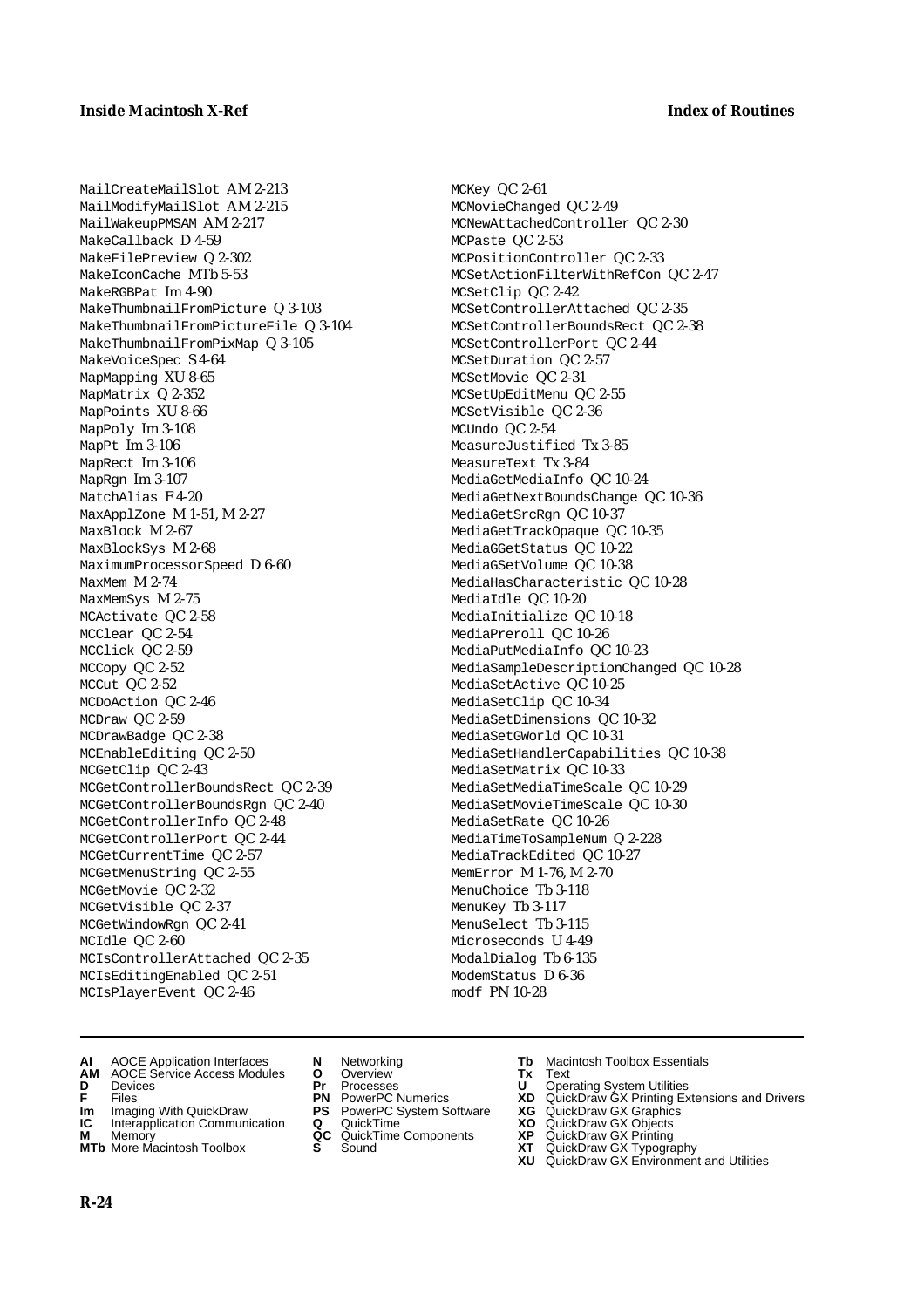MoreMasters M 1-51, M 2-28 Move  $Im 3-50$ MoveControl Tb 5-97 MoveHHi M 1-71, M 2-56 MoveMapping XU 8-67 MoveMappingTo XU 8-68 MovePortTo Im 2-46 MoveTo Im 3-50 MoveWindow Tb 4-95 MovieExportDoUserDialog QC 9-40 MovieExportGetAuxiliaryData QC 9-39 MovieExportSetProgressProc QC 9-38 MovieExportToFile QC 9-36 MovieExportToHandle QC 9-35 MovieImportDoUserDialog QC 9-34 MovieImportFile QC 9-24 MovieImportHandle QC 9-21 MovieImportSetAuxiliaryData QC 9-32 MovieImportSetChunkSize QC 9-31 MovieImportSetDimensions QC 9-30 MovieImportSetDuration QC 9-27 MovieImportSetFromScrap QC 9-33 MovieImportSetMediaFile QC 9-29 MovieImportSetProgressProc QC 9-31 MovieImportSetSampleDescription QC 9-28 MovieImportSetSampleDuration QC 9-28 MoviesTask Q 2-124 MPPClose N 2-20 MPPOpen N 2-19 MSAMBeginNested AM 2-196 MSAMClose AM 2-167 MSAMCreate AM 2-176 MSAMCreateReport AM 2-206 MSAMDelete AM 2-202 MSAMEndNested AM 2-198 MSAMEnumerate AM 2-138 MSAMEnumerateBlocks AM 2-157 MSAMGetAttributes AM 2-142 MSAMGetBlock AM 2-159 MSAMGetContent AM 2-150 MSAMGetEnclosure AM 2-155 MSAMGetMsgHeader AM 2-148 MSAMGetRecipients AM 2-144 MSAMMarkRecipients AM 2-166 MSAMnMarkRecipients AM 2-163 MSAMOpen AM 2-140 MSAMOpenNested AM 2-162 MSAMPutAttribute AM 2-179

MSAMPutBlock AM 2-193 MSAMPutContent AM 2-186 MSAMPutEnclosure AM 2-190 MSAMPutMsgHeader AM 2-183 MSAMPutRecipient AM 2-180 MSAMPutRecipientReport AM 2-207 MSAMSubmit AM 2-200 MultiplyDivide XU 8-44 Munger Tx 5-75

# MY, MZ

MyAction Tb 5-116 MyActivateProc F 3-59, Q 2-363 MyActiveProc IC 10-95 MyAddFrameFunction QC 5-116 MyAdjustMarks IC 6-103 MyAECreateProc IC 10-95 MyAESendProc IC 10-96 MyAlertSound Tb 6-144 MyAlignmentProc Q 3-156 MyBalloonDef MTb 3-129 MyBufferData XD 4-139 MyCalcColorTable Im 7-65 MyCallBackProc Q 2-364 MyCallbackProcedure S 2-152 MyCallOutProc Q 2-359 MyCaptureOutputDevice XD 4-89 MyCdev MTb 8-74 MyCheckStatus XD 4-145 MyCleanupOpenConnection XD 4-134 MyCleanupStartJob XD 4-53 MyCleanupStartPage XD 4-57 MyCleanupStartSendPage XD 4-137 MyClickLoop MTb 4-101 MyCloseConnection XD 4-135 MyCloseSpoolFile XD 4-80 MyCoerceDesc IC 4-107 MyCoercePtr IC 4-106 MyColorSearch Im 4-101 MyCompareObjects IC 6-98 MyCompleteSpoolFile XD 4-73 MyCompletion AI 9-68 MyCompletionProc F 2-238, Q 3-154 MyCompletionRoutine AI 7-114, AI 8-150, AM 2-219, D 5-47, IC 11-78

- **AI** AOCE Application Interfaces **N** Networking **Tb** Macintosh Toolbox Essentials
- **AM** AOCE Service Access Modules **O** Overview **Tx** Text
- 
- **Im** Files<br> **Im** Imaging With QuickDraw **PS** PowerPC System Software **XG**<br> **IC** Interapplication Communication **Q** QuickTime **XO**
- **IC** Interapplication Communication **Q** QuickTime **XO M** Memory **XP QC** QuickTime Components **XP**
- **M** Memory **Manufacture Communication**<br> **M** Memory **QC** QuickTime Components **XP**<br> **MTb** More Macintosh Toolbox **S** Sound **XT**
- 
- **D** Devices **Pr** Processes **U** Operating System Utilities
	-
	-
	-
	-
- 
- 
- **F** Files **PN** PowerPC Numerics **XD** QuickDraw GX Printing Extensions and Drivers
	-
	-
	-
- **MTb** More Macintosh Toolbox **S** Sound **XT** QuickDraw GX Typography **XU** QuickDraw GX Environment and Utilities
	-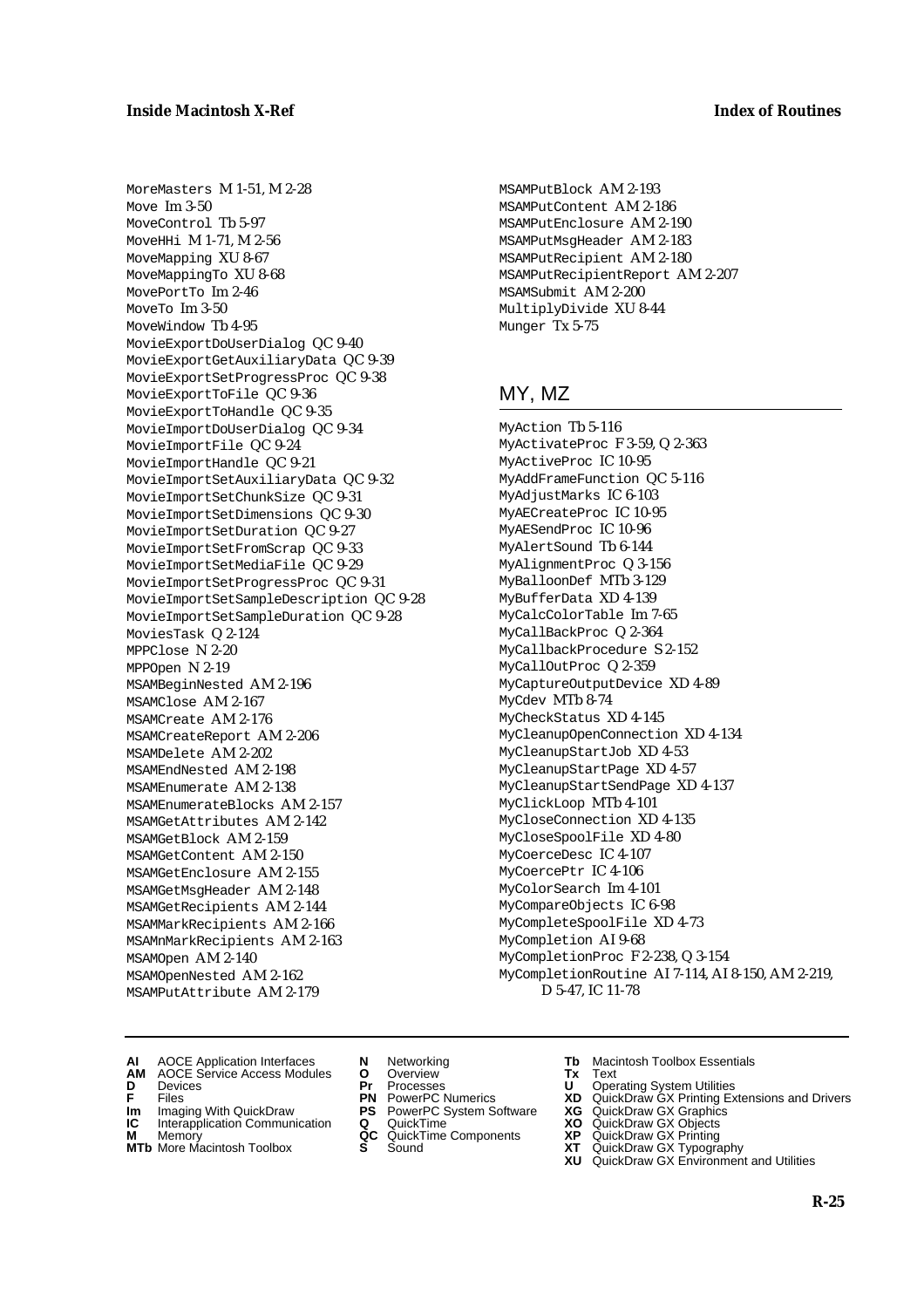MyComponent MTb 6-79 MyCompressCompleteFunction QC 5-115 MyCompressFunction QC 5-114 MyControl Tb 5-110 MyConvertPrintRecordFrom XD 4-160 MyConvertPrintRecordTo XD 4-161 MyCountObjects IC 6-96 MyCountPages XD 4-74 MyCoverProc Q 2-358 MyCreateImageFile XD 4-91 MyCreateSpoolFile XD 4-68 MyCustomFileFilter F 3-56 MyDataFunction QC 5-120 MyDataLoadingProc Q 3-149 MyDataUnloadingProc Q 3-151 MyDefaultDesktopPrinter XD 4-51 MyDefaultFormat XD 4-48 MyDefaultJob XD 4-47 MyDefaultPaperType XD 4-49 MyDefaultPrinter XD 4-50 MyDeferredTask Pr 6-13 MyDespoolData XD 4-76 MyDespoolPage XD 4-75 MyDespoolResource XD 4-78 MyDeviceHandler D 5-46 MyDisplayCompressFunction QC 5-119 MyDisplayFunction QC 5-113 MyDisposeColorPickMethod Im 7-67 MyDisposeToken IC 6-99 MyDlgHook F 3-56, Q 2-361 MyDoesPaperFit XD 4-61 MyDoPrintIdle Im 9-85 MyDoubleBackProc S 2-153 MyDrawImage AI 3-123 MyDrawingProc Im 5-36 MyDSAMDirParseProc AM 3-38 MyDSAMDirProc AM 3-37 MyDSSpecStreamer AI 2-107 MyDTPMenuSelect XD 4-170 MyDumpBuffer XD 4-142 MyErrorCallback S 4-86 MyErrProc Q 2-359 MyEventFilter Tb 6-145 MyEventHandler IC 4-105 MyExamineSpoolFile XD 4-79 MyExceptionHandler PS 4-18 MyExpDlgHook IC 2-98 MyExpModalFilter IC 2-98

MyFetchTaggedData XD 4-46 MyFileFilter Q 2-360 MyFilePlayCompletionRoutine S 2-151 MyFilter Tb 2-114 MyFilterPanelEvent XD 4-87 MyFindFormatProfile XD 4-63 MyFindPanelBusyProc AI 4-95 MyFindPrinterProfile XD 4-62 MyFinishJob XD 4-54 MyFinishPage XD 4-57 MyFinishSendPage XD 4-138 MyFinishSendPlane XD 4-144 MyForEachADAPDirectory AI 8-160 MyForEachAttributeAccessControl AI 8-163 MyForEachAttrType AI 8-152 MyForEachAttrTypeLookup AI 8-155 MyForEachAttrValue AI 8-156 MyForEachDirectory AI 8-153 MyForEachDirEnumSpec AI 8-157 MyForEachDNodeAccessControl AI 8-161 MyForEachLookupRecordID AI 8-154 MyForEachRecord AI 8-159 MyForEachRecordAccessControl AI 8-162 MyForEachRecordID AI 8-151 MyFormatDialog XD 4-83 MyFreeBuffer XD 4-143 MyFrontWindowCB AI 3-124 MyGetDeviceStatus XD 4-146 MyGetDTPMenuList XD 4-169 MyGetErrorDesc IC 6-100 MyGetMarkToken IC 6-101 MyGrabCompleteFunction QC 5-112 MyGrabCompressCompleteFunction QC 5-118 MyGrabFunction QC 5-112 MyGrowZone M 1-80 MyGXHandleAlertFilter XD 4-168 MyHandleAlertEvent XD 4-165 MyHandleAlertStatus XD 4-167 MyHandlePanelEvent XD 4-85 MyHDSpindownProc D 6-66 MyHook QC 3-46 MyIconAction MTb 5-58 MyIconGetter MTb 5-59 MyIdleFunction IC 5-42 MyImageDocument XD 4-93 MyImageJob XD 4-90 MyImagePage XD 4-94 MyIndicatorAction Tb 5-117

- **AI** AOCE Application Interfaces **N** Networking **Tb** Macintosh Toolbox Essentials
- **AM** AOCE Service Access Modules **O** Overview **Tx** Text
- 
- 
- **Im** Imaging With QuickDraw **PS** PowerPC System Software<br> **IC** Interapplication Communication **Q** QuickTime<br> **M** Memory **GC** QuickTime Components
- 
- **M** Memory **COMPONENTS COMPONENTS COMPONENTS NEWSLA**<br> **M** More Macintosh Toolbox **S** Sound **MTb** More Macintosh Toolbox **S** Sound **XT** QuickDraw GX Typography
- 
- **D** Devices **Pr** Processes **U** Operating System Utilities
	-
- **Im** Imaging With QuickDraw **PS** PowerPC System Software **XG** QuickDraw GX Graphics
	-
	-
- 
- 
- **F** Files **PN** PowerPC Numerics **XD** QuickDraw GX Printing Extensions and Drivers
	-
	-
	-
	-
	- **XU** QuickDraw GX Environment and Utilities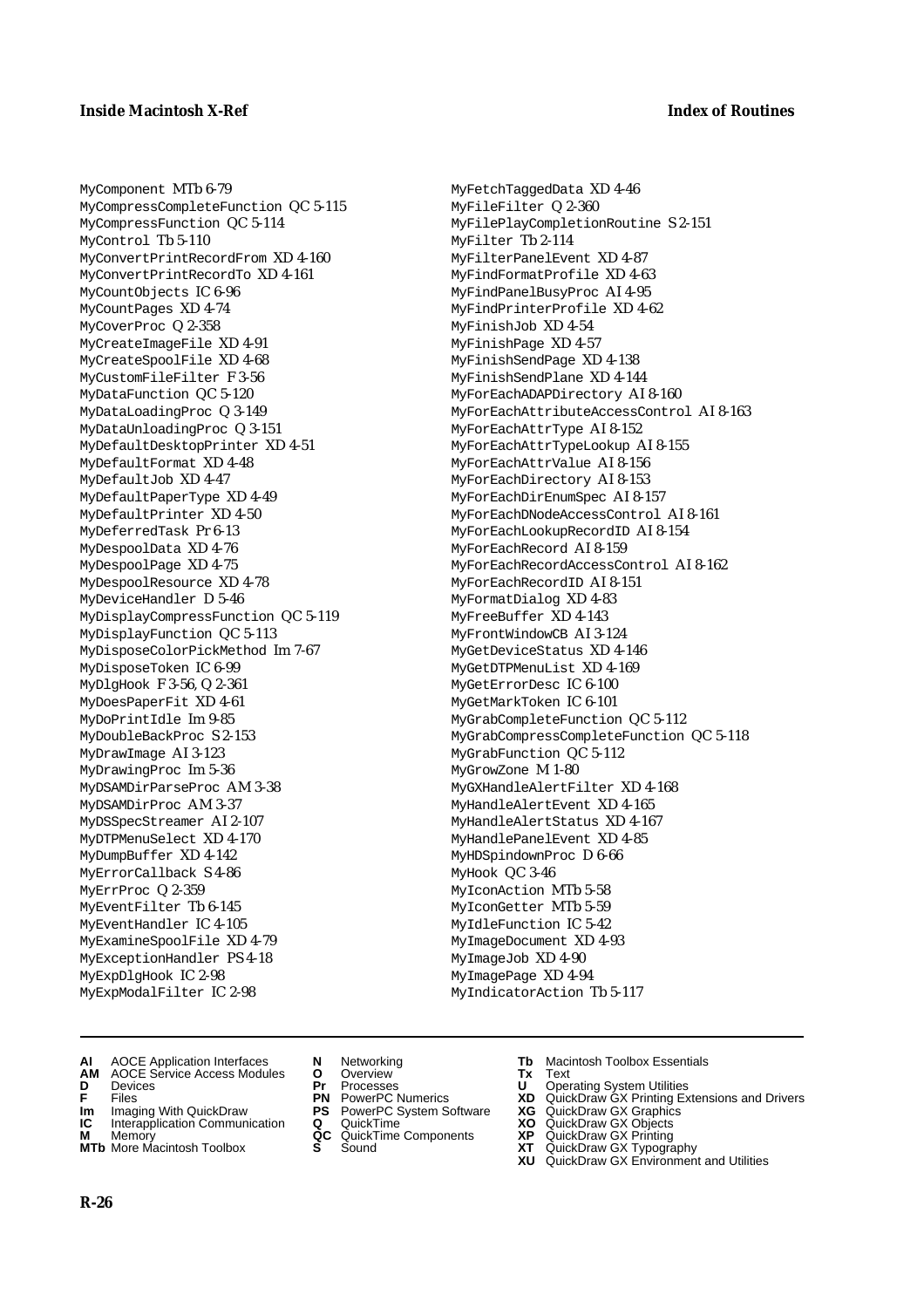MyInitialize XD 4-43 MyInitializeStatusAlert XD 4-164 MyInitPickMethod Im 7-62 MyInterruptProc QC 8-98 MyIO IC 2-104 MyItem Tb 6-143 MyJobDefaultFormatDialog XD 4-82 MyJobFormatModeQuery XD 4-59 MyJobIdle XD 4-55 MyJobPrintDialog XD 4-84 MyJobStatus XD 4-88 MyLDEF MTb 4-97 MyMark IC 6-102 MyMatchAliasFilter F 4-25 MyMatchFunction MTb 4-99 MyMntrExt MTb 8-78 MyModalFilter F 3-57, Q 2-362, QC 5-122 MyModalFilterYD F 3-58 MyNotificationProc AI 9-69 MyObjectAccessor IC 6-95 MyOpenConnectionRetry XD 4-133 MyOpener IC 2-102 MyPanelBusyProc AI 4-94 MyPanelDispatch U 5-9 MyPanelEvent U 5-26 MyPanelGetDITL U 5-21 MyPanelGetSettings U 5-29 MyPanelGetTitle U 5-23 MyPanelInstall U 5-22 MyPanelItem U 5-25 MyPanelRemove U 5-24 MyPanelSetSettings U 5-30 MyPanelValidateInput U 5-28 MyParsePageRange XD 4-60 MyPhonemeCallback S 4-87 MyPlayerFilterWithRefCon QC 2-61 MyPortFilter IC 11-78 MyPostScriptDoDocumentHeader XD 4-118 MyPostScriptDoDocumentSetup XD 4-119 MyPostScriptDoDocumentTrailer XD 4-120 MyPostScriptDoPageSetup XD 4-121 MyPostScriptDoPageTrailer XD 4-124 MyPostScriptDownloadProcSetList XD 4-115 MyPostScriptEjectPage XD 4-125 MyPostScriptExitServer XD 4-105 MyPostScriptGetDocumentProcSetList XD 4-112

MyPostScriptGetPrinterGlyphsInformation XD 4-116 MyPostScriptGetPrinterText XD 4-107 MyPostScriptGetStatusText XD 4-106 MyPostScriptInitializePrinter XD 4-103 MyPostScriptProcessShape XD 4-126 MyPostScriptQueryPrinter XD 4-102 MyPostScriptResetPrinter XD 4-104 MyPostScriptScanPrinterText XD 4-111 MyPostScriptScanStatusText XD 4-110 MyPostScriptSelectPaperType XD 4-123 MyPostScriptStreamFont XD 4-117 MyPrCloseDoc XD 4-149 MyPrDialogAppend Im 9-86 MyPrDlgMain XD 4-156 MyPrepareMailerForDrawing AI 3-122 MyPrGeneral XD 4-158 MyPrintDefault XD 4-151 MyPrintingEvent XD 4-81, XP 2-76 MyPrintPage XD 4-58 MyPrintRecordToJob XD 4-162 MyPrJobDialog XD 4-153 MyPrJobInit XD 4-155 MyPrJobMerge XD 4-159 MyProgressProc Q 2-355, Q 3-153 MyPrOpenDoc XD 4-148 MyPrOpenPage XD 4-149 MyPrStlDialog XD 4-152 MyPrStlInit XD 4-154 MyPrValidate XD 4-157 MyPurgeProc M 2-91 MyRasterDataIn XD 4-97 MyRasterLineFeed XD 4-98 MyRasterPackageBitmap XD 4-100 MyRecordColors Im 7-64 MyRenderPage XD 4-96 MyReplyFilter IC 5-42 MyResponse Pr 5-12 MyResumeDispatch IC 10-97 MyResumeProc U 2-15 MyRlDirProc Tx 3-100 MySelectorFunction U 1-37 MySendOptionsFilterProc AI 3-125 MySetFormatProfile XD 4-66 MySetPrinterProfile XD 4-65 MySetupImageData XD 4-92 MyShapeSpooler XU 1-41 MyShutDown XD 4-44

- 
- **AM** AOCE Service Access Modules **O** Overview **Tx** Text
- 
- 
- **Im** Imaging With QuickDraw **PS** PowerPC System Software **XG IC** Interapplication Communication **Q** QuickTime **XO IC** Interapplication Communication **Q** QuickTime **XO M** Memory **XP QC** QuickTime Components **XP**
- **M** Memory **Manufacture Communication**<br> **M** Memory **QC** QuickTime Components **XP**<br> **MTb** More Macintosh Toolbox **S** Sound **XT**
- **MTb** More Macintosh Toolbox **S** Sound **XT** QuickDraw GX Typography
- 
- **D** Devices **Pr** Processes **U** Operating System Utilities
	-
	-
	-
	-
- **AI** AOCE Application Interfaces **N** Networking **Tb** Macintosh Toolbox Essentials
	-
- **F** Files **PN** PowerPC Numerics **XD** QuickDraw GX Printing Extensions and Drivers
	-
	-
	-
	- **XU** QuickDraw GX Environment and Utilities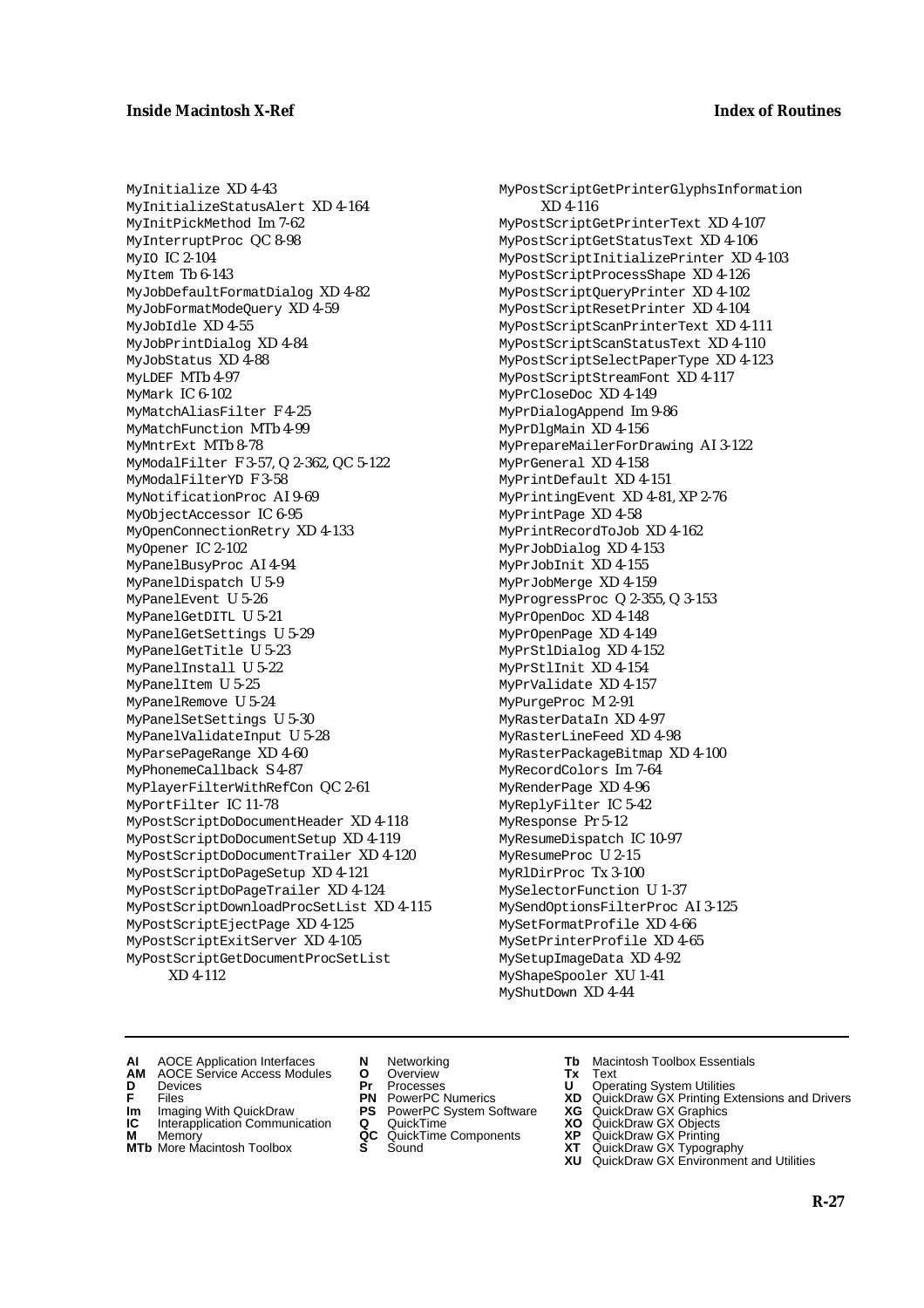MyShutDownProc Pr 8-16 MySICompletionRoutine S 3-54 MySIInterruptRoutine S 3-55 MySleepProc D 6-65 MySpeechDoneCallback S 4-84 MySpoolData XD 4-70 MySpoolPage XD 4-69 MySpoolProc XO 2-91 MySpoolResource XD 4-71 MyStandardFileFilter F 3-55 MyStartJob XD 4-52 MyStartPage XD 4-55 MyStartSendPage XD 4-136 MyStatusCallBack AI 6-54 MySynchronizationCallback S 4-85 MyTextDoneCallback S 4-82 MyTextProc Q 2-364 MyTimeTask Pr 3-22 MyTip MTb 3-130 MyTransferFrameFunction QC 5-117 MyUserGraphicsError XU 3-72 MyUserGraphicsNotice XU 3-74 MyUserGraphicsWarning XU 3-73 MyVBLTask Pr 4-28 MyVectorLoadPens XD 4-128 MyVectorPackageShape XD 4-127 MyVectorVectorizeShape XD 4-130 MyViewPortFilter XU 1-40 MyWindow Tb 4-120 MyWordCallback S 4-88 MyWriteData XD 4-141 MyWriteStatusToDTPWindow XD 4-163

# N

NBPExtract N 3-33 NBPSetEntity N 3-28 NBPSetNTE N 3-24 nearbyint PN 9-9 NetWrite N 12-25 NewAlias F 4-15 NewAliasMinimal F 4-16 NewAliasMinimalFromFullPath F 4-17 NewCallBack Q 2-336 NewCollection XU 5-54 NewColorDialog Tb 6-115

- **AI** AOCE Application Interfaces **N** Networking **Tb** Macintosh Toolbox Essentials
- **AM** AOCE Service Access Modules **O** Overview **Tx** Text
- 
- 
- **Im** Imaging With QuickDraw **PS** PowerPC System Software<br> **IC** Interapplication Communication **Q** QuickTime<br> **M** Memory **GC** QuickTime Components
- 
- **M** Memory **COMPONENTS COMPONENTS COMPONENTS NEWSLA**<br> **M** More Macintosh Toolbox **S** Sound **MTb** More Macintosh Toolbox **S** Sound **XT** QuickDraw GX Typography
- 
- **D** Devices **Pr** Processes **U** Operating System Utilities
	-
	-
	-
	-
- 
- 

NewControl Tb 5-82 NewCWindow Tb 4-79 NewDialog Tb 6-118 NewEmptyHandle M 2-33 NewEmptyHandleSys M 2-34 NewFatRoutineDescriptor PS 2-40

NewGDevice Im 5-20 NewGestalt U 1-34 NewGWorld Im 6-16 NewHandle M 1-55, M 2-29 NewHandleClear M 1-56, M 2-31

NewHandleSys M 2-31 NewHandleSysClear M 2-32 NewIconSuite MTb 5-32 NewImageGWorld Q 3-147 NewMenu Tb 3-105

NewMovie Q 2-92

NewPtrSys M 2-37 NewPtrSysClear M 2-38 NewPublisherDialog IC 2-93 NewPublisherExpDialog IC 2-96

NewRgn Im 3-87

NewRoutineDescriptor PS 2-39 NewScreenBuffer Im 6-21 NewSection IC 2-75 NewServiceWindow Tx 7-80 NewSpeechChannel S 4-69 NewString Tx 5-47

NewSubscriberDialog IC 2-91 NewSubscriberExpDialog IC 2-96 NewTempScreenBuffer Im 6-22

NewTimeBase Q 2-316 NewTrackEditState Q 2-269 NewTrackMedia Q 2-153

NewMessageGlobals XU 6-17

NewMovieController QC 2-29 NewMovieEditState Q 2-255 NewMovieFromDataFork Q 2-109 NewMovieFromFile Q 2-88 NewMovieFromHandle Q 2-90 NewMovieFromScrap Q 2-245 NewMovieTrack Q 2-151 NewOldCall D 4-63 NewPictInfo Im 7-53 NewPixMap Im 4-85 NewPixPat Im 4-88 NewPtr M 1-58, M 2-36 NewPtrClear M 1-59, M 2-37

- **F** Files **PN** PowerPC Numerics **XD** QuickDraw GX Printing Extensions and Drivers
- **Im** Imaging With QuickDraw **PS** PowerPC System Software **XG** QuickDraw GX Graphics
	-
	-
	-
	- **XU** QuickDraw GX Environment and Utilities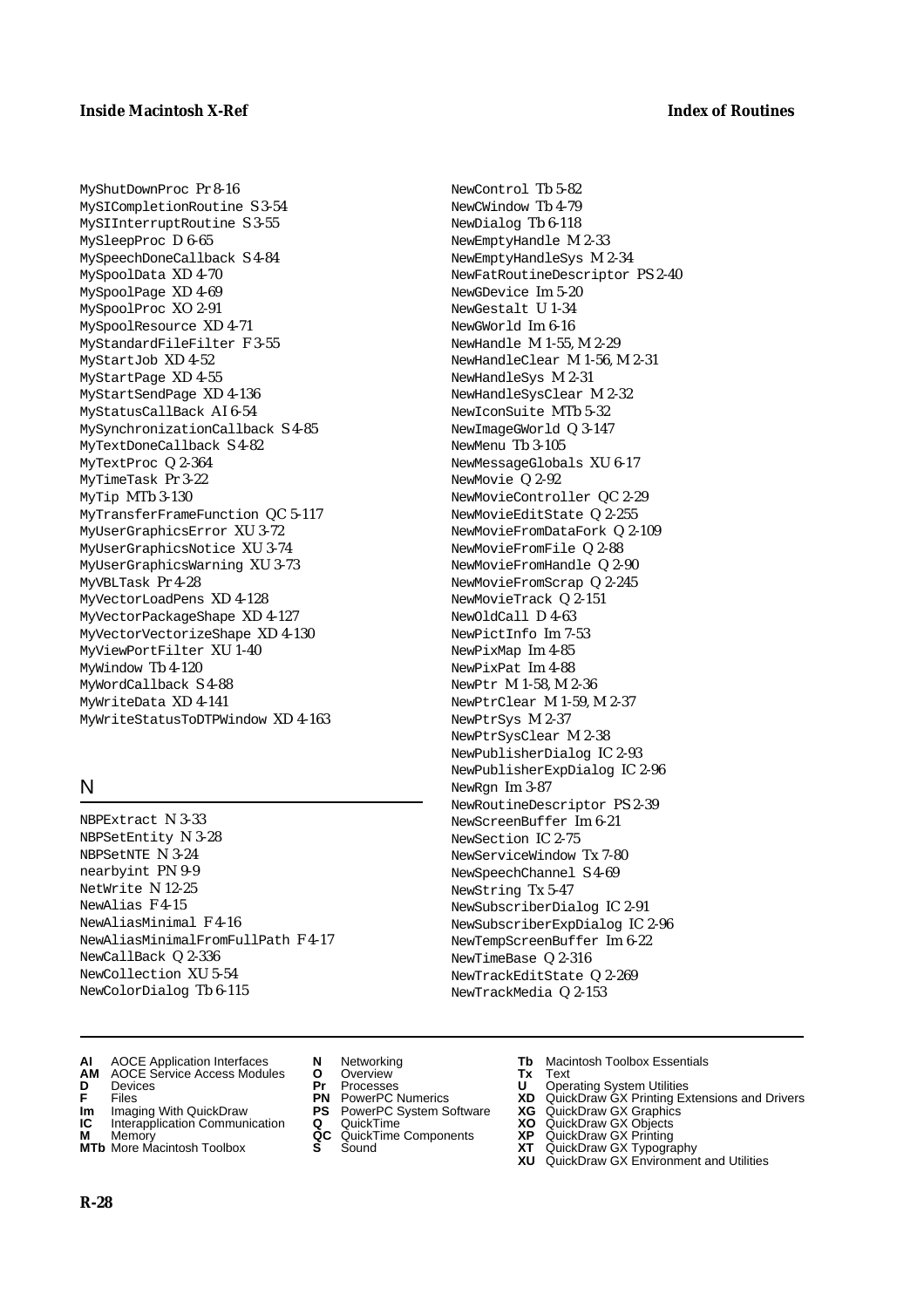NewTSMDocument Tx 7-50 NewUserData Q 2-240 NewUserDataFromHandle Q 2-242 NewWindow Tb 4-82 nextafterd PN 10-56 NGetTrapAddress U 8-27 NMInstall Pr 5-10 NMRemove Pr 5-11 NoPurgePixels Im 6-35 NormalizeMapping XU 8-64 NoteAlert Tb 6-110 NSetTrapAddress U 8-30 num2dec PN 9-17 num2decl PN 9-17 NumToString Tx 5-92

# O

ObscureCursor Im 8-29 OCECopyCreationID AI 2-52 OCECopyDirDiscriminator AI 2-63 OCECopyLocalRecordID AI 2-80 OCECopyPackedDSSpec AI 2-95 OCECopyPackedPathName AI 2-55 OCECopyPackedRecordID AI 2-89 OCECopyPackedRLI AI 2-70 OCECopyRecordID AI 2-86 OCECopyRLI AI 2-67 OCECopyRString AI 2-45 OCECopyShortRecordID AI 2-83 OCECToRString AI 2-46 OCEDNodeNameCount AI 2-58 OCEDuplicateRLI AI 2-66 OCEEqualCreationID AI 2-52 OCEEqualDirDiscriminator AI 2-64 OCEEqualDSSpec AI 2-99 OCEEqualLocalRecordID AI 2-81 OCEEqualPackedDSSpec AI 2-100 OCEEqualPackedPathName AI 2-61 OCEEqualPackedRecordID AI 2-92 OCEEqualPackedRLI AI 2-76 OCEEqualRecordID AI 2-87 OCEEqualRLI AI 2-68 OCEEqualRString AI 2-50 OCEEqualShortRecordID AI 2-84 OCEExtractAlias AI 2-78

OCEGetDSSpecInfo AI 2-103 OCEGetExtensionType AI 2-105 OCEGetIndAttributeType AI 2-94 OCEGetIndRecordType AI 2-85 OCEGetRecipientType AI 7-113 OCEIsNullPackedPathName AI 2-56 OCENewLocalRecordID AI 2-79 OCENewRecordID AI 2-86 OCENewRLI AI 2-64 OCENewShortRecordID AI 2-82 OCENullCID AI 2-53 OCEPackDSSpec AI 2-97 OCEPackedDSSpecSize AI 2-96 OCEPackedPathNameSize AI 2-57 OCEPackedRecordIDSize AI 2-90 OCEPackedRLIPartsSize AI 2-73 OCEPackedRLISize AI 2-71 OCEPackPathName AI 2-60 OCEPackRecordID AI 2-90 OCEPackRLI AI 2-71 OCEPackRLIParts AI 2-74 OCEPathFinderCID AI 2-54 OCEPToRString AI 2-47 OCERelRString AI 2-49 OCERToPString AI 2-48 OCESetCreationIDtoNull AI 2-54 OCESetRecipientType AI 7-112 OCESetupAddDirectoryInfo AI 9-64 OCESetupChangeDirectoryInfo AI 9-65 OCESetupGetDirectoryInfo AI 9-62 OCESetupRemoveDirectoryInfo AI 9-66 OCESizePackedRecipient AI 7-108 OCEStreamPackedDSSpec AI 2-105 OCEStreamRecipient AI 7-111 OCEUnpackDSSpec AI 2-98 OCEUnpackPathName AI 2-58 OCEUnpackRecipient AI 7-110 OCEUnpackRecordID AI 2-91 OCEUnpackRLI AI 2-72 OCEValidPackedDSSpec AI 2-102 OCEValidPackedPathName AI 2-62 OCEValidPackedRecordID AI 2-93 OCEValidPackedRLI AI 2-77 OCEValidRLI AI 2-69 OCEValidRString AI 2-51 OffsetPoly Im 3-80 OffsetRect Im 3-53 OffsetRgn Im 3-93

- **AI** AOCE Application Interfaces **N** Networking **Tb** Macintosh Toolbox Essentials
- **AM** AOCE Service Access Modules **O** Overview **Tx** Text **D** Devices **Pr** Processes **U** Operating System Utilities
- 
- **Im** Files<br> **Im** Imaging With QuickDraw **PS** PowerPC System Software **XG**<br> **IC** Interapplication Communication **Q** QuickTime **XO**
- **IC** Interapplication Communication **Q** QuickTime **XO M** Memory **XP QC** QuickTime Components **XP**
- **M** Memory **CONSISTENT COMPONENT MEMORY MEMORY MEMORY AND MEMORY OF A VIDEO MEMORY CONSISTENT CONSISTENT CONSISTENT CONSISTENT CONSISTENT CONSISTENT CONSISTENT CONSISTENT CONSISTENT CONSISTENT CONSISTENT CONSISTENT CONSIST**
- **MTb** More Macintosh Toolbox **S** Sound **XT** QuickDraw GX Typography
- 
- 
- 
- 
- 
- 
- 
- 
- **F** Files **PN** PowerPC Numerics **XD** QuickDraw GX Printing Extensions and Drivers
	-
	-
	-
	-
	- **XU** QuickDraw GX Environment and Utilities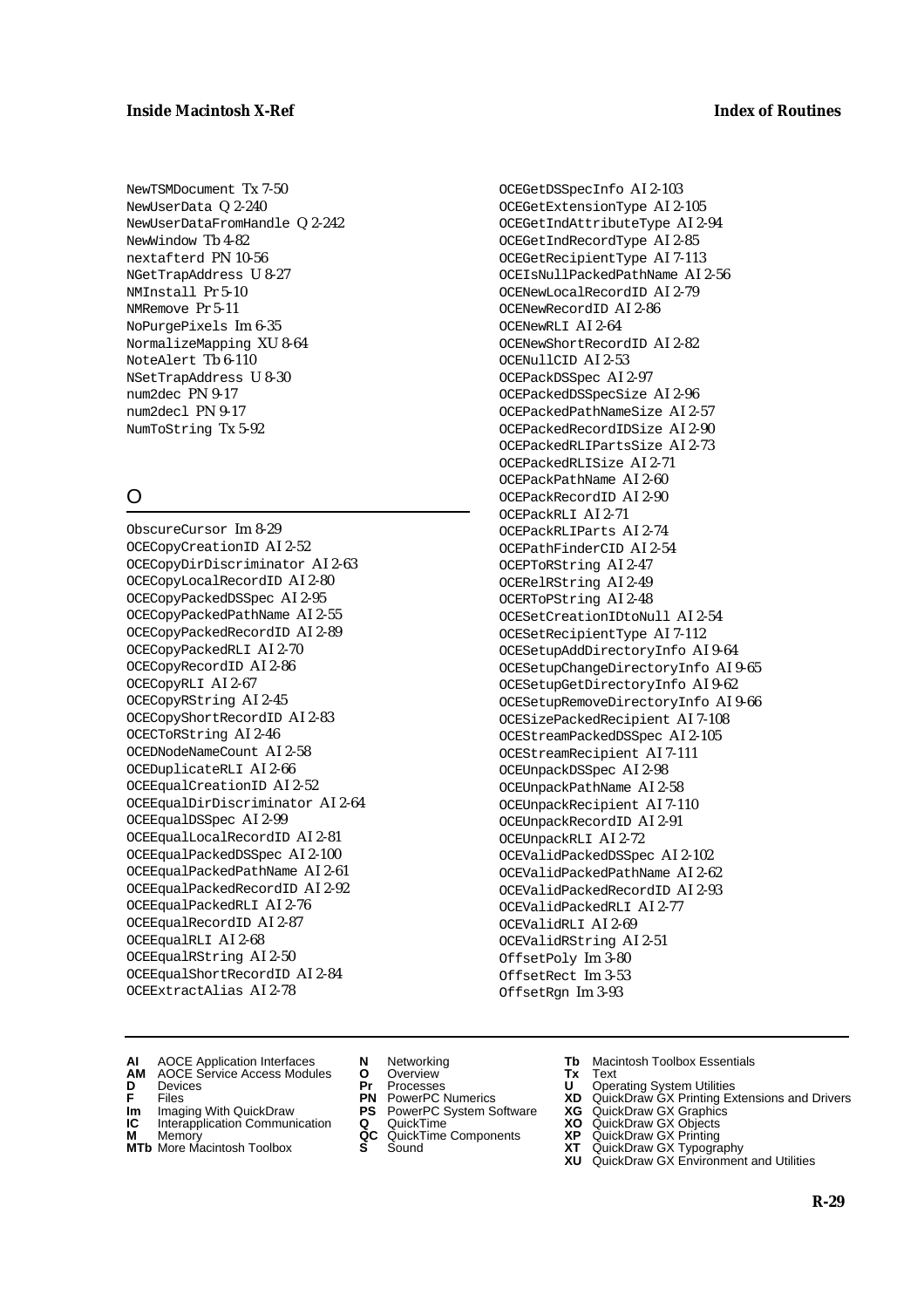OpColor Im 4-78 OpenComponent MTb 6-46 OpenComponentResFile MTb 6-72 OpenCPicture Im 7-37 OpenCPort Im 4-64 OpenDefaultComponent MTb 6-45 OpenDeskAcc D 1-65 OpenDictionary Tx 8-22 OpenDriver D 1-60 OpenEdition IC 2-83 OpenMixerSoundComponent S 5-33 OpenMovieFile Q 2-98 OpenNewEdition IC 2-87 OpenPicture Im 7-39 OpenPoly Im 3-78 OpenPort Im 2-38 OpenResFile MTb 1-66 OpenRFPerm MTb 1-64 OpenRgn Im 3-87 OpenSlot D 1-63 OpenTextService Tx 7-60 OpenWD F 2-180 OpenXPP N 2-22 OSAAddStorageType IC 10-93 OSAAvailableDialectCodeList IC 10-68 OSAAvailableDialects IC 10-70 OSACoerceFromDesc IC 10-52 OSACoerceToDesc IC 10-54 OSACompile IC 10-48 OSACompileExecute IC 10-63 OSACopyID IC 10-50 OSADisplay IC 10-35 OSADispose IC 10-41 OSADoEvent IC 10-76 OSADoScript IC 10-65 OSAExecute IC 10-33 OSAExecuteEvent IC 10-74 OSAGenericToRealID IC 10-90 OSAGetActiveProc IC 10-46 OSAGetCreateProc IC 10-56 OSAGetCurrentDialect IC 10-68 OSAGetDefaultScriptingComponent IC 10-86 OSAGetDialectInfo IC 10-69 OSAGetResumeDispatchProc IC 10-73 OSAGetScriptInfo IC 10-43 OSAGetScriptingComponent IC 10-89 OSAGetScriptingComponentFromStored IC 10-88 OSAGetSendProc IC 10-57

OSAGetSource IC 10-51 OSAGetStorageType IC 10-93 OSALoad IC 10-32 OSALoadExecute IC 10-61 OSAMakeContext IC 10-79 OSARealToGenericID IC 10-91 OSARemoveStorageType IC 10-94 OSAScriptError IC 10-37 OSAScriptingComponentName IC 10-47 OSASetActiveProc IC 10-45 OSASetCreateProc IC 10-56 OSASetCurrentDialect IC 10-67 OSASetDefaultScriptingComponent IC 10-87 OpenPicture Im 7-39 OpenPoly Im 3-78 OpenPort Im 2-38 OpenResFile MTb 1-66 OpenRFPerm MTb 1-64 OpenRgn Im 3-87 OpenTextService Tx 7-60 OpenWD F 2-180 OpenXPP N 2-22 OSAAddStorageType IC 10-93 OSAAvailableDialectCodeList IC 10-68 OSAAvailableDialects IC 10-70 OSACoerceFromDesc IC 10-52 OSACoerceToDesc IC 10-54 OSACompile IC 10-48 OSACompileExecute IC 10-63 OSACopyID IC 10-50 OSADisplay IC 10-35 OSADispose IC 10-41 OSADoEvent IC 10-76 OSADoScript IC 10-65 OSAExecute IC 10-33 OSAExecuteEvent IC 10-74 OSAGenericToRealID IC 10-90 OSAGetActiveProc IC 10-46 OSAGetCreateProc IC 10-56 OSAGetCurrentDialect IC 10-68 OSAGetDefaultScriptingComponent IC 10-86 OSAGetDialectInfo IC 10-69 OSAGetResumeDispatchProc IC 10-73 OSAGetScriptInfo IC 10-43 OSAGetScriptingComponent IC 10-89 OSAGetScriptingComponentFromStored IC 10-88 OSAGetSendProc IC 10-57 OSAGetSource IC 10-51

- **AI** AOCE Application Interfaces **N** Networking **Tb** Macintosh Toolbox Essentials
- **AM** AOCE Service Access Modules **O** Overview **Tx** Text
- 
- 
- **Im** Imaging With QuickDraw **PS** PowerPC System Software<br> **IC** Interapplication Communication **Q** QuickTime<br> **M** Memorv **GC** QuickTime Components
- 
- **M** Memory **Markt Communication**<br> **M** Memory **QC** QuickTime Components<br> **MTb** More Macintosh Toolbox **S** Sound **MTb** More Macintosh Toolbox **S** Sound **XT** QuickDraw GX Typography
- 
- **D** Devices **Pr** Processes **U** Operating System Utilities
	-
	-
	-
	-
- 
- 
- **F** Files **PN** PowerPC Numerics **XD** QuickDraw GX Printing Extensions and Drivers
- **Im** Imaging With QuickDraw **PS** PowerPC System Software **XG** QuickDraw GX Graphics
	-
	-
	-
	- **XU** QuickDraw GX Environment and Utilities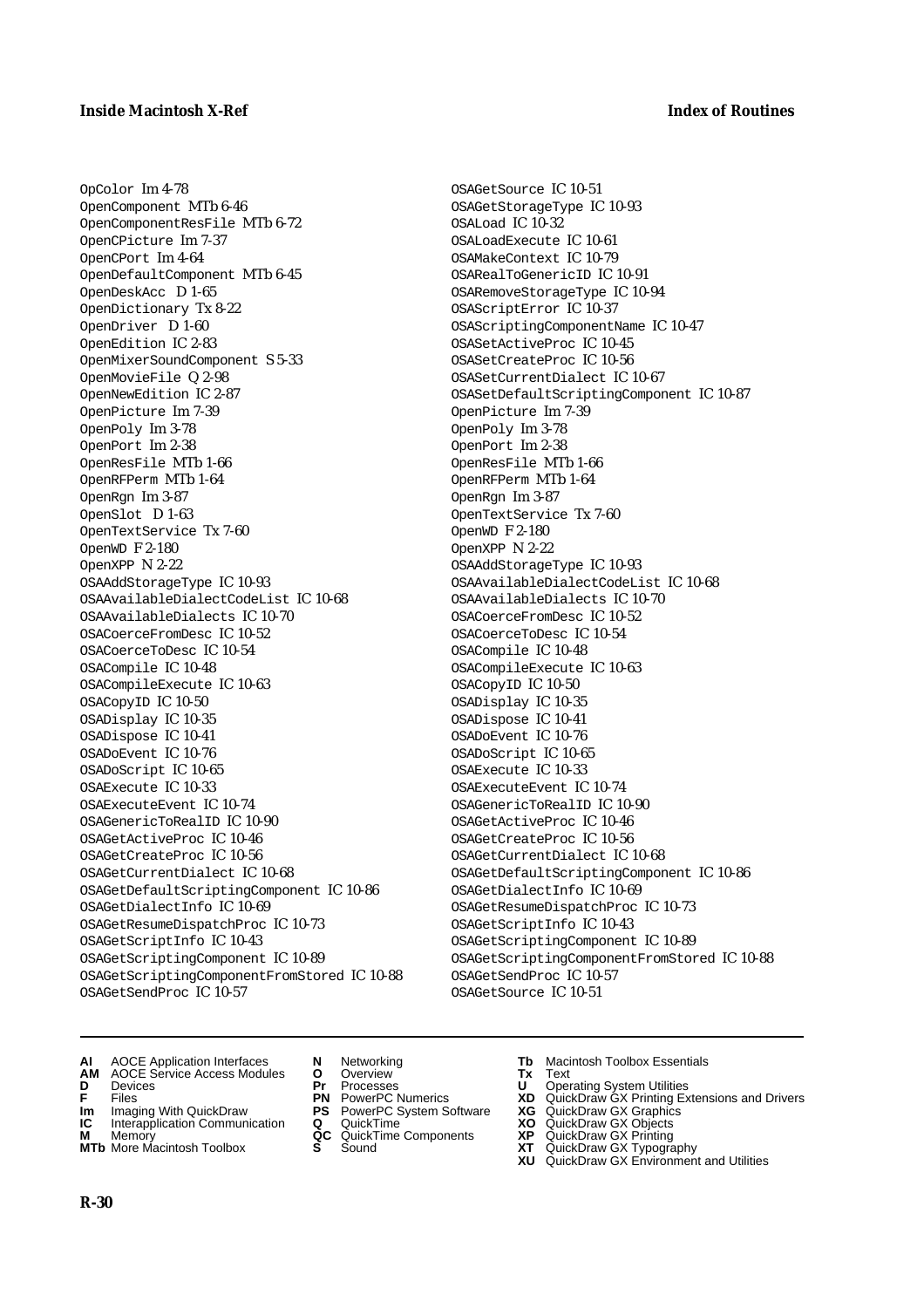OSAGetStorageType IC 10-93 OSALoad IC 10-32 OSALoadExecute IC 10-61 OSAMakeContext IC 10-79 OSARealToGenericID IC 10-91 OSARemoveStorageType IC 10-94 OSAScriptError IC 10-37 OSAScriptingComponentName IC 10-47 OSASetActiveProc IC 10-45 OSASetCreateProc IC 10-56 OSASetCurrentDialect IC 10-67 OSASetDefaultScriptingComponent IC 10-87 OpenPicture Im 7-39 OpenPoly Im 3-78 OpenPort Im 2-38 OpenResFile MTb 1-66 OpenRFPerm MTb 1-64 OpenRgn Im 3-87 OpenTextService Tx 7-60 OpenWD F 2-180 OpenXPP N 2-22 OSAAddStorageType IC 10-93 OSAAvailableDialectCodeList IC 10-68 OSAAvailableDialects IC 10-70 OSACoerceFromDesc IC 10-52 OSACoerceToDesc IC 10-54 OSACompile IC 10-48 OSACompileExecute IC 10-63 OSACopyID IC 10-50 OSADisplay IC 10-35 OSADispose IC 10-41 OSADoEvent IC 10-76 OSADoScript IC 10-65 OSAExecute IC 10-33 OSAExecuteEvent IC 10-74 OSAGenericToRealID IC 10-90 OSAGetActiveProc IC 10-46 OSAGetCreateProc IC 10-56 OSAGetCurrentDialect IC 10-68 OSAGetDefaultScriptingComponent IC 10-86 OSAGetDialectInfo IC 10-69 OSAGetResumeDispatchProc IC 10-73 OSAGetScriptInfo IC 10-43 OSAGetScriptingComponent IC 10-89 OSAGetScriptingComponentFromStored IC 10-88 OSAGetSendProc IC 10-57 OSAGetSource IC 10-51 OSAGetStorageType IC 10-93

OSALoad IC 10-32 OSALoadExecute IC 10-61 OSAMakeContext IC 10-79 OSARealToGenericID IC 10-91 OSARemoveStorageType IC 10-94 OSAScriptError IC 10-37 OSAScriptingComponentName IC 10-47 OSASetActiveProc IC 10-45 OSASetCreateProc IC 10-56 OSASetCurrentDialect IC 10-67 OSASetDefaultScriptingComponent IC 10-87 OSASetDefaultTarget IC 10-58 OSASetResumeDispatchProc IC 10-72 OSASetScriptInfo IC 10-41 OSASetSendProc IC 10-57 OSAStartRecording IC 10-59 OSAStopRecording IC 10-60 OSAStore IC 10-30 OSEventAvail Tb 2-98 OutlineMetrics Tx 4-56

#### P

PackBits U 3-34 PAddResponse N 6-36 PageFaultFatal M 3-36 PaintArc Im 3-73 PaintBehind Tb 4-118 PaintOne Tb 4-118 PaintOval Im 3-69 PaintPoly Im 3-82 PaintRect Im 3-60 PaintRgn Im 3-101 PaintRoundRect Im 3-64 ParamText Tb 6-129 PasteHandleIntoMovie Q 2-252 PasteMovieSelection Q 2-249 PauseSpeechAt S 4-61 PBAllocate F 2-129 PBAllocContig F 2-130 PBCatMove F 2-200 PBCatSearch F 2-204 PBClose D 1-66, F 2-124 PBCloseWD F 2-202 PBControl D 1-76 PBCreateFileIDRef F 2-230

- **AI** AOCE Application Interfaces **N** Networking **Tb** Macintosh Toolbox Essentials
- **AM** AOCE Service Access Modules **O** Overview **Tx** Text **D** Devices **Pr** Processes **U** Operating System Utilities
- 
- **Im** Files<br> **Im** Imaging With QuickDraw **PS** PowerPC System Software **XG**<br> **IC** Interapplication Communication **Q** QuickTime **XO**
- **IC** Interapplication Communication **Q** QuickTime **XO M** Memory **XO QC** QuickTime Components **XP**
- **M** Memory **Manufacture Communication**<br> **M** Memory **QC** QuickTime Components **XP**<br> **MTb** More Macintosh Toolbox **S** Sound **XT**
- 
- 
- 
- 
- -
- 
- 
- **F** Files **PN** PowerPC Numerics **XD** QuickDraw GX Printing Extensions and Drivers
	-
	-
	-
- **MTb** More Macintosh Toolbox **S** Sound **XT** QuickDraw GX Typography **XU** QuickDraw GX Environment and Utilities
	- **R-31**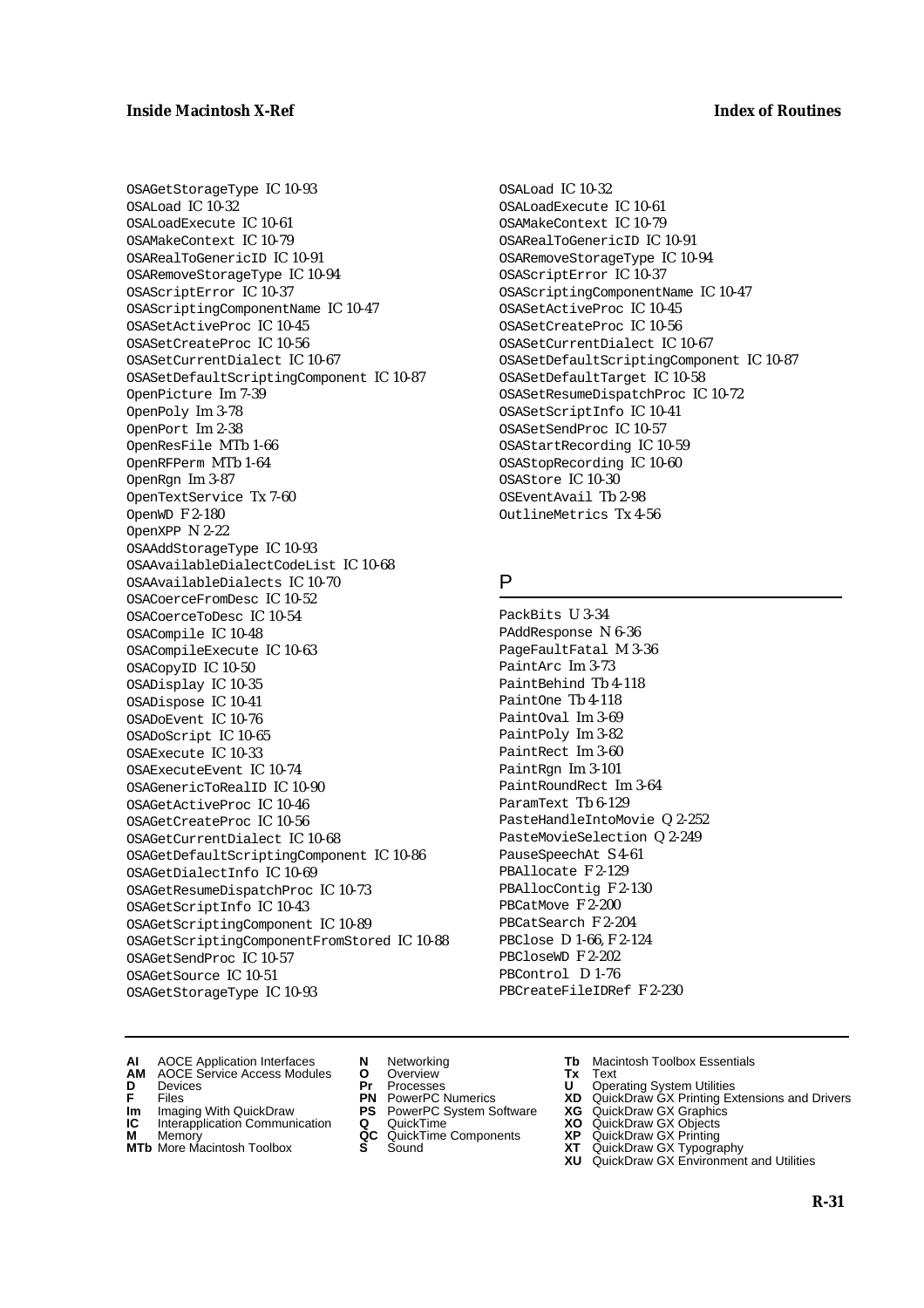PBDeleteFileIDRef F 2-231 PBDirCreate F 2-188 PBDTAddAPPL MTb 9-18 PBDTAddIcon MTb 9-17 PBDTCloseDown MTb 9-11 PBDTDelete MTb 9-26 PBDTFlush MTb 9-23 PBDTGetAPPL MTb 9-15 PBDTGetComment MTb 9-16 PBDTGetCommentAsync MTb 9-8 PBDTGetCommentSync MTb 9-8 PBDTGetIcon MTb 9-12 PBDTGetIconInfo MTb 9-14 PBDTGetInfo MTb 9-24 PBDTGetPath MTb 9-9 PBDTOpenInform MTb 9-10 PBDTRemoveAPPL MTb 9-21 PBDTRemoveComment MTb 9-22 PBDTReset MTb 9-25 PBDTSetComment MTb 9-19 PBEject F 2-141 PBExchangeFiles F 2-206 PBFlushFile F 2-131 PBFlushVol F 2-143 PBGetCatInfo F 2-190 PBGetEOF F 2-127 PBGetFCBInfo F 2-237 PBGetForeignPrivs F 2-232 PBGetFPos F 2-125 PBGetUGEntry F 2-216 PBGetVol F 2-150 PBGetVolMountInfo F 2-220 PBGetVolMountInfoSize F 2-219 PBHCopyFile F 2-226 PBHCreate F 2-186 PBHDelete F 2-189 PBHGetDirAccess F 2-217 PBHGetFInfo F 2-194 PBHGetLogInInfo F 2-223 PBHGetVInfo F 2-144 PBHGetVol F 2-152 PBHGetVolParms F 2-147 PBHMapID F 2-224 PBHMapName F 2-225 PBHMoveRename F 2-227 PBHOpen F 2-185 PBHOpenDeny F 2-208 PBHOpenDF F 2-183

- PBHOpenRF F 2-184 PBHOpenRFDeny F 2-210 PBHRename F 2-198 PBHRstFLock F 2-197 PBHSetDirAccess F 2-218 PBHSetFInfo F 2-195 PBHSetFLock F 2-196 PBHSetVol F 2-153 PBKillIO D 1-81 PBLockRange F 2-211 PBMakeFSSpec F 2-168 PBMountVol F 2-139 PBOffLine F 2-142 PBOpen D 1-61 PBOpenWD F 2-201 PBRead D 1-70, F 2-121 PBReadAsync F 2-120 PBReadSync F 2-121 PBResolveFileIDRef F 2-229 PBRoutineName D 1-15 PBSetCatInfo F 2-193 PBSetEOF F 2-127 PBSetForeignPrivs F 2-234 PBSetFPos F 2-126 PBSetVInfo F 2-146 PBSetVol F 2-151 PBShare F 2-214 PBStatus D 1-78 PBUnlockRange F 2-212 PBUnmountVol F 2-140 PBUnShare F 2-215 PBVolumeMount F 2-221 PBWrite D 1-73, F 2-122 PCloseATPSkt N 6-31 PCloseSkt N 7-39 PConfirmName N 3-34 PenMode Im 3-45 PenNormal Im 3-48 PenPat Im 3-47 PenPixPat Im 4-67 PenSize Im 3-44 PGetAppleTalkInfo N 2-11 PGetRequest N 6-32 PicComment Im 7-40 PinRect Tb 4-99 PixelToChar Tx 3-91 PixMap32Bit Im 6-39
- **AI** AOCE Application Interfaces **N** Networking **Tb** Macintosh Toolbox Essentials<br> **AM** AOCE Service Access Modules **O** Overview **Tx** Text<br> **D** Devices **Pr** Processes **U** Operating System Utilities
- AM ANCE Service Access Modules **O** Overview **Tx** Text<br>Devices **Pr** Processes **U** Oper
- 
- 
- **Im** Imaging With QuickDraw **PS** PowerPC System Software<br> **IC** Interapplication Communication **Q** QuickTime<br> **M** Memory **GC** QuickTime Components
- 
- **M** Memory **COMPONENTS COMPONENTS COMPONENTS COMPONENTS <b>XP** QC QuickT<br> **MTb** More Macintosh Toolbox **S** Sound **MTb** More Macintosh Toolbox **S** Sound **XT** QuickDraw GX Typography
- 
- 
- 
- 
- -
- **D** Devices **Pr** Processes **U** Operating System Utilities
- **F** Files **PN** PowerPC Numerics **XD** QuickDraw GX Printing Extensions and Drivers
- **Im** Imaging With QuickDraw **PS** PowerPC System Software **XG** QuickDraw GX Graphics

PixPatChanged Im 4-98

- 
- 
- 
- **XU** QuickDraw GX Environment and Utilities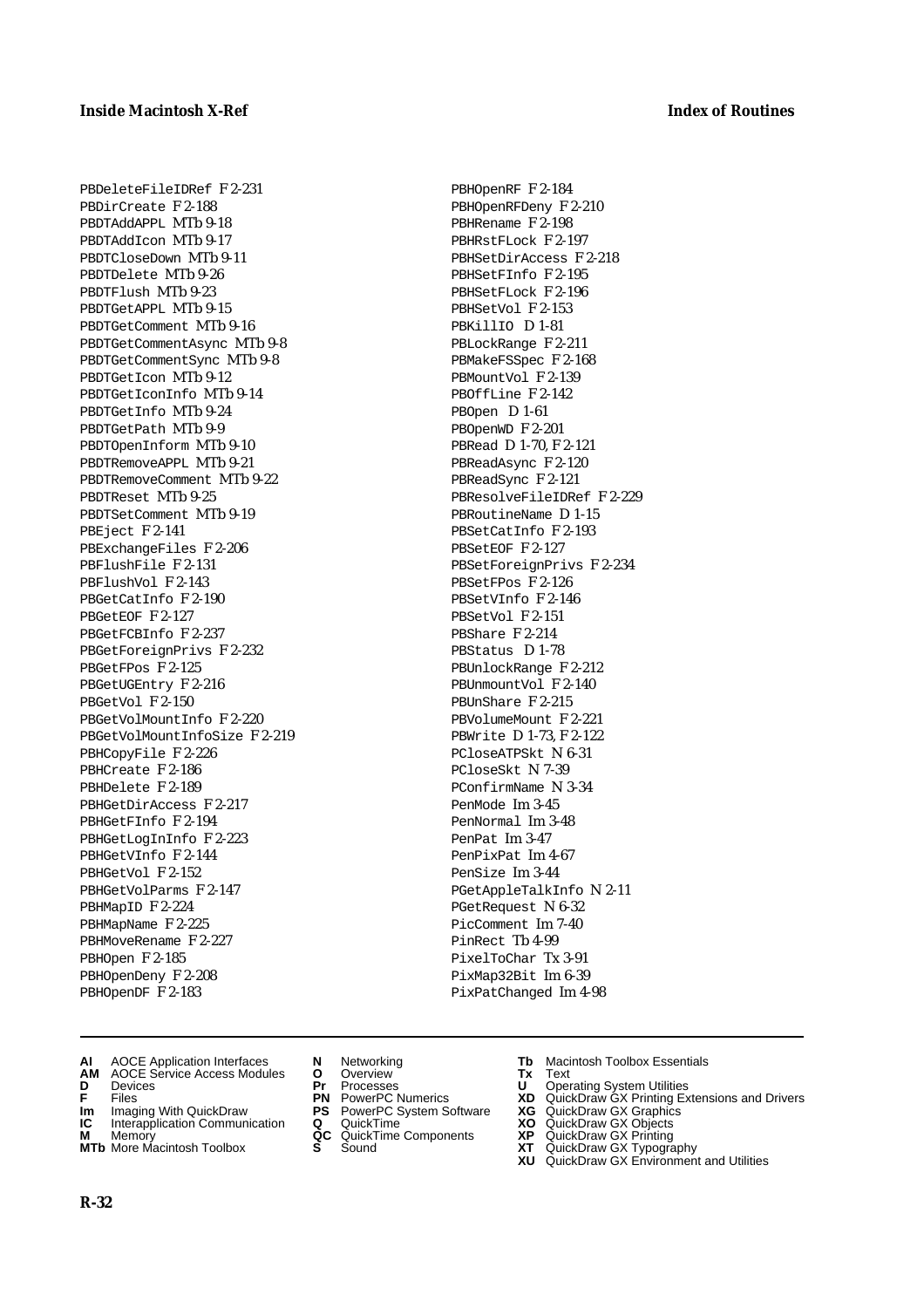PKillGetReq N 6-41 PKillNBP N 3-38 PKillSendReq N 6-38 PlayMoviePreview Q 2-120 PLookupName N 3-30 PlotCIcon MTb 5-25 PlotCIconHandle MTb 5-26 PlotIcon MTb 5-23 PlotIconHandle MTb 5-24 PlotIconID MTb 5-20 PlotIconMethod MTb 5-22 PlotIconSuite MTb 5-35 PlotSICNHandle MTb 5-27 PMFeatures D 6-41 PMSAMCreateMsgSummary AM 2-169 PMSAMGetMSAMRecord AM 2-131 PMSAMGetMsgSummary AM 2-171 PMSAMLogError AM 2-204 PMSAMOpenQueues AM 2-133 PMSAMPutMsgSummary AM 2-173 PMSAMSetStatus AM 2-211 PMSelectorCount D 6-41 PNSendRequest N 6-27 PointToPolar XU 8-57 PolarToPoint XU 8-56 POpenATPSkt N 6-30 POpenSkt N 7-38 PopUpMenuSelect Tb 3-120 PortChanged Im 4-99 PortionLine Tx 3-90 PortSize Im 2-46 PostEvent Tb 2-104 PostHighLevelEvent Tb 2-101 pow PN 10-17 PPCAccept IC 11-68 PPCBrowser IC 11-52 PPCClose IC 11-58 PPCEnd IC 11-64 PPCInform IC 11-66 PPCInit IC 11-51 PPCOpen IC 11-56 PPCRead IC 11-71 PPCReject IC 11-70 PPCStart IC 11-60 PPCWrite IC 11-73 PPostEvent Tb 2-103 PrClose Im 9-58 PrCloseDoc Im 9-68

PrClosePage Im 9-70 PrCtlCall Im 9-81 PrDlgMain Im 9-63 PrDrvrClose Im 9-80 PrDrvrDCE Im 9-80 PrDrvrOpen Im 9-79 PrDrvrVers Im 9-79 PRegisterName N 3-25 PRelRspCB N 6-43 PRelTCB N 6-40 PRemoveName N 3-36 PrerollMovie Q 2-135 PrError Im 9-75 PreviewEvent QC 12-11 PreviewMakePreview QC 12-12 PreviewMakePreviewReference QC 12-13 PreviewShowData QC 12-10 PrGeneral Im 9-72 PrimeTime Pr 3-20 PrintDefault Im 9-59 PrJobDialog Im 9-62 PrJobInit Im 9-65 PrJobMerge Im 9-66 PrOpen Im 9-57 PrOpenDoc Im 9-67 PrOpenPage Im 9-69 PrPicFile Im 9-71 PrSetError Im 9-78 PrStlDialog Im 9-61 PrStlInit Im 9-64 PrValidate Im 9-60 PSendRequest N 6-24 PSendResponse N 6-34 PSetSelfSend N 2-15 Pt2Rect Im 3-56 PtInIconID MTb 5-48 PtInIconMethod MTb 5-49 PtInIconSuite MTb 5-47 PtInMovie Q 2-127 PtInRect Im 3-56 PtInRgn Im 3-97 PtInTrack Q 2-128 PtrAndHand M 2-65 PtrToHand M 2-60 PtrToXHand M 2-61 PtrZone M 2-83 PtToAngle Im 3-57 PurgeCollection XU 5-67

- **AI** AOCE Application Interfaces **N** Networking **Tb** Macintosh Toolbox Essentials
- **AM** AOCE Service Access Modules **O** Overview **Tx** Text
- 
- 
- **Im** Files<br> **Im** Imaging With QuickDraw **PS** PowerPC System Software **XG**<br> **IC** Interapplication Communication **Q** QuickTime **XO IC** Interapplication Communication **Q** QuickTime **XO M** Memory **XP QC** QuickTime Components **XP**
- **M** Memory **Manufacture Communication**<br> **M** Memory **QC** QuickTime Components **XP**<br> **MTb** More Macintosh Toolbox **S** Sound **XT**
- **MTb** More Macintosh Toolbox **S** Sound **XT** QuickDraw GX Typography
- 
- **D** Devices **Pr** Processes **U** Operating System Utilities
	-
	-
	-
	-
- 
- 
- **F** Files **PN** PowerPC Numerics **XD** QuickDraw GX Printing Extensions and Drivers
	-
	-
	-
	-
	- **XU** QuickDraw GX Environment and Utilities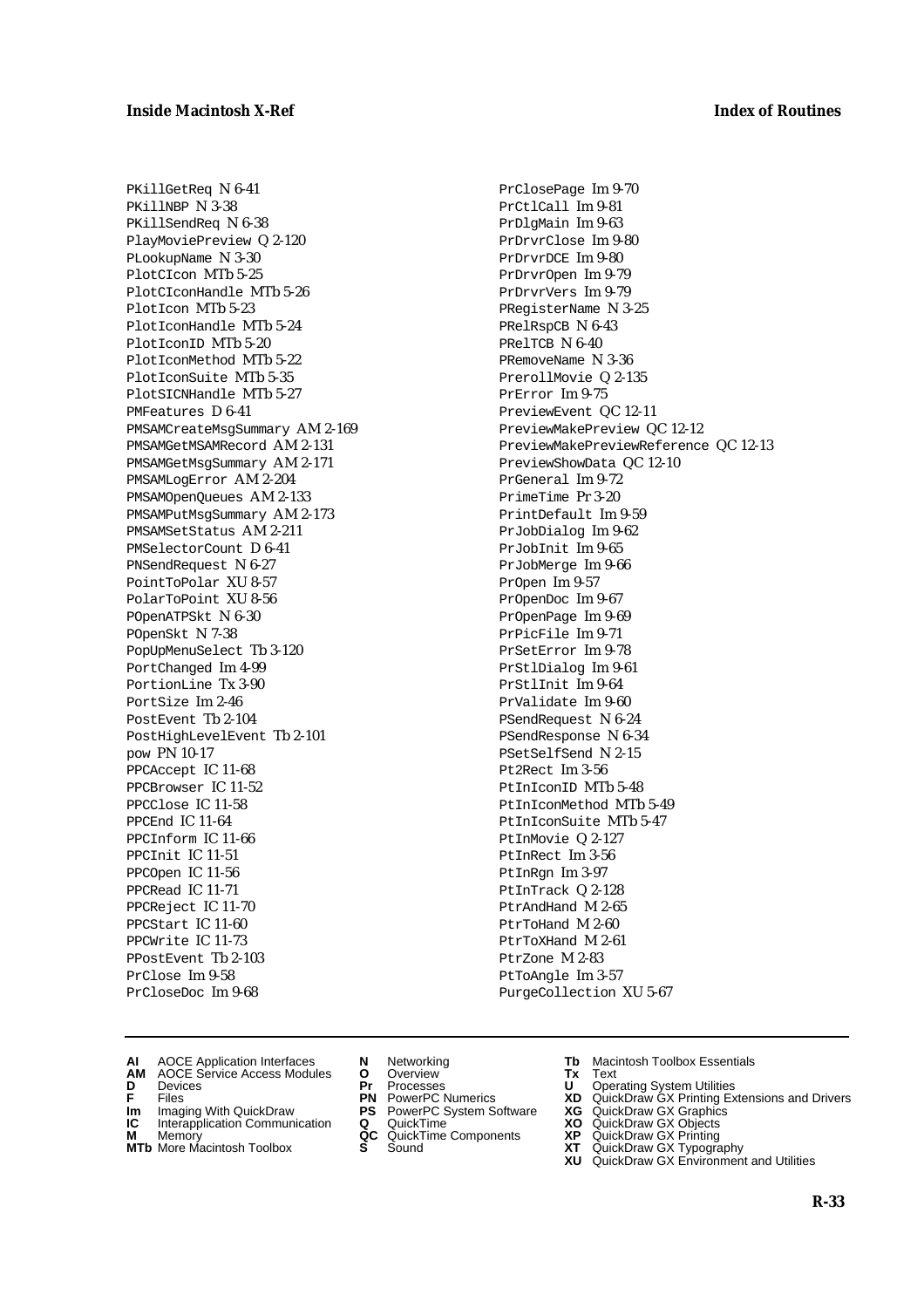PurgeCollectionTag XU 5-68 PurgeMem M 2-73 PurgeMemSys M 2-74 PurgeSpace M 1-75, M 2-68 PutMovieIntoDataFork Q 2-110 PutMovieIntoHandle Q 2-104 PutMovieIntoTypedHandle Q 2-253 PutMovieOnScrap Q 2-244 PutScrap MTb 2-36 PutUserDataIntoHandle Q 2-241 PWriteDDP N 7-41

# $\Omega$

QDDone Im 3-125 QDError Im 4-94 QuadraticRoot XU 8-61

# R

Random U 3-36 RandomBits XU 8-58 randomx PN 10-59 ReadDateTime U 4-34 ReadEdition IC 2-85 ReadLocation U 4-46 ReadPartialResource MTb 1-111 RealFont Tx 4-52 ReallocateHandle M 1-68, M 2-52 RecordPictInfo Im 7-56 RecordPixMapInfo Im 7-57 RecoverHandle M 2-54 RectInIconID MTb 5-51 RectInIconMethod MTb 5-52 RectInIconSuite MTb 5-50 RectInRgn Im 3-98 RectMatrix Q 2-351 RectRgn Im 3-92 RegisterComponent MTb 6-58 RegisterComponentResource MTb 6-60 RegisterComponentResourceFile MTb 6-61 RegisterSection IC 2-76 relation PN 10-8 ReleaseResource MTb 1-107

RelString Tx 5-60 RemoveCallBackFromTimeBase QC 11-19 RemoveCollectionItem XU 5-65 RemoveImageDescriptionExtension QC 4-67 RemoveIndexedCollectionItem XU 5-66 RemoveMovieResource Q 2-104 RemoveNode N 12-24 RemoveResource MTb 1-109 RemoveUserData Q 2-236 RemoveUserDataText Q 2-238 ReplaceGestalt U 1-35 ReplaceIndexedCollectionItem XU 5-63 ReplaceIndexedCollectionItemHdl XU 5-93 ReplaceText Tx 5-74 ResError MTb 1-51 ReserveMem M 1-70 ReserveMemSys M 2-56 ResetAlertStage Tb 6-112 ResetMapping XU 8-64 ResolveAlias F 4-19 ResolveAliasFile Tb 7-52 RetrievePictInfo Im 7-58 RGBBackColor Im 4-72 RGBForeColor Im 4-70 RGetResource MTb 1-78 rint PN 6-13 rinttol PN 9-3 RmvTime Pr 3-21 RotateCursor Im 8-32 RotateMapping XU 8-70 RotateMatrix Q 2-345 round PN 9-10 roundtol PN 9-5 RsrcMapEntry MTb 1-120

# SA–SE

SameProcess Pr 2-24 SampleNumToMediaTime Q 2-229 SaveOld Tb 4-117 scalb PN 10-19 SCalcSPointer D 2-73 SCalcStep D 2-74 ScaleMapping XU 8-69 ScaleMatrix Q 2-344

RsrcZoneInit MTb 1-50

- **AI** AOCE Application Interfaces **N** Networking **Tb** Macintosh Toolbox Essentials<br> **AM** AOCE Service Access Modules **O** Overview **Tx** Text<br> **D** Devices **Pr** Processes **U** Operating System Utilities
- **AM** AOCE Service Access Modules **O** Overview **Tx** Text
- 
- 
- **Im** Imaging With QuickDraw **PS** PowerPC System Software<br> **IC** Interapplication Communication **Q** QuickTime<br> **M** Memorv **GC** QuickTime Components
- **M** Memory **CONTACT COMPONENT MEMORY AND MEMORY MEMORY OF QUICKTIME Components <b>MTb** More Macintosh Toolbox **S** Sound
- **MTb** More Macintosh Toolbox **S** Sound **XT** QuickDraw GX Typography
- 
- **D** Devices **Pr** Processes **U** Operating System Utilities
	-
	-
	-
	-
- 
- 
- **F** Files **PN** PowerPC Numerics **XD** QuickDraw GX Printing Extensions and Drivers
- **Im** Imaging With QuickDraw **PS** PowerPC System Software **XG** QuickDraw GX Graphics
	-
	-
	-
	- **XU** QuickDraw GX Environment and Utilities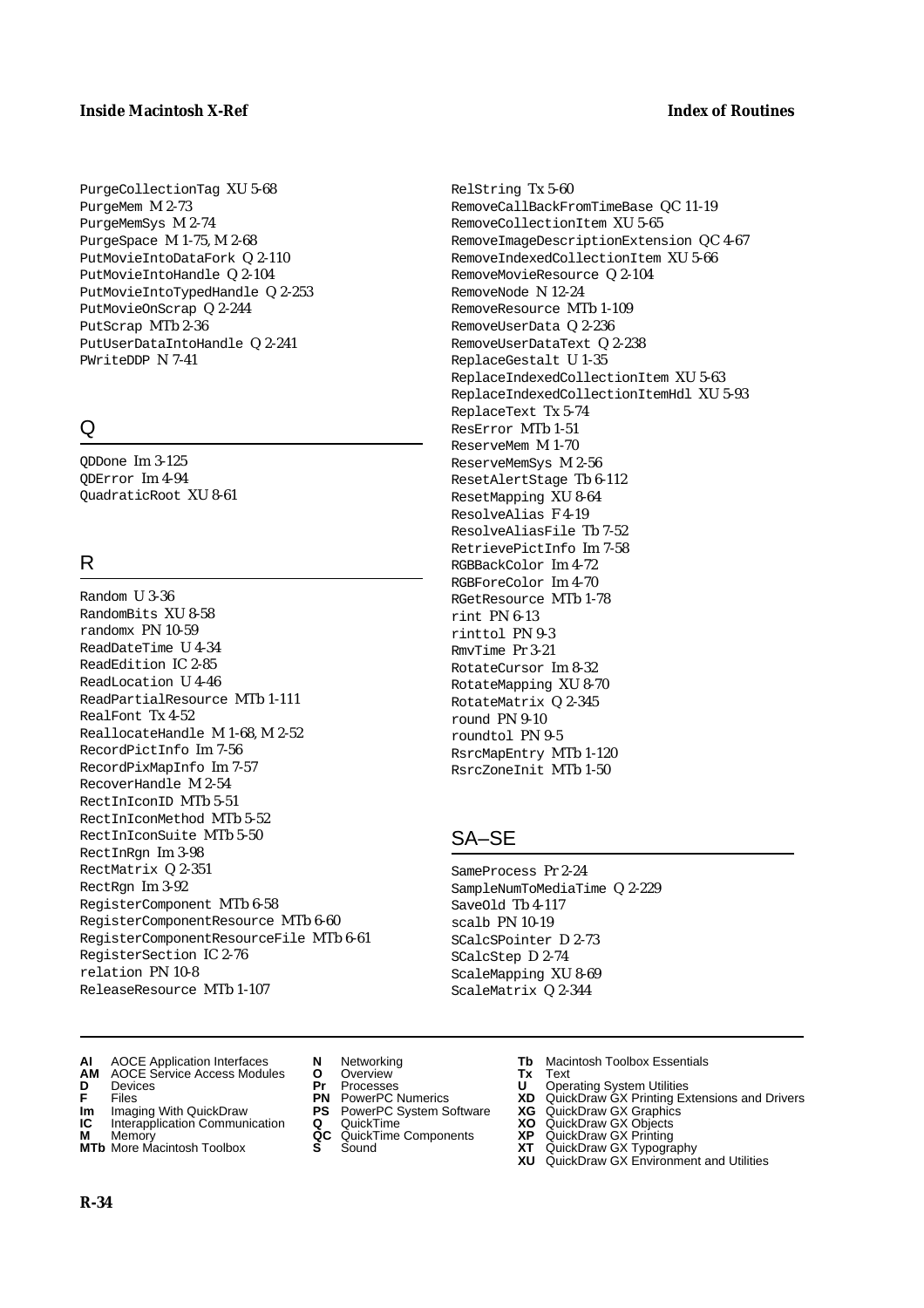ScaleMovieSegment Q 2-260 ScalePt Im 3-104 ScaleTrackSegment Q 2-266 SCardChanged D 2-65 SCCompressImage QC 3-30 SCCompressPicture QC 3-30 SCCompressPictureFile QC 3-31 SCCompressSequenceBegin QC 3-32 SCCompressSequenceEnd QC 3-34 SCCompressSequenceFrame QC 3-33 SCDefaultPictFileSettings QC 3-27 SCDefaultPictHandleSettings QC 3-27 SCDefaultPixMapSettings QC 3-26 SCGetBestDeviceRect QC 3-44 SCGetInfo QC 3-34 SCkCardStat D 2-64 SCNewGWorld QC 3-45 SCPositionDialog QC 3-43 SCPositionRect QC 3-42 ScreenRes Im 5-32 SCRequestImageSettings QC 3-28 SCRequestSequenceSettings QC 3-29 ScriptOrder Tx 5-55 ScrollRect Im 2-43 SCSetInfo QC 3-36 SCSetTestImagePictFile QC 3-39 SCSetTestImagePictHandle QC 3-37 SCSetTestImagePixMap QC 3-40 SCSIAbortCommand D 4-45 SCSIAction D 4-38 SCSIBusInquiry D 4-43 SCSICmd D 3-34 SCSIComplete D 3-40 SCSICreateRefNumXref D 4-51 SCSIDeregisterBus D 4-56 SCSIExecIO D 4-40 SCSIGet D 3-32 SCSIGetVirtualInfo D 4-49 SCSIKillXPT D 4-58 SCSILoadDriver D 4-50 SCSILookupRefNumXref D 4-52 SCSIMsgIn D 3-35 SCSIMsgOut D 3-36 SCSINop D 4-40 SCSIOldCall D 4-62 SCSIRBlind D 3-37 SCSIRead D 3-36 SCSIRegisterBus D 4-54

SCSIRegisterWithNewXPT D 4-64 SCSIReleaseQ D 4-44 SCSIRemoveRefNumXref D 4-53 SCSIReregisterBus D 4-56 SCSIReset D 3-31 SCSIResetBus D 4-46 SCSIResetDevice D 4-47 SCSISelAtn D 3-33 SCSISelect D 3-33 SCSIStat D 3-41 SCSITerminateIO D 4-48 SCSIWBlind D 3-39 SCSIWrite D 3-38 SDeleteSRTRec D 2-52 SDPDisposeFindPanel AI 4-75 SDPDisposePanel AI 4-50 SDPEnableFindPanel AI 4-69 SDPEnablePanel AI 4-45 SDPFindPanelEvent AI 4-76 SDPGetCategories AI 4-91 SDPGetCategoryTypes AI 4-92 SDPGetDSSpecIcon AI 4-90 SDPGetFindPanelSelection AI 4-82 SDPGetFindPanelSelectionSize AI 4-80 SDPGetFindPanelState AI 4-79 SDPGetIconByType AI 4-88 SDPGetNewPanel AI 4-34 SDPGetPanelSelection AI 4-58 SDPGetPanelSelectionSize AI 4-57 SDPGetPanelSelectionState AI 4-55 SDPGetPath AI 4-40 SDPGetPathLength AI 4-39 SDPHideFindPanel AI 4-67 SDPHidePanel AI 4-43 SDPInstallFindPanelBusyProc AI 4-65 SDPInstallPanelBusyProc AI 4-35 SDPMoveFindPanel AI 4-74 SDPMovePanel AI 4-48 SDPNewFindPanel AI 4-61 SDPNewPanel AI 4-30 SDPOpenSelectedItem AI 4-59 SDPPanelEvent AI 4-52 SDPPromptForID AI 4-25 SDPRepairPersonalDirectory AI 4-28 SDPResolveAliasDSSpec AI 4-87 SDPResolveAliasFile AI 4-85 SDPSelectString AI 4-42 SDPSetFindIdentity AI 4-71

- **AI** AOCE Application Interfaces **N** Networking **Tb** Macintosh Toolbox Essentials
- **AM** AOCE Service Access Modules **O** Overview **Tx** Text **D** Devices **Pr** Processes **U** Operating System Utilities
- 
- **Im** Imaging With QuickDraw **PS** PowerPC System Software **XG** QuickDraw GX Graphics
- **Im** Imaging With QuickDraw **PS** PowerPC System Software<br> **IC** Interapplication Communication **Q** QuickTime<br> **M** Memorv **GC** QuickTime Components
- **M** Memory **M** Memory **QC** QuickTime Components<br>**MTb** More Macintosh Toolbox **S** Sound
- 
- -
	-
	-
	-
- 
- 
- **F** Files **PN** PowerPC Numerics **XD** QuickDraw GX Printing Extensions and Drivers
	-
	-
	-
- **MTb** More Macintosh Toolbox **S** Sound **XT** QuickDraw GX Typography
	- **XU** QuickDraw GX Environment and Utilities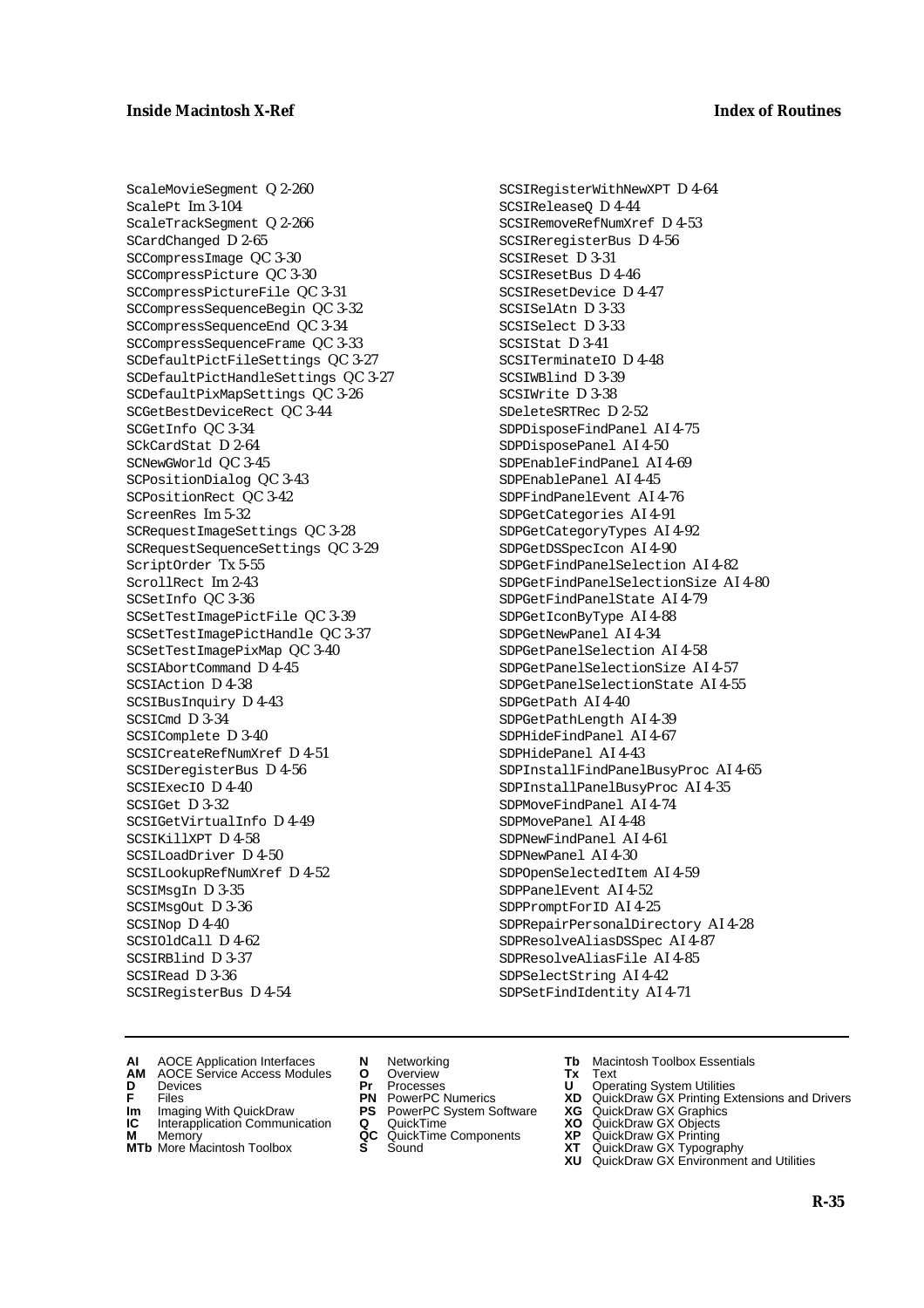SDPSetFindPanelBalloonHelp AI 4-66 SDPSetFindPanelFocus AI 4-70 SDPSetFocus AI 4-46 SDPSetIdentity AI 4-37 SDPSetPanelBalloonHelp AI 4-36 SDPSetPath AI 4-38 SDPShowFindPanel AI 4-68 SDPShowPanel AI 4-44 SDPSizePanel AI 4-49 SDPStartFind AI 4-83 SDPStopFind AI 4-84 SDPUpdateFindPanel AI 4-72 SDPUpdatePanel AI 4-47 sdspOpen N 5-54 SecondsToDate U 4-38 SectionOptionsDialog IC 2-94 SectionOptionsExpDialog IC 2-96 SectRect Im 3-55 SectRgn Im 3-94 SeedCFill Im 4-82 SeedFill Im 3-109 SelectDialogItemText Tb 6-131 SelectMovieAlternates Q 2-209 SelectWindow Tb 4-87 SendAEFromTSMComponent Tx 7-77 SendBehind Tb 4-91 SendMessage XU 6-23 SerClrBrk D 7-24 SerGetBuf D 7-24 SerHShake D 7-21 SerReset D 7-19 SerSetBrk D 7-23 SerSetBuf D 7-20 SerStatus D 7-25 SetA5 M 1-79, M 4-25 SetADBInfo D 5-44 SetApplBase M 2-88 SetApplLimit M 1-53, M 2-84 SetAutoTrackAlternatesEnabled Q 2-210 SetCCursor Im 8-26 SetClip Im 2-48 SetCollectionDefaultAttributes XU 5-61 SetCollectionExceptionProc XU 5-59 SetCollectionItemInfo XU 5-82 SetComponentInstanceA5 MTb 6-68 SetComponentInstanceError MTb 6-69 SetComponentInstanceStorage MTb 6-66 SetComponentRefcon MTb 6-70

- SetCompressedPixMapInfo Q 3-139 SetControlAction Tb 5-102 SetControlColor Tb 5-101 SetControlMaximum Tb 5-95 SetControlMinimum Tb 5-95 SetControlReference Tb 5-105 SetControlTitle Tb 5-96 SetControlValue Tb 5-94 SetCPixel Im 4-73 SetCSequenceDataRateParams Q 3-128 SetCSequenceFlushProc Q 3-125 SetCSequenceFrameNumber Q 3-123 SetCSequenceKeyFrameRate Q 3-121 SetCSequencePrev Q 3-124 SetCSequenceQuality Q 3-120 SetCurrentA5 M 1-79, M 4-25 SetCursor Im 8-25 SetDateTime U 4-36 SetDefaultComponent MTb 6-78 SetDefaultInputMethod Tx 7-63 SetDefaultOutputVolume S 2-142 SetDefaultStartup U 9-22 SetDepth Im 5-34 SetDeskCPat Tb 4-112 SetDeviceAttribute Im 5-22 SetDialogFont Tb 6-105 SetDialogItem Tb 6-122 SetDialogItemText Tb 6-131 SetDimmingTimeout D 6-46 SetDSequenceAccuracy Q 3-134 SetDSequenceDataProc Q 3-135 SetDSequenceMask Q 3-132 SetDSequenceMatrix Q 3-131 SetDSequenceMatte Q 3-133 SetDSequenceSrcRect Q 3-131 SetDSequenceTransferMode Q 3-130 SetEditionFormatMark IC 2-82 SetEditionOpenerProc IC 2-102 SetEmptyRgn Im 3-91 SetEOF F 1-48, F 2-117 SetEventMask Tb 2-99 SetFontLock Tx 4-65 SetFPos F 1-47, F 2-116 SetFractEnable Tx 4-58 SetFrontProcess Pr 2-26 SetFScaleDisable Tx 4-59 SetGDevice Im 5-24 SetGrowZone M 1-77, M 2-76
- **AI** AOCE Application Interfaces **N** Networking **Tb** Macintosh Toolbox Essentials
- **AM** AOCE Service Access Modules **O** Overview **Tx** Text
- 
- 
- **Im** Imaging With QuickDraw **PS** PowerPC System Software<br> **IC** Interapplication Communication **Q** QuickTime<br> **M** Memory **GC** QuickTime Components
- 
- **M** Memory **COMPONENTS COMPONENTS COMPONENTS NEWSLA**<br> **M** More Macintosh Toolbox **S** Sound **MTb** More Macintosh Toolbox **S** Sound **XT** QuickDraw GX Typography
- 
- **D** Devices **Pr** Processes **U** Operating System Utilities
	-
	-
	-
	-
- 
- 
- **F** Files **PN** PowerPC Numerics **XD** QuickDraw GX Printing Extensions and Drivers
- **Im** Imaging With QuickDraw **PS** PowerPC System Software **XG** QuickDraw GX Graphics
	-
	-
	-
	- **XU** QuickDraw GX Environment and Utilities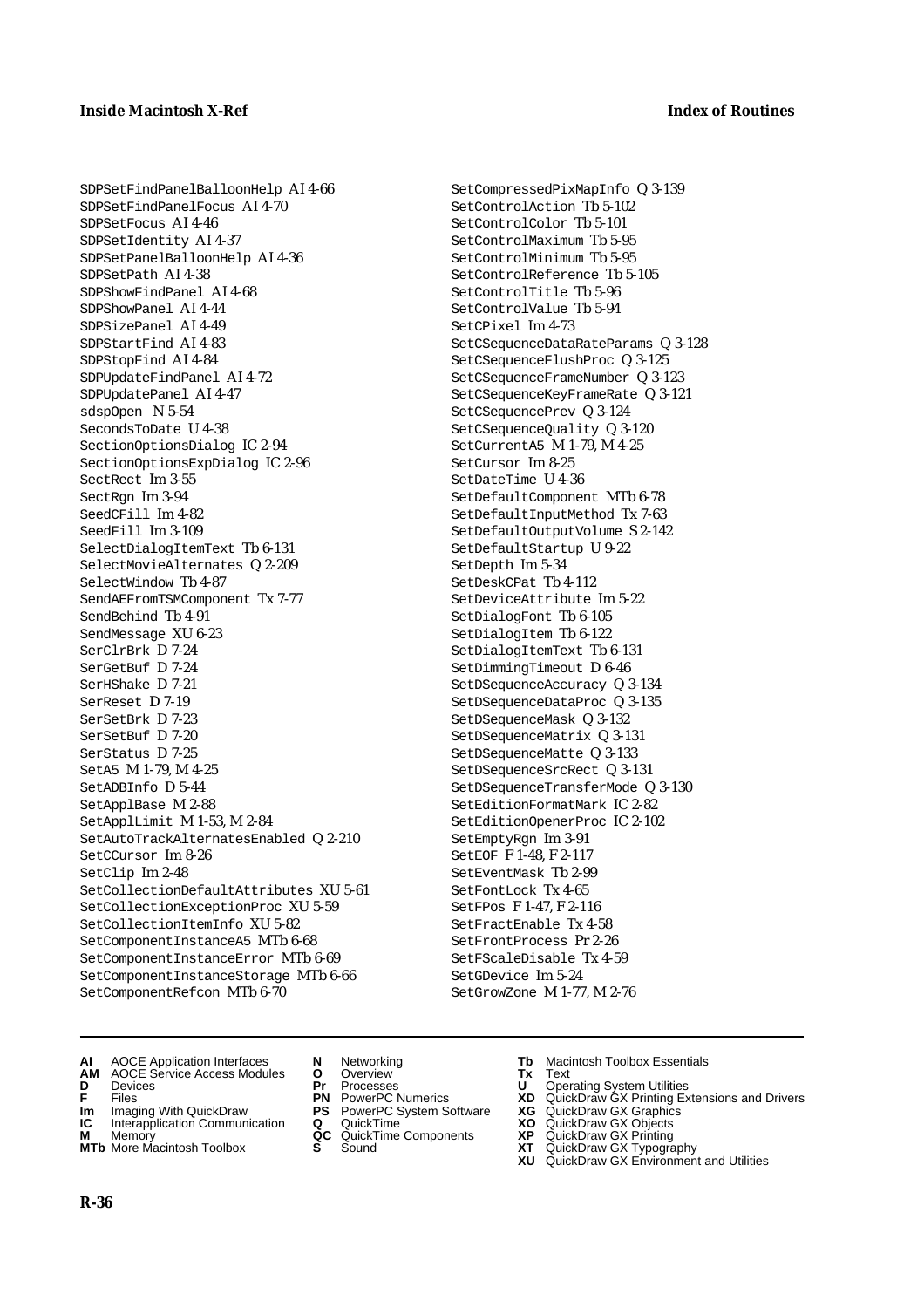SetGWorld Im 6-29 SetHandleSize M 2-40 SetHardDiskTimeout D 6-49 SetIconCacheData MTb 5-56 SetIconCacheProc MTb 5-57 SetIdentityMatrix Q 2-341 SetImageDescriptionCTable Q 3-87 SetImageDescriptionExtension QC 4-65 SetIndexedCollectionItemInfo XU 5-84 SetIntModemState D 6-59 SetItemCmd Tb 3-139 SetItemIcon Tb 3-137 SetItemMark Tb 3-135 SetItemStyle Tb 3-134 SetMCEntries Tb 3-146 SetMCInfo Tb 3-144 SetMediaDataHandler Q 2-286 SetMediaDataRef Q 2-216 SetMediaHandler Q 2-284 SetMediaLanguage Q 2-212 SetMediaPlayHints Q 2-139 SetMediaQuality Q 2-213 SetMediaSampleDescription Q 2-227 SetMediaShadowSync Q 2-144 SetMediaTimeScale Q 2-195 SetMenuBar Tb 3-112 SetMenuFlash Tb 3-142 SetMenuItemText Tb 3-133 SetMessageHandlerClassContext XU 6-21 SetMessageHandlerInstanceContext XU 6-19 SetMovieActive Q 2-145 SetMovieActiveSegment Q 2-136 SetMovieBox Q 2-161 SetMovieClipRgn Q 2-172 SetMovieCoverProcs Q 2-156 SetMovieDisplayClipRgn Q 2-165 SetMovieGWorld Q 2-159 SetMovieLanguage Q 2-208 SetMovieMasterClock Q 2-317 SetMovieMasterTimeBase Q 2-318 SetMovieMatrix Q 2-170 SetMoviePlayHints Q 2-137 SetMoviePosterTime Q 2-118 SetMoviePreferredRate Q 2-130 SetMoviePreferredVolume Q 2-132 SetMoviePreviewMode Q 2-121 SetMoviePreviewTime Q 2-122 SetMovieProgressProc Q 2-156

SetMovieRate Q 2-187 SetMovieSelection Q 2-246 SetMoviesErrorProc Q 2-86 SetMovieTime Q 2-186 SetMovieTimeScale Q 2-189 SetMovieTimeValue Q 2-185 SetMovieVolume Q 2-182 SetOrigin Im 2-45 SetOSDefault U 9-26 SetOSTrapAddress U 8-29 SetOutlinePreferred Tx 4-60 SetPenState Im 3-43 SetPixelsState Im 6-37  $S$ et Port  $Im 2-42$ SetPortBits Im 2-50 SetPortPix Im 4-86 SetPosterBox Q 2-117 SetPreserveGlyph Tx 4-62 SetProcessorSpeed D 6-61 SetPt Im 2-54 SetPtrSize M 2-42 SetRandomSeed XU 8-59 SetRect Im 3-53 SetRectRgn Im 3-91 SetResAttrs MTb 1-85 SetResFileAttrs MTb 1-118 SetResInfo MTb 1-82 SetResLoad MTb 1-79 SetResourceSize MTb 1-115 SetResPurge MTb 1-94 SetScriptManagerVariable Tx 6-78 SetScriptQDPatchAddress Tx 6-105 SetScriptUtilityAddress Tx 6-103 SetScriptVariable Tx 6-79 SetSCSIDiskModeAddress D 6-64 SetSleepTimeout D 6-43 SetSoundMediaBalance Q 2-289 SetSoundPreference S 5-35 SetSpeechInfo S 4-78 SetSpeechPitch S 4-76 SetSpeechRate S 4-74 SetSpindownDisable D 6-51 SetSRsrcState D 2-51 SetStdCProcs Im 4-96 SetStdProcs Im 3-130 SetString Tx 5-48 SetSuiteLabel MTb 5-40 SetSysBeepVolume S 2-140

- **AI** AOCE Application Interfaces **N** Networking **Tb** Macintosh Toolbox Essentials
- **AM** AOCE Service Access Modules **O** Overview **Tx** Text
- 
- **Im** Files<br> **Im** Imaging With QuickDraw **PS** PowerPC System Software **XG**<br> **IC** Interapplication Communication **Q** QuickTime **XO**
- **IC** Interapplication Communication **Q** QuickTime **XO M** Memory **XP QC** QuickTime Components **XP**
- **M** Memory **Manufacture Communication**<br> **M** Memory **QC** QuickTime Components **XP**<br> **MTb** More Macintosh Toolbox **S** Sound **XT**
- 
- **D** Devices **Pr** Processes **U** Operating System Utilities
	-
	-
	-
	-
- 
- 
- **F** Files **PN** PowerPC Numerics **XD** QuickDraw GX Printing Extensions and Drivers
	-
	-
	-
- **MTb** More Macintosh Toolbox **S** Sound **XT** QuickDraw GX Typography
	- **XU** QuickDraw GX Environment and Utilities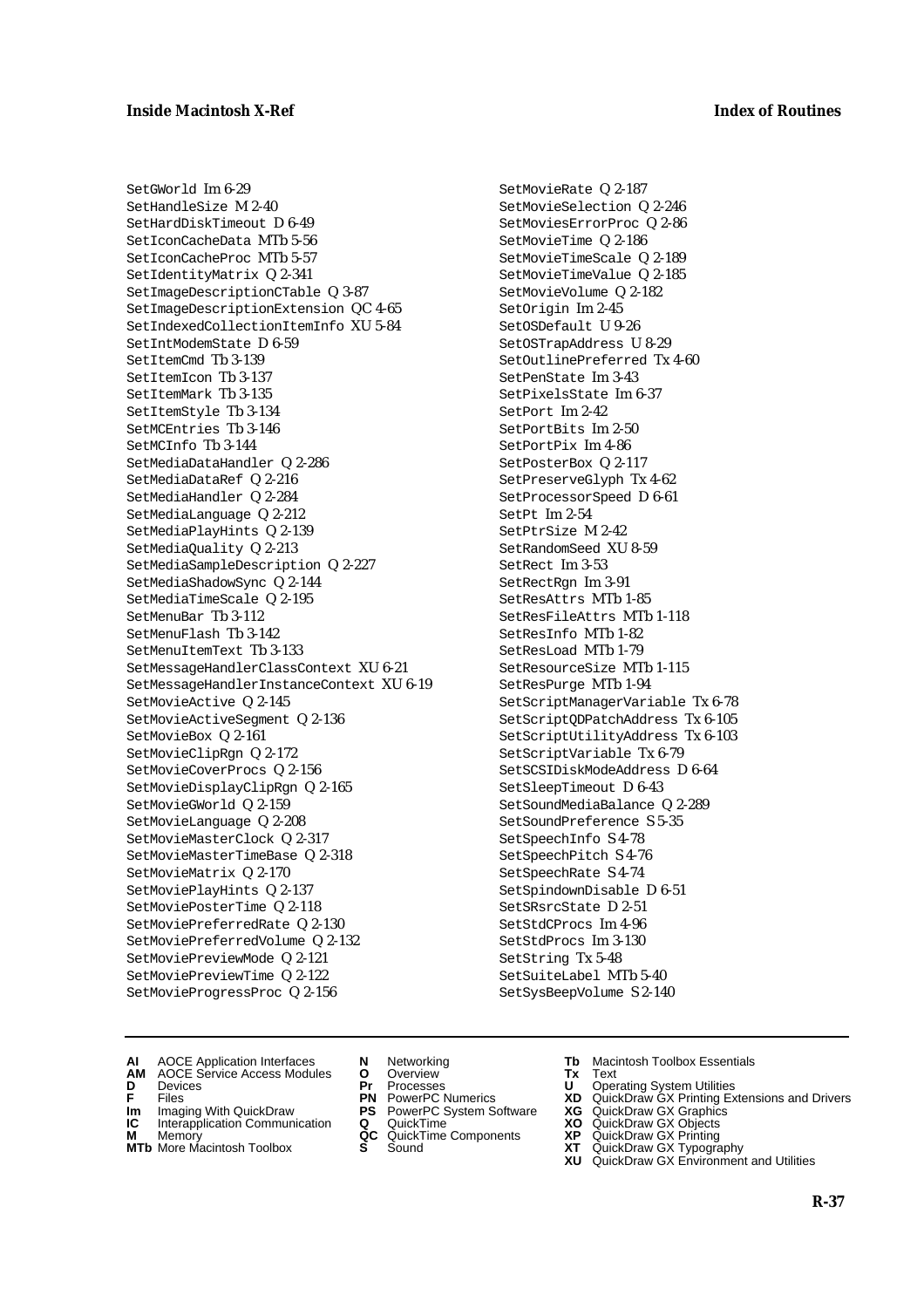# SetSysDirection Tx 6-76 SetTextProc Q 2-301 SetTextServiceCursor Tx 7-88 SetTextServiceLanguage Tx 7-64 SetTime U 4-37

SetTimeBaseFlags Q 2-330 SetTimeBaseMasterClock Q 2-318 SetTimeBaseMasterTimeBase Q 2-320 SetTimeBaseRate Q 2-325 SetTimeBaseStartTime Q 2-327 SetTimeBaseStopTime Q 2-328 SetTimeBaseTime Q 2-323 SetTimeBaseValue Q 2-324 SetTimeBaseZero Q 2-322 SetTimeout U 9-28 SetToolboxTrapAddress U 8-29 SetTrackAlternate Q 2-210 SetTrackClipRgn Q 2-178 SetTrackDimensions Q 2-176 SetTrackEnabled Q 2-147 SetTrackLayer Q 2-168 SetTrackMatrix Q 2-174 SetTrackMatte Q 2-179 SetTrackOffset Q 2-192 SetTrackUsage Q 2-115 SetTrackVolume Q 2-183 SetTranslationAdvertisement MTb 7-51 SetTrapAddress U 8-33 SetTSMCursor Tx 7-55 SetupAIFFHeader S 3-46 SetupSndHeader S 3-44 SetUserDataItem Q 2-239 SetVideoDefault U 9-24 SetVideoMediaGraphicsMode Q 2-287 SetVol F 2-135 SetWakeupTimer D 6-45 SetWinColor Tb 4-114 SetWindowPic Tb 4-110 SetWRefCon Tb 4-111 SetWTitle Tb 4-85 SetWUTime D 6-31 SetZone M 2-81 SExec D 2-59

# SF–SZ

SFGetFile F 3-53 SFGetFilePreview Q 2-306 SFindBigDevBase D 2-75 SFindDevBase D 2-66 SFindSInfoRecPtr D 2-76 SFindSRsrcPtr D 2-77 SFindStruct D 2-48 SFPGetFile F 3-54 SFPGetFilePreview Q 2-308 SFPPutFile F 3-48 SFPutFile F 3-47 SGAddFrame QC 5-107 SGAddFrameReference QC 6-87 SGAddMovieData QC 6-85 SGAlignChannelRect QC 6-76 SGAppendDeviceListToMenu QC 5-75 SGChangedSource QC 6-90 SGCompressFrame QC 5-105 SGCompressFrameComplete QC 5-106 SGDisplayCompress QC 5-110 SGDisplayFrame QC 5-105 SGDisposeChannel QC 5-34 SGDisposeDeviceList QC 5-75 SGetBlock D 2-47 SGetCString D 2-45 SGetDriver D 2-58 SGetSRsrc D 2-33 SGetSRsrcPtr D 2-78 SGetTypeSRsrc D 2-35 SGGetAlignmentProc QC 5-36 SGGetBufferInfo QC 5-102 SGGetChannelBounds QC 5-66, QC 6-63 SGGetChannelClip QC 5-70, QC 6-56 SGGetChannelDeviceList QC 5-73, QC 6-60 SGGetChannelInfo QC 5-61, QC 6-49 SGGetChannelMatrix QC 5-71, QC 6-58 SGGetChannelMaxFrames QC 5-64, QC 6-53 SGGetChannelPlayFlags QC 5-63, QC 6-51 SGGetChannelSampleDescription QC 5-68, QC 6-55 SGGetChannelSettings QC 5-51 SGGetChannelTimeScale QC 5-68, QC 6-55 SGGetChannelUsage QC 5-60, QC 6-49 SGGetChannelVolume QC 5-67, QC 6-78 SGGetCompressBuffer QC 5-89, QC 6-73 SGGetDataOutput QC 5-28 SGGetDataRate QC 6-54

- 
- **AI** AOCE Application Interfaces **N** Networking **Tb** Macintosh Toolbox Essentials<br> **AM** AOCE Service Access Modules **O** Overview **Tx** Text<br> **D** Devices **Pr** Processes **U** Operating System Utilities **AOCE Service Access Modules <b>O** Overview **Tx** Text<br> **Devices Devices Pr** Processes **U** Oper
- 
- 
- **Im** Imaging With QuickDraw **PS** PowerPC System Software **XG** QuickDraw GX Graphics **Im** Imaging With QuickDraw **PS** PowerPC System Software<br> **IC** Interapplication Communication **Q** QuickTime<br> **M** Memory **GC** QuickTime Components
- 
- **M** Memory **COMPONENTS COMPONENTS COMPONENTS NEWSLA**<br> **M** More Macintosh Toolbox **S** Sound
- 
- **D** Devices **Pr** Processes **U** Operating System Utilities
	-
	-
	-
	-
- 
- 
- **F** Files **PN** PowerPC Numerics **XD** QuickDraw GX Printing Extensions and Drivers
	-
	-
	-
- **MTb** More Macintosh Toolbox **S** Sound **XT** QuickDraw GX Typography
	- **XU** QuickDraw GX Environment and Utilities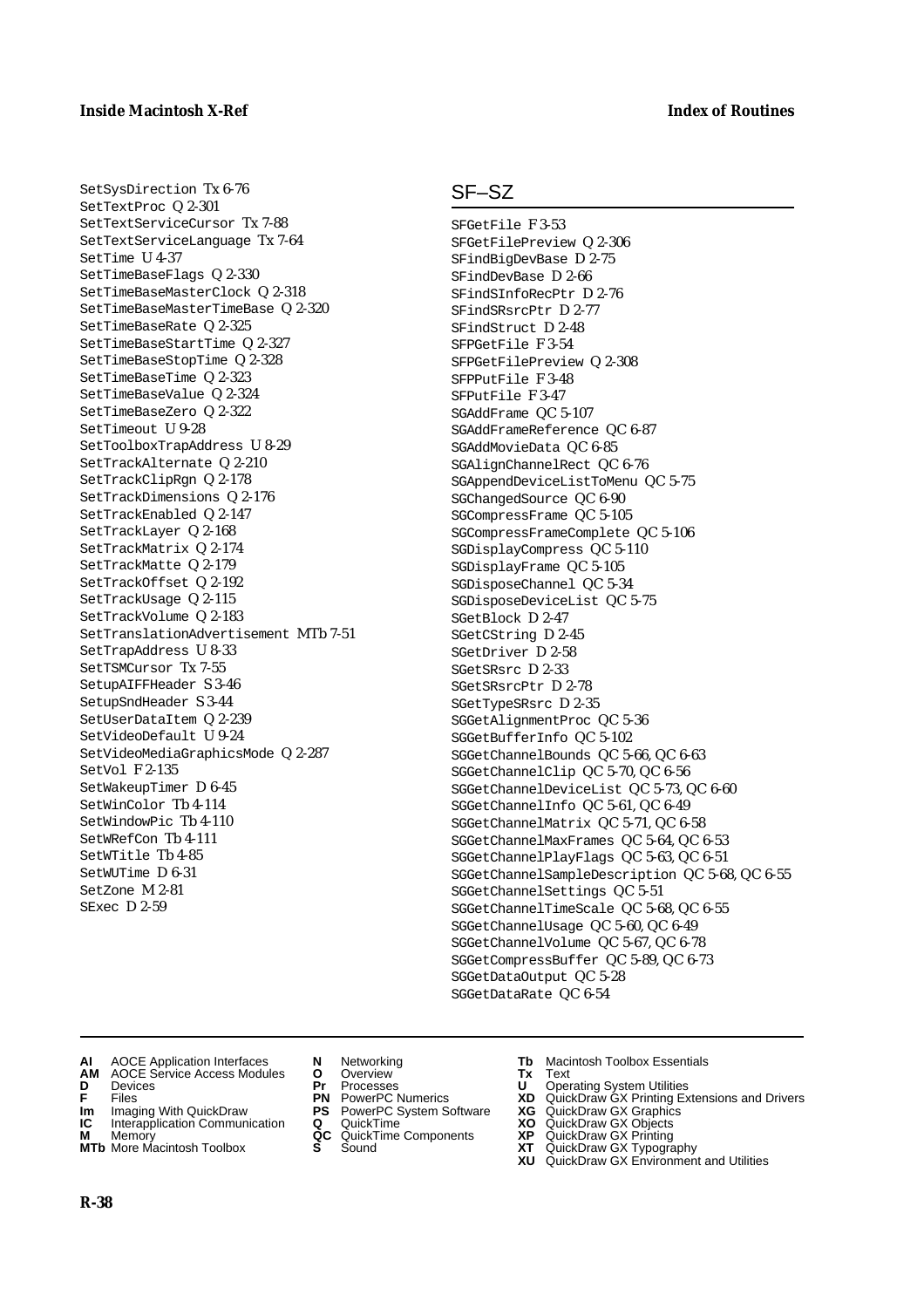SGGetFlags QC 5-57 SGGetFrameRate QC 5-90, QC 6-74 SGGetGWorld QC 5-30 SGGetIndChannel QC 5-33 SGGetLastMovieResID QC 5-45 SGGetMaximumRecordTime QC 5-54 SGGetMovie QC 5-45 SGGetNextFrameReference QC 6-88 SGGetPause QC 5-42 SGGetSettings QC 5-49 SGGetSoundInputDriver QC 5-93, QC 6-79 SGGetSoundInputParameters QC 5-98, QC 6-83 SGGetSoundInputRate QC 5-97, QC 6-82 SGGetSoundRecordChunkSize QC 5-96, QC 6-81 SGGetSrcVideoBounds QC 5-78, QC 6-64 SGGetStorageSpaceRemaining QC 5-55 SGGetTimeBase QC 5-56 SGGetTimeRemaining QC 5-56 SGGetUseScreenBuffer QC 5-91, QC 6-76 SGGetVideoBottlenecks QC 5-102 SGGetVideoCompressor QC 5-83, QC 6-69 SGGetVideoCompressorType QC 5-81, QC 6-67 SGGetVideoDigitizerComponent QC 5-86, QC 6-71 SGGetVideoRect QC 5-79, QC 6-65 SGGrabCompressComplete QC 5-109 SGGrabFrame QC 5-103 SGGrabFrameComplete QC 5-104 SGGrabPict QC 5-46 SGIdle QC 5-39, QC 6-42 SGInitChannel QC 6-38 SGInitialize QC 5-25 SGNewChannel QC 5-31 SGNewChannelFromComponent QC 5-32 SGPanelCanRun QC 7-17 SGPanelEvent QC 7-22 SGPanelGetDITL QC 7-18 SGPanelGetSettings QC 7-24 SGPanelInstall QC 7-19 SGPanelItem QC 7-21 SGPanelRemove QC 7-20 SGPanelSetGrabber QC 7-16 SGPanelSetResFile QC 7-18 SGPanelSetSettings QC 7-25 SGPanelValidateInput QC 7-23 SGPause QC 5-41, QC 6-44 SGPrepare QC 5-43, QC 6-45 SGRelease QC 5-44, QC 6-46 SGSetChannelBounds QC 5-65, QC 6-63

SGSetChannelClip QC 5-69, QC 6-56 SGSetChannelDevice QC 5-76, QC 6-61 SGSetChannelMatrix QC 5-70, QC 6-57 SGSetChannelMaxFrames QC 5-63, QC 6-52 SGSetChannelPlayFlags QC 5-61, QC 6-50 SGSetChannelRefCon QC 5-67, QC 6-53 SGSetChannelSettings QC 5-52 SGSetChannelUsage QC 5-59, QC 6-48 SGSetChannelVolume QC 5-66, QC 6-77 SGSetCompressBuffer QC 5-87, QC 6-72 SGSetDataOutput QC 5-26 SGSetDataProc QC 5-35 SGSetFlags QC 5-57 SGSetFrameRate QC 5-89, QC 6-74 SGSetGWorld QC 5-29, QC 6-39 SGSetMaximumRecordTime QC 5-53 SGSetSettings QC 5-50 SGSetSoundInputDriver QC 5-93, QC 6-78 SGSetSoundInputParameters QC 5-97, QC 6-82 SGSetSoundInputRate QC 5-96, QC 6-81 SGSetSoundRecordChunkSize QC 5-95, QC 6-80 SGSettingsDialog QC 5-48 SGSetUseScreenBuffer QC 5-91, QC 6-75 SGSetVideoBottlenecks QC 5-101 SGSetVideoCompressor QC 5-82, QC 6-68 SGSetVideoCompressorType QC 5-80, QC 6-66 SGSetVideoDigitizerComponent QC 5-85, QC 6-70 SGSetVideoRect QC 5-78, QC 6-64 SGSortDeviceList QC 6-89 SGSoundInputDriverChanged QC 5-94, QC 6-80 SGStartPreview QC 5-37, QC 6-40 SGStartRecord QC 5-38, QC 6-41 SGStop QC 5-40, QC 6-43 SGTransferFrameForCompress QC 5-108 SGUpdate QC 5-39, QC 6-42 SGVideoDigitizerChanged QC 5-86, QC 6-72 SGWriteMovieData QC 6-86 SGWriteSamples QC 6-43 ShieldCursor Im 8-29 ShortenDITL Tb 6-127 ShowControl Tb 5-86 ShowCursor Im 8-30 Show\_Cursor Im 8-30 ShowDialogItem Tb 6-124 ShowHide Tb 4-89 ShowMoviePoster Q 2-116 ShowPen Im 3-42 ShowWindow Tb 4-88

- **AI** AOCE Application Interfaces **N** Networking **Tb** Macintosh Toolbox Essentials
- **AM** AOCE Service Access Modules **O** Overview **Tx** Text
- 
- 
- **IM** FILES<br> **Im** Imaging With QuickDraw **PS** PowerPC System Software **XG**<br> **IC** Interapplication Communication **Q** QuickTime **XO**
- **IC** Interapplication Communication **Q** QuickTime **XO M** Memory **XP QC** QuickTime Components **XP**
- **M** Memory **Manufacture Communication**<br> **M** Memory **QC** QuickTime Components **XP**<br> **MTb** More Macintosh Toolbox **S** Sound **XT MTb** More Macintosh Toolbox **S** Sound **XT** QuickDraw GX Typography
- 
- **D** Devices **Pr** Processes **U** Operating System Utilities
	-
	-
	-
	-
- 
- 
- **F** Files **PN** PowerPC Numerics **XD** QuickDraw GX Printing Extensions and Drivers
	-
	-
	-
	-
	- **XU** QuickDraw GX Environment and Utilities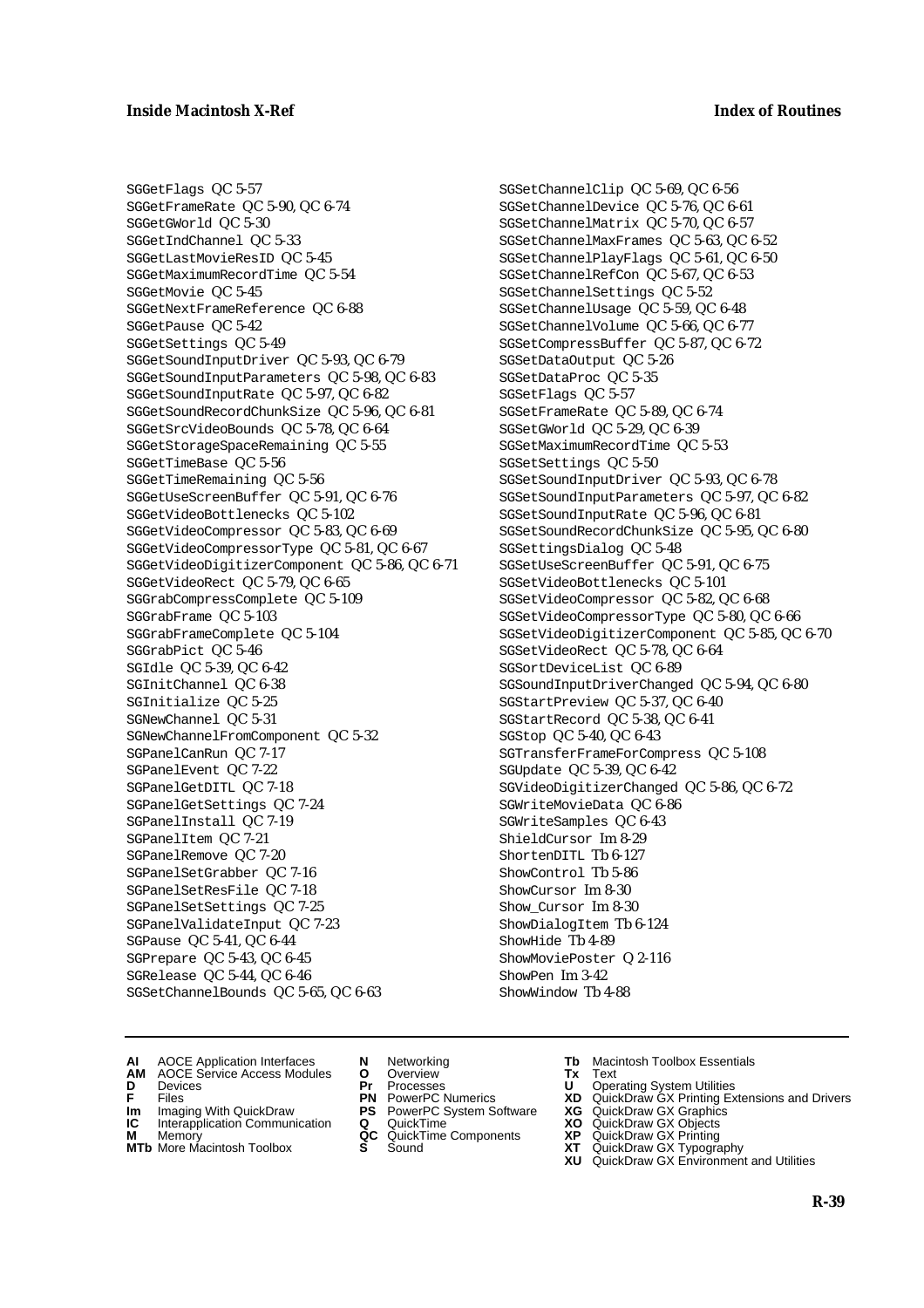ShutDwnInstall Pr 8-13

ShutDwnPower Pr 8-12 ShutDwnRemove Pr 8-15 ShutDwnStart Pr 8-12 SIGDigest AI 6-44 SIGDigestPrepare AI 6-43 SIGDisposeContext AI 6-29 SIGFileIsSigned AI 6-45 SIGGetCertInfo AI 6-49 SIGGetCertIssuerNameAttributes AI 6-52 SIGGetCertNameAttributes AI 6-51 SIGGetSignerInfo AI 6-48 SIGNewContext AI 6-28 SIGProcessData AI 6-30 SIGShowSigner AI 6-46 SIGSign AI 6-34 SIGSignFile AI 6-36 SIGSignPrepare AI 6-31 SIGVerify AI 6-40 SIGVerifyFile AI 6-41 SIGVerifyPrepare AI 6-38 SIMAction D 4-61 SIMInit D 4-60 SIMInterruptPoll D 4-61 sin PN 10-31 sinh PN 10-40 SInitPRAMRecs D 2-79 SInitSRsrcTable D 2-80 SIntInstall D 2-70 SIntRemove D 2-71 SizeControl Tb 5-98 SizeWindow Tb 4-101 SkewMapping XU 8-71 SkewMatrix Q 2-345 SleepQInstall D 6-33 SleepQRemove D 6-33 SlopeFromAngle U 3-37 SlotVInstall Pr 4-22 SlotVRemove Pr 4-23 SMPAddAddress AI 3-118 SMPAddAttachment AI 3-119 SMPAddBlock AI 3-91 SMPAddContent AI 3-85 SMPAddMainEnclosure AI 3-90 SMPAttachDialog AI 3-120 SMPBecomeTarget AI 3-54 SMPBeginSave AI 3-77 SMPBeginSend AI 3-81

SMPCloseOptionsDialog AI 3-60 SMPContentChanged AI 3-76 SMPDisposeMailer AI 3-61 SMPDrawMailer AI 3-72 SMPDrawNthCoverPage AI 3-108 SMPEndSave AI 3-80 SMPEndSend AI 3-84 SMPEnumerateBlocks AI 3-104 SMPExpandOrContract AI 3-56 SMPGetComponentInfo AI 3-111 SMPGetComponentSize AI 3-110 SMPGetDimensions AI 3-48 SMPGetFontNameFromLetter AI 3-102 SMPGetLetterInfo AI 3-93 SMPGetListItemInfo AI 3-113 SMPGetMailerState AI 3-69 SMPGetMainEnclosureFSSpec AI 3-103 SMPGetNextLetter AI 3-97 SMPGetTabInfo AI 3-53 SMPImage AI 3-88 SMPImageErr AI 3-42 SMPInitMailer AI 3-46 SMPMailerEditCommand AI 3-67 SMPMailerEvent AI 3-63 SMPMailerForward AI 3-49 SMPMailerReply AI 3-51 SMPMoveMailer AI 3-57 SMPNewMailer AI 3-46 SMPNewPage AI 3-41 SMPOpenLetter AI 3-94 SMPPrepareCoverPages AI 3-107 SMPPrepareToChange AI 3-83 SMPPrepareToClose AI 3-59 SMPReadBlock AI 3-106 SMPReadContent AI 3-98 SMPResolveToRecipient AI 3-44 SMPSendLetter AI 3-37 SMPSendOptionsDialog AI 3-73 SMPSetFromIdentity AI 3-117 SMPSetSubject AI 3-116 SMPTagDialog AI 3-58 SMSAMSetup AM 2-135 SMSAMShutdown AM 2-210 SMSAMStartup AM 2-136 SndAddModifier S 2-150 SndChannelStatus S 2-135

SMPClearUndo AI 3-70

SndControl S 2-134

- 
- **AI** AOCE Application Interfaces **N** Networking **Tb** Macintosh Toolbox Essentials<br> **AM** AOCE Service Access Modules **O** Overview **Tx** Text<br> **D** Devices **Pr** Processes **U** Operating System Utilities **AM** AOCE Service Access Modules **O** Overview **Tx** Text
- 
- 
- **Im** Imaging With QuickDraw **PS** PowerPC System Software<br> **IC** Interapplication Communication **Q** QuickTime<br> **M** Memorv **GC** QuickTime Components
- **M** Memory<br>**MTb** More Macintosh Toolbox **S** Sound<br>**XP** Sound Gallery Gallery Gallery S Sound
- **MTb** More Macintosh Toolbox **S** Sound **XT** QuickDraw GX Typography
- 
- **D** Devices **Pr** Processes **U** Operating System Utilities
	-
	-
	-
	-
- 
- 
- **F** Files **PN** PowerPC Numerics **XD** QuickDraw GX Printing Extensions and Drivers
- **Im** Imaging With QuickDraw **PS** PowerPC System Software **XG** QuickDraw GX Graphics
	-
	-
	- **XU** QuickDraw GX Environment and Utilities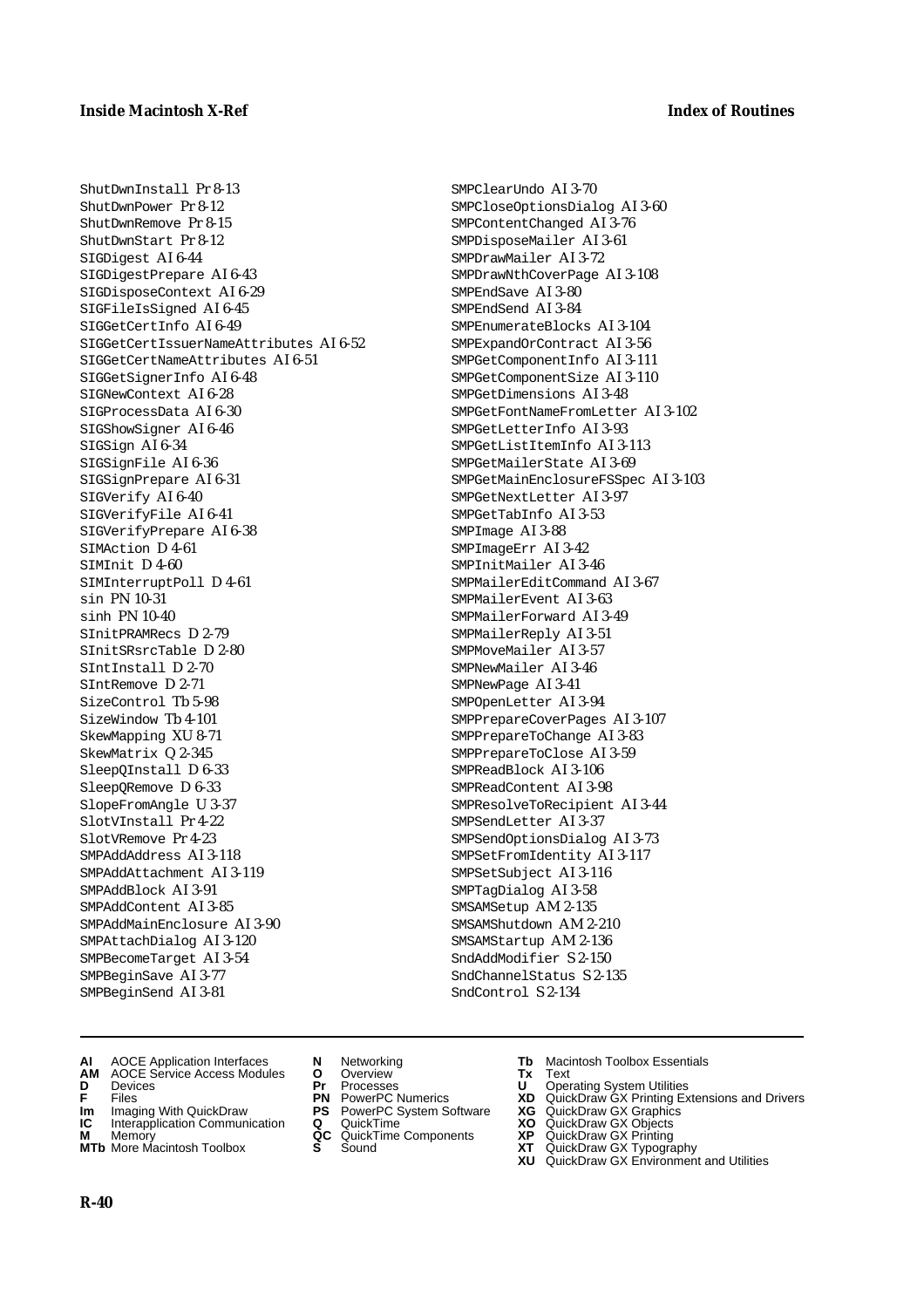SndDisposeChannel S 2-129 SndDoCommand S 2-130 SndDoImmediate S 2-131 SndGetSysBeepState S 2-137 SndManagerStatus S 2-136 SndNewChannel S 2-127 SndPauseFilePlay S 2-125 SndPlay S 1-35, S 2-121 SndPlayDoubleBuffer S 2-147 SndRecord S 1-39, S 3-28 SndRecordToFile S 1-40, S 3-30 SndSetSysBeepState S 2-137 SndSoundManagerVersion S 2-133 SndStartFilePlay S 1-36, S 2-123 SndStopFilePlay S 2-126 SNextSRsrc D 2-37 SNextTypeSRsrc D 2-38 SOffsetData D 2-81 SoundComponentAddSource S 5-42 SoundComponentGetInfo S 5-44 SoundComponentGetSource S 5-39 SoundComponentGetSourceData S 5-40 SoundComponentInitOutputDevice S 5-37 SoundComponentPauseSource S 5-48 SoundComponentPlaySourceBuffer S 5-49 SoundComponentRemoveSource S 5-43 SoundComponentSetInfo S 5-45 SoundComponentSetOutput S 5-41 SoundComponentSetSource S 5-38 SoundComponentStartSource S 5-47 SoundComponentStopSource S 5-47 SpaceExtra Tx 3-74 SPBBytesToMilliSeconds S 3-52 SPBCloseDevice S 3-32 SPBGetDeviceInfo S 3-42 SPBGetIndexedDevice S 3-49 SPBGetRecordingStatus S 3-40 SPBMilliSecondsToBytes S 3-51 SPBOpenDevice S 3-31 SPBPauseRecording S 3-38 SPBRecord S 3-33 SPBRecordToFile S 3-35 SPBResumeRecording S 3-39 SPBSetDeviceInfo S 3-43 SPBSignInDevice S 3-48 SPBSignOutDevice S 3-50 SPBStopRecording S 3-39 SPBVersion S 3-53

SpeakBuffer S 4-57 SpeakString S 1-42, S 4-55 SpeakText S 4-56 SpeechBusy S 1-43, S 4-72 SpeechBusySystemWide S 4-72 SpeechManagerVersion S 4-71 SpinCursor Im 8-32 SpinDownHardDisk D 6-50 SPrimaryInit D 2-82 SPtrToSlot D 2-83 SPutPRAMRec D 2-69 sqrt PN 6-10 SReadByte D 2-41 SReadDrvrName D 2-40 SReadFHeader D 2-62 SReadInfo D 2-61 SReadLong D 2-44 SReadPBSize D 2-84 SReadPRAMRec D 2-67 SReadStruct D 2-49 SReadWord D 2-43 SRsrcInfo D 2-31 SSearchSRT D 2-85 StackSpace M 2-69 StandardGetFile F 1-42, F 3-50 StandardGetFilePreview Q 2-310 StandardPutFile F 1-43, F 3-45 StartMovie Q 2-111 StartSecureSession IC 11-62 Stash D 1-88 Status D 1-77 StdArc Im 3-134 StdBits Im 3-136 StdComment Im 3-137 StdGetPic Im 3-138 StdLine Im 3-132 StdOval Im 3-133 StdPix Q 3-138 StdPoly Im 3-135 StdPutPic Im 3-139 StdRect Im 3-132 StdRgn Im 3-135 StdRRect Im 3-133 StdText Im 3-131, Tx 3-98 StdTxMeas Tx 3-99 StdTxtMeas Im 3-138 StillDown Tb 2-109 StopAlert Tb 6-109

- **AI** AOCE Application Interfaces **N** Networking **Tb** Macintosh Toolbox Essentials
- **AM** AOCE Service Access Modules **O** Overview **Tx** Text
- 
- 
- **Im** Files<br> **Im** Imaging With QuickDraw **PS** PowerPC System Software **XG**<br> **IC** Interapplication Communication **Q** QuickTime **XO IC** Interapplication Communication **Q** QuickTime **XO M** Memory **XP QC** QuickTime Components **XP**
- **M** Memory **Manufacture Communication**<br> **M** Memory **QC** QuickTime Components **XP**<br> **MTb** More Macintosh Toolbox **S** Sound **XT**
- **MTb** More Macintosh Toolbox **S** Sound **XT** QuickDraw GX Typography
- 
- **D** Devices **Pr** Processes **U** Operating System Utilities
	-
	-
	-
	-
- 
- 
- **F** Files **PN** PowerPC Numerics **XD** QuickDraw GX Printing Extensions and Drivers
	-
	-
	-
	-
	- **XU** QuickDraw GX Environment and Utilities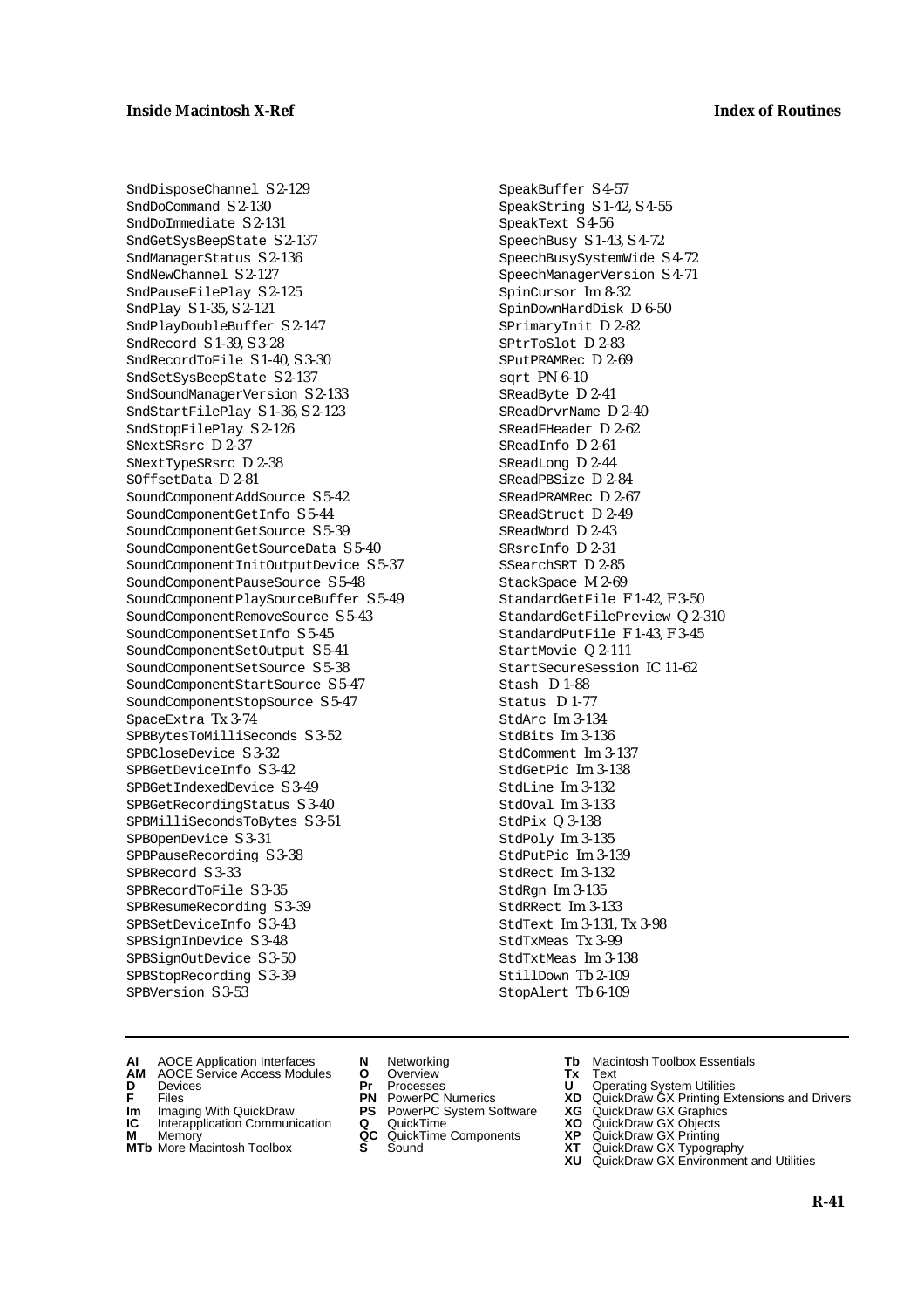TEDispose Tx 2-79 TEFeatureFlag Tx 2-107 TEFromScrap Tx 2-97 TEGetHeight Tx 2-90 TEGetOffset Tx 2-106 TEGetPoint Tx 2-106 TEGetScrapLength Tx 2-98 TEGetStyleHandle Tx 2-84 TEGetStyleScrapHandle Tx 2-103

TEGetText Tx 2-83 TEIdle Tx 2-84 TEInit Tx 2-77 TEInsert Tx 2-94 TEKey Tx 2-81 TempFreeMem M 2-79 TempMaxMem M 2-79 TempNewHandle M 2-78

TENew Tx 2-78

TENumStyles Tx 2-105 TEPaste Tx 2-95 TEPinScroll Tx 2-91 TEReplaceStyle Tx 2-101 TerminateTextService Tx 7-86

TEScrapHandle Tx 2-98 TEScroll Tx 2-91 TESelView Tx 2-92 TESetAlignment Tx 2-87 TESetClickLoop Tx 2-117 TESetScrapLength Tx 2-99 TESetSelect Tx 2-86 TESetStyle Tx 2-99 TESetStyleHandle Tx 2-83

TESetText Tx 2-82 TESetWordBreak Tx 2-115 TestControl Tb 5-93

TestDeviceAttribute Im 5-31 TEStyleInsert Tx 2-103 TEStyleNew Tx 2-78 TEStylePaste Tx 2-96 TETextBox Tx 2-88 TEToScrap Tx 2-97 TEUpdate Tx 2-88

TEUseStyleScrap Tx 2-104

TextServiceEvent Tx 7-87

TextFace Tx 3-69 TextFont Tx 3-69 TextMode Tx 3-70 TextOrder Tx 5-58

StopMovie Q 2-112 StopSpeech S 4-59 StopSpeechAt S 4-60 str2dec PN 9-21 StringOrder Tx 5-57 StringToDate Tx 5-84 StringToExtended Tx 5-98 StringToFormatRec Tx 5-95 StringToNum Tx 5-93 StringToTime Tx 5-85 StringWidth Tx 3-82 StripAddress M 4-27 StripDiacritics Tx 5-68 StuffHex U 3-33 StyledLineBreak Tx 5-79 SubPt Im 2-53 SubtractTime Q 2-333 SUpdateSRT D 2-56 SVersion D 2-30 SwapDataCache M 4-30 SwapInstructionCache M 4-29 SwapMMUMode M 4-26 SysBeep S 1-35, S 2-120 SysEnvirons U 1-32 SysError U 2-13 SystemClick Tb 2-94 SystemEdit Tb 3-122 SystemEvent Tb 2-96 SystemMenu Tb 3-121 SystemTask Tb 2-95 SystemZone M 2-82

# T

tan PN 10-32 tanh PN 10-41 TEActivate Tx 2-80 TEAutoView Tx 2-92 TECalText Tx 2-89 TEClick Tx 2-85 TEContinuousStyle Tx 2-102 TECopy Tx 2-95 TECustomHook Tx 2-110 TECut Tx 2-94 TEDeactivate Tx 2-80 TEDelete Tx 2-93

- **AI** AOCE Application Interfaces **N** Networking **Tb** Macintosh Toolbox Essentials<br> **AM** AOCE Service Access Modules **O** Overview **Tx** Text<br> **D** Devices **Pr** Processes **U** Operating System Utilities
- **AM** AOCE Service Access Modules **O** Overview **Tx** Text
- 
- 
- **Im** Imaging With QuickDraw **PS** PowerPC System Software **XG** QuickDraw GX Graphics **Im** Imaging With QuickDraw **PS** PowerPC System Software<br> **IC** Interapplication Communication **Q** QuickTime<br> **M** Memory **GC** QuickTime Components
- 
- **M** Memory **COMPONENTS COMPONENTS COMPONENTS NEWSLA**<br> **M** More Macintosh Toolbox **S** Sound **MTb** More Macintosh Toolbox **S** Sound **XT** QuickDraw GX Typography
- 
- **D** Devices **Pr** Processes **U** Operating System Utilities
	-
	-
	-
	-
- 
- 
- **F** Files **PN** PowerPC Numerics **XD** QuickDraw GX Printing Extensions and Drivers
	-
	-
	-
	-
	- **XU** QuickDraw GX Environment and Utilities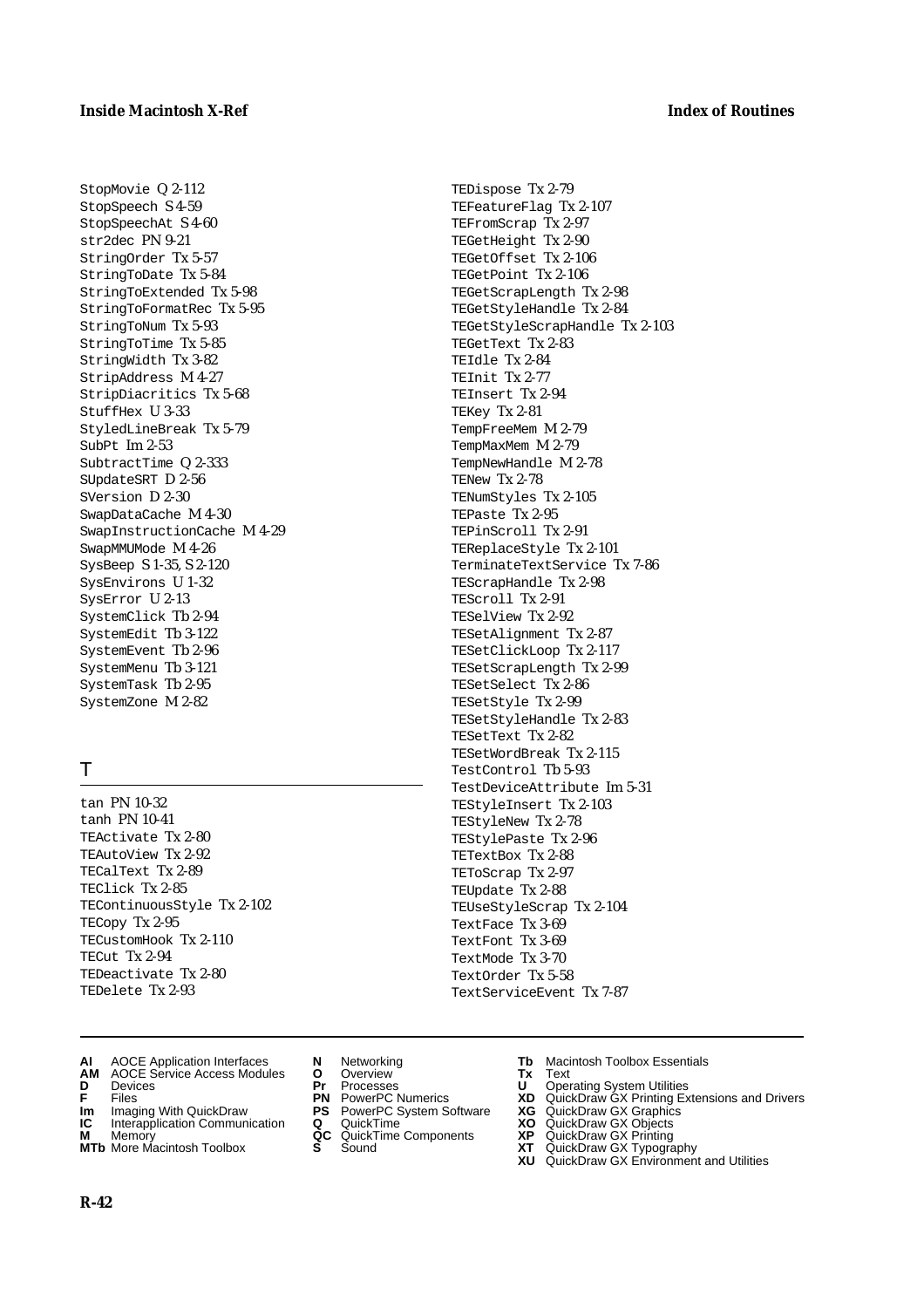TextServiceMenuSelect Tx 7-88 TextSize Tx 3-73 TextToPhonemes S 4-79 TextWidth Tx 3-83 TickCount Tb 2-112 TimeString Tx 5-88 ToggleDate U 4-42 TopMem M 2-85 TrackBox Tb 4-101 TrackControl Tb 5-90 TrackGoAway Tb 4-103 TrackTimeToMediaTime Q 2-193 TransformFixedPoints Q 2-348 TransformFixedRect Q 2-349 TransformPoints Q 2-347 TransformRect Q 2-348 TransformRgn Q 2-350 Translate24To32 M 4-28 TranslateEntry MTb 7-24 TranslateFile MTb 7-42 TranslateMatrix Q 2-344 TransliterateText Tx 6-98 TrimImage Q 3-85 trunc PN 9-11 TruncString Tx 5-71 TruncText Tx 5-72 TSMEvent Tx 7-54 TSMMenuSelect Tx 7-55

# $\cup$

UncaptureComponent MTb 6-76 UnflattenCollection XU 5-90 UnflattenCollectionFromHdl XU 5-98 UnholdMemory M 3-27 Unimplemented U 8-32 UnionRect Im 3-55 UnionRgn Im 3-95 Unique1ID MTb 1-96 UniqueID MTb 1-96 UnloadScrap MTb 2-40 UnloadSeg Pr 7-10 UnlockMemory M 3-30 UnlockPixels Im 6-33 UnmountVol F 2-132 UnpackBits U 3-35

UnregisterComponent MTb 6-62 UnRegisterSection IC 2-77 UnsignedFixMulDiv S 2-149 UpdateAlias F 4-18 UpdateControls Tb 5-86 UpdateDialog Tb 6-142 UpdateGWorld Im 6-23 UpdateMovie Q 2-126 UpdateMovieResource Q 2-103 UpdateResFile MTb 1-92 UpdateTranslationProgress MTb 7-52 UppercaseStripDiacritics Tx 5-69 UppercaseText Tx 5-67 UpperString Tx 5-64 UseDictionary S 4-81 UseInputWindow Tx 7-62 UseMovieEditState Q 2-255 UseResFile MTb 1-69 UseTrackEditState Q 2-270

# V

ValidDate U 4-45 ValidRect Tb 4-108 ValidRgn Tb 4-109 VDAddKeyColor QC 8-84 VDClearClipRgn QC 8-90 VDCompressDone QC 8-48 VDCompressOneFrameAsync QC 8-47 VDDone QC 8-58 VDGetActiveSrcRect QC 8-27 VDGetBlackLevelValue QC 8-68 VDGetBrightness QC 8-74 VDGetClipState QC 8-92 VDGetCLUTInUse QC 8-61 VDGetCompressionTypes QC 8-43 VDGetContrast QC 8-75 VDGetCurrentFlags QC 8-25 VDGetDataRate QC 8-59 VDGetDigitizerInfo QC 8-24 VDGetDigitizerRect QC 8-30 VDGetDMADepths QC 8-64 VDGetFieldPreference QC 8-95 VDGetHue QC 8-71 VDGetImageDescription QC 8-50 VDGetInput QC 8-32

- **AI** AOCE Application Interfaces **N** Networking **Tb** Macintosh Toolbox Essentials
- **AM** AOCE Service Access Modules **O** Overview **Tx** Text **D** Devices **Pr** Processes **U** Operating System Utilities
- 
- **Im** Imaging With QuickDraw **PS** PowerPC System Software **XG IC** Interapplication Communication **Q** QuickTime **XO**
- **IC** Interapplication Communication **Q** QuickTime **XO M** Memory **XP QC** QuickTime Components **XP**
- **M** Memory **Manufacture Communication**<br> **M** Memory **QC** QuickTime Components **XP**<br> **MTb** More Macintosh Toolbox **S** Sound **XT**
- 
- 
- 
- -
	-
- 
- 
- **F** Files **PN** PowerPC Numerics **XD** QuickDraw GX Printing Extensions and Drivers
	-
	-
	-
- **MTb** More Macintosh Toolbox **S** Sound **XT** QuickDraw GX Typography
	- **XU** QuickDraw GX Environment and Utilities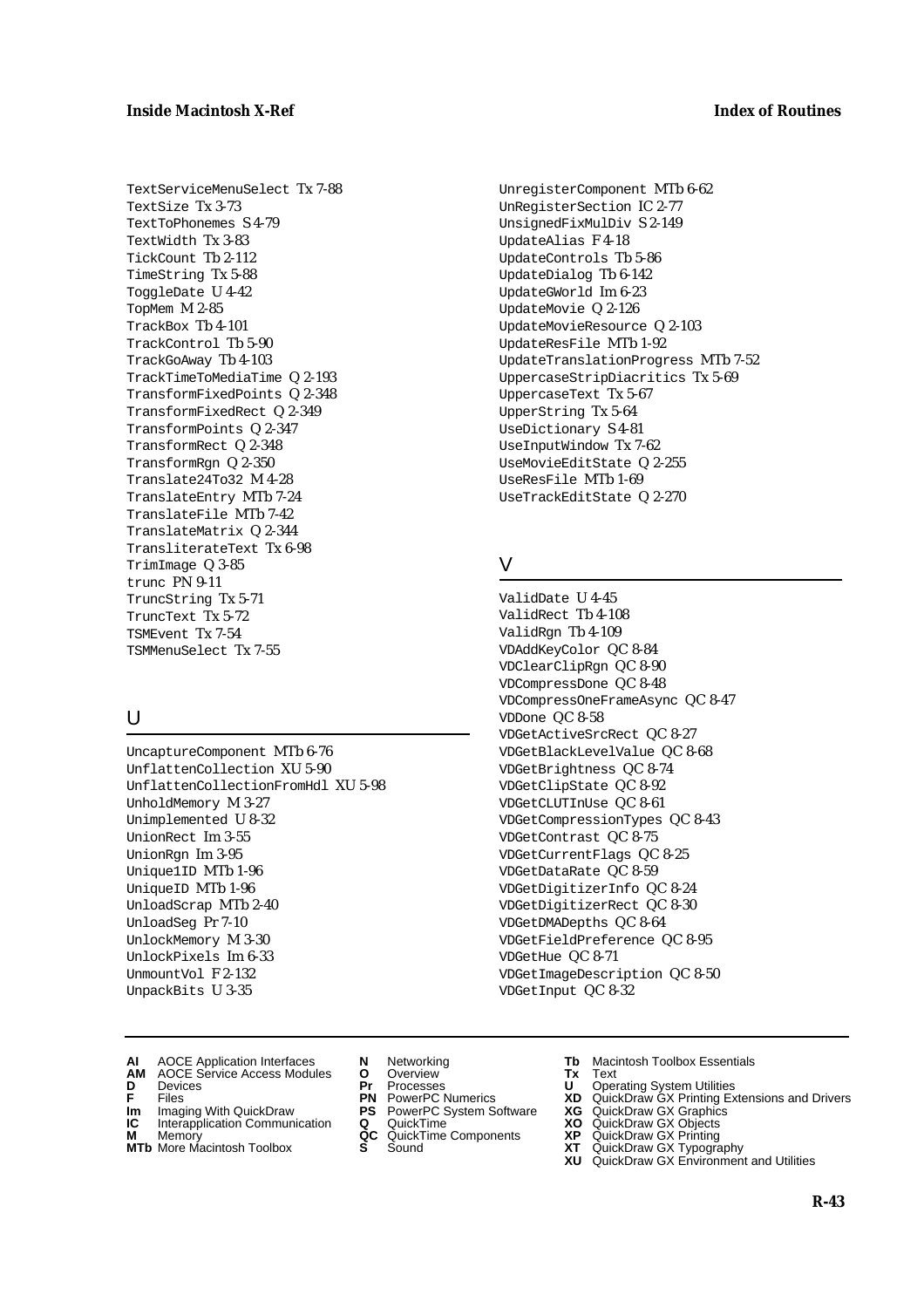VDGetInputColorSpaceMode QC 8-63 VDGetInputFormat QC 8-32 VDGetInputGammaRecord QC 8-79 VDGetInputGammaValue QC 8-80 VDGetKeyColor QC 8-83 VDGetKeyColorRange QC 8-85 VDGetMaskandValue QC 8-87 VDGetMaskPixMap QC 8-88 VDGetMaxAuxBuffer QC 8-41 VDGetMaxSrcRect QC 8-26 VDGetNextKeyColor QC 8-86 VDGetNumberOfInputs QC 8-31 VDGetPlayThruDestination QC 8-38 VDGetPLLFilterType QC 8-93 VDGetPreferredTimeScale QC 8-97 VDGetSaturation QC 8-72 VDGetSharpness QC 8-77 VDGetSoundInputDriver QC 8-96 VDGetVBlankRect QC 8-28 VDGetVideoDefaults QC 8-66 VDGetWhiteLevelValue QC 8-69 VDGrabOneFrame QC 8-54 VDGrabOneFrameAsync QC 8-56 VDPreflightDestination QC 8-36 VDPreflightGlobalRect QC 8-40 VDReleaseAsyncBuffers QC 8-55 VDReleaseCompressBuffer QC 8-49 VDResetCompressSequence QC 8-51 VDSetBlackLevelValue QC 8-67 VDSetBrightness QC 8-73 VDSetClipRgn QC 8-90 VDSetClipState QC 8-91 VDSetCompression QC 8-45 VDSetCompressionOnOff QC 8-46 VDSetContrast QC 8-75 VDSetDigitizerRect QC 8-29 VDSetDigitizerUserInterrupt QC 8-95 VDSetFieldPreference QC 8-94 VDSetFrameRate QC 8-59 VDSetHue QC 8-70 VDSetInput QC 8-31 VDSetInputColorSpaceMode QC 8-62 VDSetInputGammaRecord QC 8-78 VDSetInputGammaValue QC 8-80 VDSetInputStandard QC 8-33 VDSetKeyColor QC 8-82 VDSetKeyColorRange QC 8-83 VDSetMasterBlendLevel QC 8-87

VDSetPlayThruDestination QC 8-35 VDSetPlayThruGlobalRect QC 8-39 VDSetPlayThruOnOff QC 8-53 VDSetPLLFilterType QC 8-93 VDSetSaturation QC 8-72 VDSetSharpness QC 8-76 VDSetTimeBase QC 8-51 VDSetupBuffers QC 8-54 VDSetWhiteLevelValue QC 8-69 VDUseThisCLUT QC 8-61 VectorMultiply XU 8-54 VectorMultiplyDivide XU 8-55 VInstall Pr 4-24 VisibleLength Tx 3-89 VRemove Pr 4-25

# W

WaitMouseUp Tb 2-109 WaitNextEvent Tb 2-85 WakeUpProcess Pr 2-27 WideAdd XU 8-49 WideCompare XU 8-54 WideDivide XU 8-52 WideMultiply XU 8-51 WideNegate XU 8-50 WideScale XU 8-53 WideShift XU 8-51 WideSquareRoot XU 8-53 WideSubtract XU 8-50 WideWideDivide XU 8-52 WriteEdition IC 2-88 WriteLocation U 4-47 WriteParam U 7-12 WritePartialResource MTb 1-113 WriteResource MTb 1-93

# X, Y

X2Fix U 3-45 X2Frac U 3-46 XorRgn Im 3-96

- **AI** AOCE Application Interfaces **N** Networking **Tb** Macintosh Toolbox Essentials
- **AM** AOCE Service Access Modules **O** Overview **Tx** Text
- 
- 
- **Im** Imaging With QuickDraw **PS** PowerPC System Software **XG IC** Interapplication Communication **Q** QuickTime **COVIC**
- **IC** Interapplication Communication **Q** QuickTime **XO M** Memory **XP C** QuickTime Components **XP M** Memory **CONSIST MANUS AND MEMORY AND MEMORY AND MEMORY AND MEMORY OF A VIDEO CONSIST MANUSCRIPS AND MEMORY GALLERY GALLERY CONSISTENT CONTINUES AND MEMORY GALLERY CONTINUES AND MEMORY CONTINUES AND MANUSCRIPS AND MEMOR**
- **MTb** More Macintosh Toolbox **S** Sound **XT** QuickDraw GX Typography
- 
- 
- 
- 
- 
- 
- 
- **D** Devices **Pr** Processes **U** Operating System Utilities
- **F** Files **PN** PowerPC Numerics **XD** QuickDraw GX Printing Extensions and Drivers
	-
	-
	-
	- **XU** QuickDraw GX Environment and Utilities